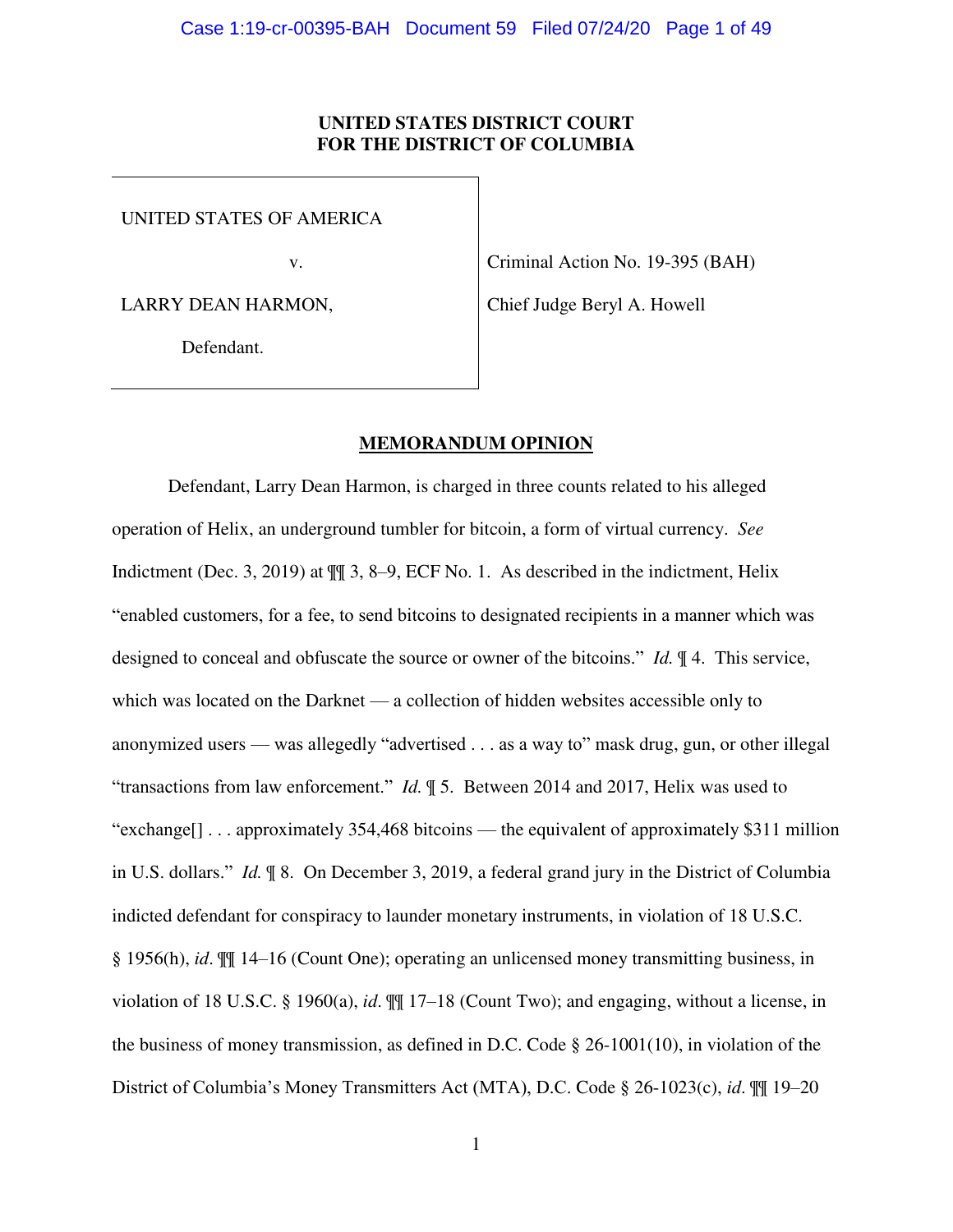# Case 1:19-cr-00395-BAH Document 59 Filed 07/24/20 Page 2 of 49

(Count Three). Defendant has now moved to dismiss, for failure to state an offense, *see* FED. R. CRIM. P. 12(b)(3)(B)(v), both Counts Two and Three, *see* Def.'s Mot. to Dismiss, ECF No. 31; Def.'s Mem. Supp. Mot. to Dismiss ("Def.'s Mem."), ECF No. 31. The motion to dismiss raises two novel questions: Is bitcoin "money" for purposes of the District of Columbia's MTA? Was Helix, which operated as a bitcoin tumbler, an "unlicensed money transmitting business" under 18 U.S.C. § 1960(b)(1)(B)? After examination of the relevant statutes, case law, and other sources, the Court concludes that bitcoin is money under the MTA and that Helix, as described in the indictment, was an "unlicensed money transmitting business" under applicable federal law. Accordingly, defendant's motion to dismiss Counts Two and Three is denied.

# **I. BACKGROUND**

The facts and charges in the indictment are summarized below, after a brief review of the operation of bitcoin and the Darknet.

# **A. Technical Primer on Bitcoin and the Darknet**

Brief primers on bitcoin and the Darknet are helpful to understand the charged activity that is the focus of defendant's pending motion to dismiss.

## *1. Bitcoin*

"Bitcoin is a decentralized form of electronic or digital currency that exists only on the [i]nternet." *United States v. Lord*, 915 F.3d 1009, 1013 n.1 (5th Cir. 2019); *see also United States v. Brown*, 857 F.3d 334, 337 (6th Cir. 2017) (defining bitcoin as "a virtual, sovereign-free currency"); *United States v. Costanzo*, 956 F.3d 1088, 1091 (9th Cir. 2020) ("Bitcoin is an alternative currency that can be transferred electronically anywhere in the world with no bank and no government forms."); *United States v. Gratkowski*, No. 19-50492, 2020 WL 3530575, at \*1 (5th Cir. June 30, 2020) ("Bitcoin is a type of virtual currency."). The term bitcoin refers to both a system and a unit. As a system, Bitcoin is a peer-to-peer network enabling proof and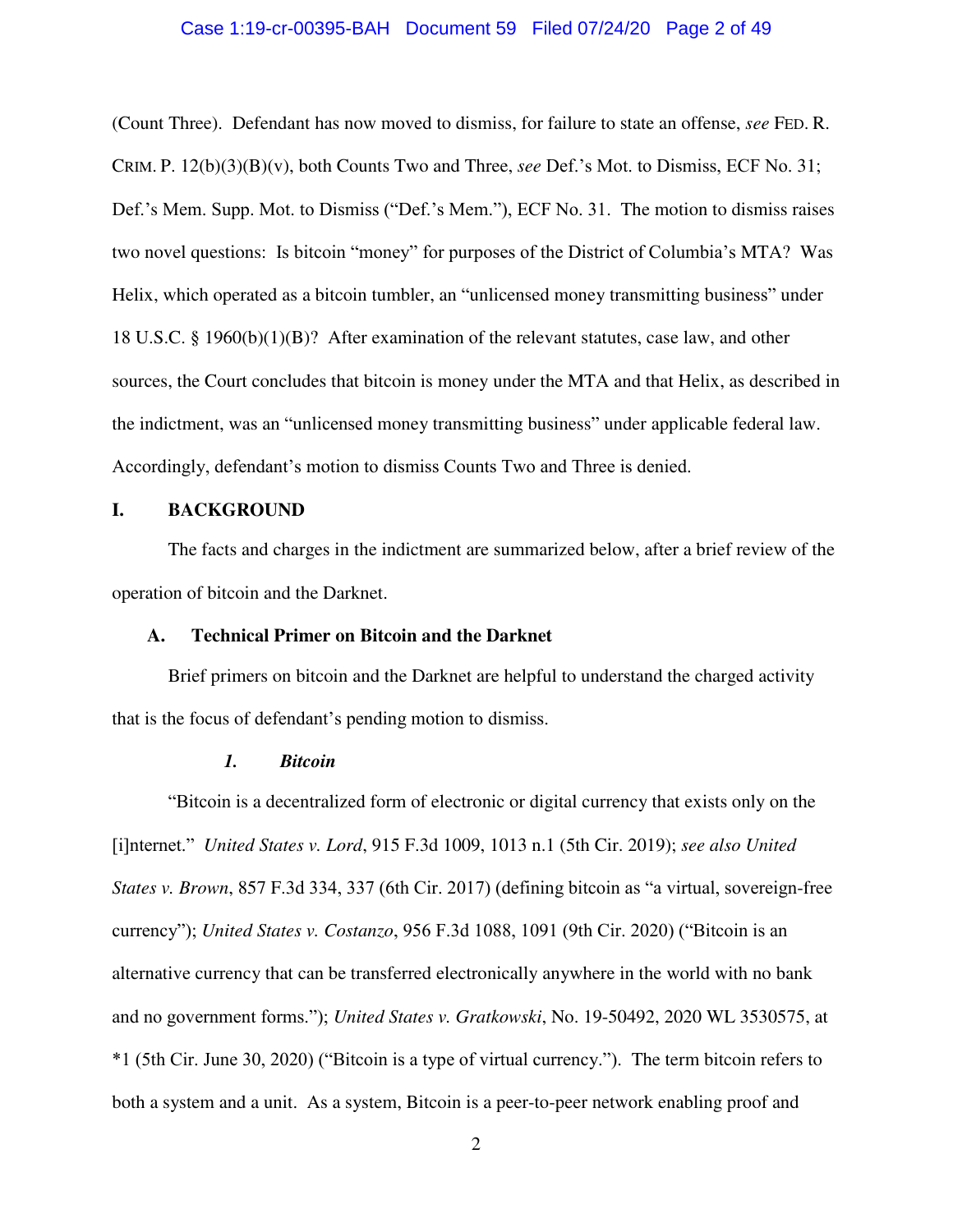# Case 1:19-cr-00395-BAH Document 59 Filed 07/24/20 Page 3 of 49

transfer of ownership — of units, or tokens, also called bitcoin — without involving a third-party such as a bank. *See* Eric D. Chason, *How Bitcoin Functions As Property Law*, 49 SETON HALL L. REV. 129, 139 (2018) ("[T]he Bitcoin system comprises both a protocol for transferring ownership and a set of records of all transactions."); THE LAW OF BITCOIN 30 (Stuart Hoegner ed., 2015).<sup>1</sup> Conventionally, the Bitcoin network and its protocols are referred to with a capital B, while the units transmitted on the network are referred to with a lowercase b.

Transferring or otherwise using a bitcoin requires an address, a public encryption key, and a private encryption key. "Units of [b]itcoin are stored by reference to" the "address[]." Shawn S. Amuial, Josias N. Dewey & Jeffery R. Seul, The Blockchain: A Guide for Legal & Business Professionals § 1:3 (2016). The address, "similar to a bank account number,  $\dots$  is a long string of letters and numbers." *Gratkowski*, 2020 WL 3530575, at \*1; *see also* Chason, *supra*, at 141 (analogizing the address to a user name). Every address is associated with a public key. *See* Chason, *supra*, at 141. Every public key is derived from a private key. Importantly, private keys are secret, like passwords. *See id.* at 143 ("Private keys create public addresses, but public addresses do not reveal the associated private keys.").

To transfer bitcoin from one address to another, the sender transmits a message — called a transaction — on the Bitcoin public network, and that transaction is eventually recorded on a blockchain, a public ledger that records every bitcoin transaction. *See Gratkowski*, 2020 WL 3530575, at  $*1$ ; THE LAW OF BITCOIN, *supra*, at 31.<sup>2</sup> The transaction must contain: (1) the

1 Peer-to-peer "mean[s] that the computer servers, commonly called 'nodes,' that actively run" the Bitcoin network's "open-source software are linked together." Henry S. Zaytoun, Comment, *Cyber Pickpockets: Blockchain, Cryptocurrency, and the Law of Theft*, 97 N.C. L. REV. 395, 403 (2019).

2 Blockchain is a type of digital ledger. *See* Brittany Manchisi, *What is Blockchain Technology?*, BLOCKCHAIN PLUSE: IBM BLOCKCHAIN BLOG (July 31, 2018),

https://www.ibm.com/blogs/blockchain/2018/07/what-is-blockchain-technology/; *Bitcoin 101: What is Bitcoin?*, COINDESK (Jul. 6, 2020), http://coindesk.com/learn/bitcoin-101/what-is-bitcoin (calling the Bitcoin network "distributed ledger that maintains the balances of all token trading").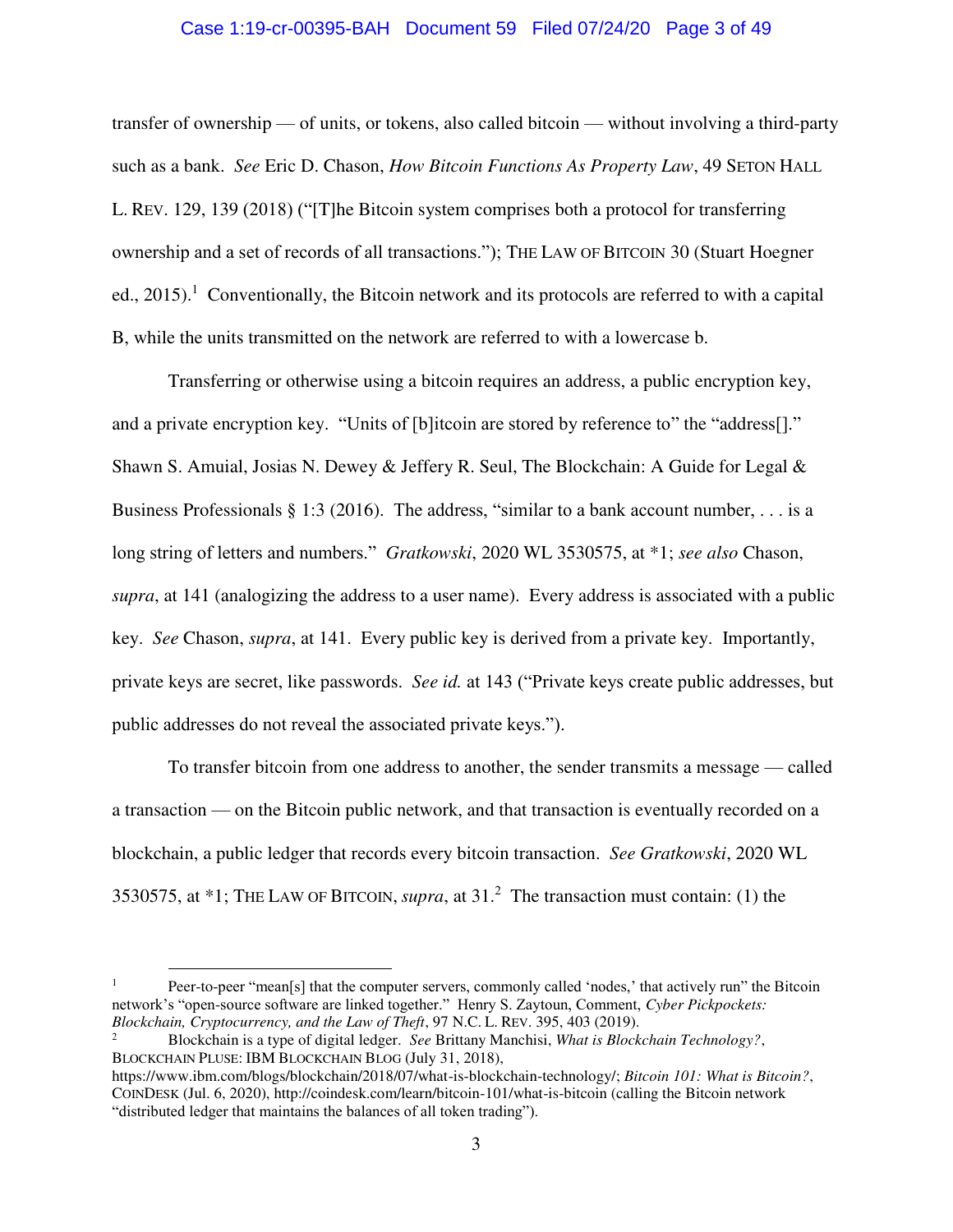# Case 1:19-cr-00395-BAH Document 59 Filed 07/24/20 Page 4 of 49

amount of bitcoin to be transferred; (2) the address to which the bitcoin will be sent; (3) the address from which the bitcoin is being sent; and (4) the public key associated with the sender and the sending address. *See* The Blockchain: A Guide for Legal & Business Professionals § 1:3; *see also* Chason, *supra*, at 147–48. With these elements in place, the sender must sign the transaction using a digital signature generated using the sender's private key. *Id.*; *see also* THE LAW OF BITCOIN, *supra*, at 31. Once signed, the transaction is broadcast to the Bitcoin network.

The network then verifies the transaction by confirming that (1) the public key is associated with the address of the sender and (2) the digital signature was produced for this transaction using the sender's private key. *See* Chason, *supra*, at 150; THE LAW OF BITCOIN, *supra*, at 31. After the transaction is verified, the bitcoin being sent becomes associated with the recipient address and its attendant private and public keys. *See* The Blockchain: A Guide for Legal & Business Professionals § 1:3. The transaction is also recorded on the blockchain. *Id.* The recording process is a complex one that involves nodes on the network "bundl[ing] up transactions into blocks of aggregated transactions and append[ing] each block to the prior block." *Id.* The result of this process is that every node in the network "ha<sup>[s]</sup> a current, immutable history of all transactions ever logged on the blockchain." *Id.*; *see also Bitcoin 101: What is Bitcoin?*, COINDESK (Jul. 6, 2020), http://coindesk.com/learn/bitcoin-101/what-is-bitcoin ("The network records each transaction onto these ledgers and then propagates them to all of the other ledgers on the network").

The Bitcoin blockchain records "only the sender's address, the receiver's address, and the amount of Bitcoin transferred." *Gratkowski*, 2020 WL 3530575, at \*1. "The owners of the addresses are anonymous on the Bitcoin blockchain, but it is possible to discover the owner of a Bitcoin address by analyzing the blockchain." *Id.* Analyzing the blockchain does not, however,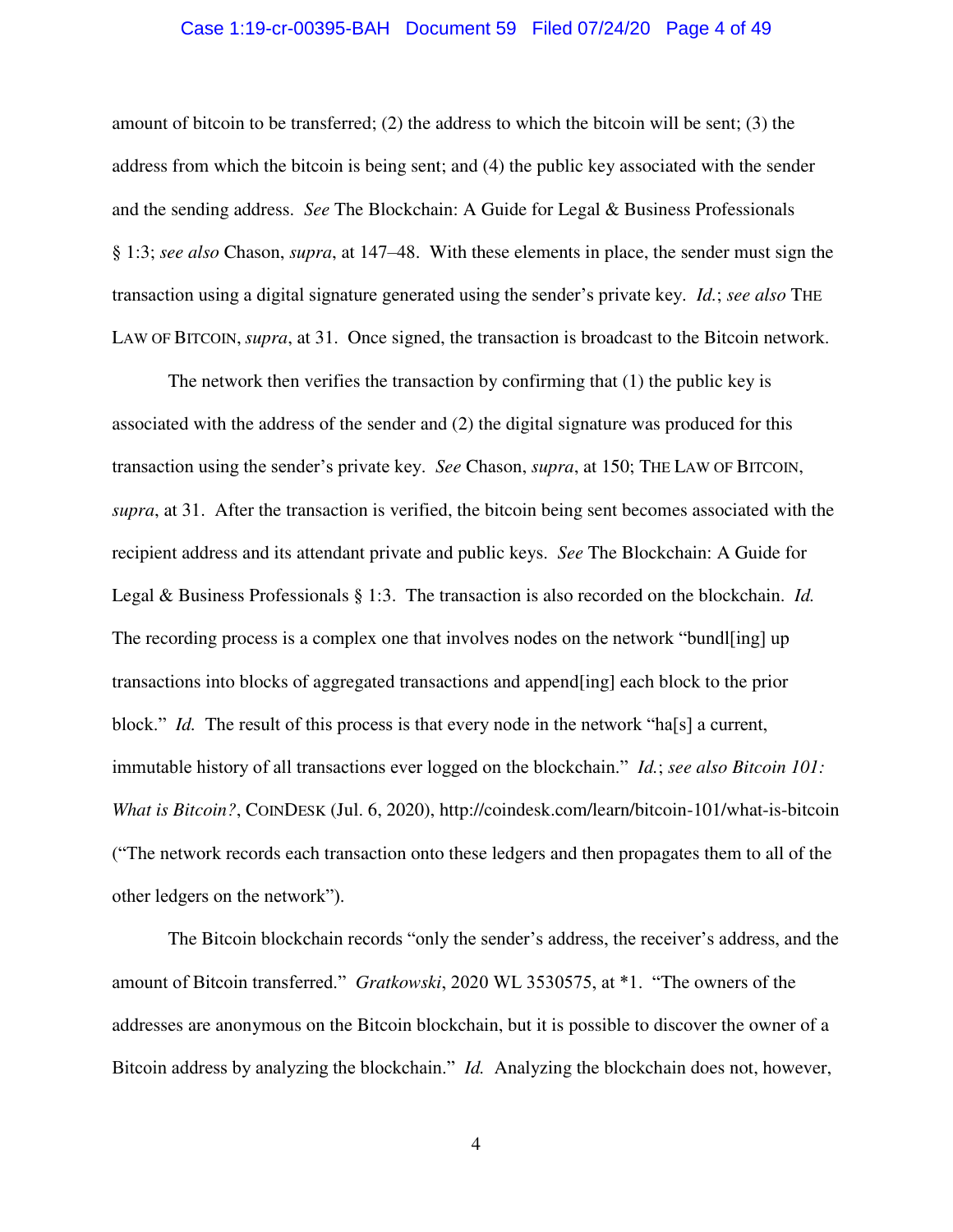# Case 1:19-cr-00395-BAH Document 59 Filed 07/24/20 Page 5 of 49

allow for discovery of the private keys associated with those addresses. The Blockchain: A Guide for Legal & Business Professionals § 1:8 (discussing anonymity and the blockchain). Ownership of bitcoin is thus based on a user's possession or knowledge of the private key associated with a public key and address. *See id.* § 1:3; THE LAW OF BITCOIN, *supra*, at 31. Many users therefore store their private keys securely in a digital wallet, which "can take the form of software or hardware;" the physical, hardware devices are more secure because they "benefit from the added protection of not being connected to any network." The Blockchain: A Guide for Legal & Business Professionals § 1:9.

# *2. The Darknet*

The Darknet is a collection of hidden websites "accessible only through anonymization software that obscures users' internet protocol addresses" by "filter[ing] their traffic through" a network of relay computers called the Tor network. *United States v. Le*, 902 F.3d 104, 107 (2d Cir. 2018); *see also United States v. Galarza*, No. 18-mj-146 (RMM), 2019 WL 2028710, at \*2 (D.D.C. May 8, 2019) (Howell, C.J.) (explaining that Tor-based websites "anonymize[] [i]nternet activity by routing user's communications through a global network of relay computers (or proxies), thus effectively masking the internet-protocol ('IP') address of the user" (internal quotation marks omitted)). According to the indictment, "[t]he Darknet includes a number of hidden websites that sell illegal goods, like guns and drugs, and services, like hacking and money laundering." Indictment ¶ 2.

# **B. The Indictment**

The following facts are taken from the indictment, and are assumed to be true, as is required at the motion to dismiss stage. *See United States v. Park*, 938 F.3d 354, 358 (D.C. Cir. 2019).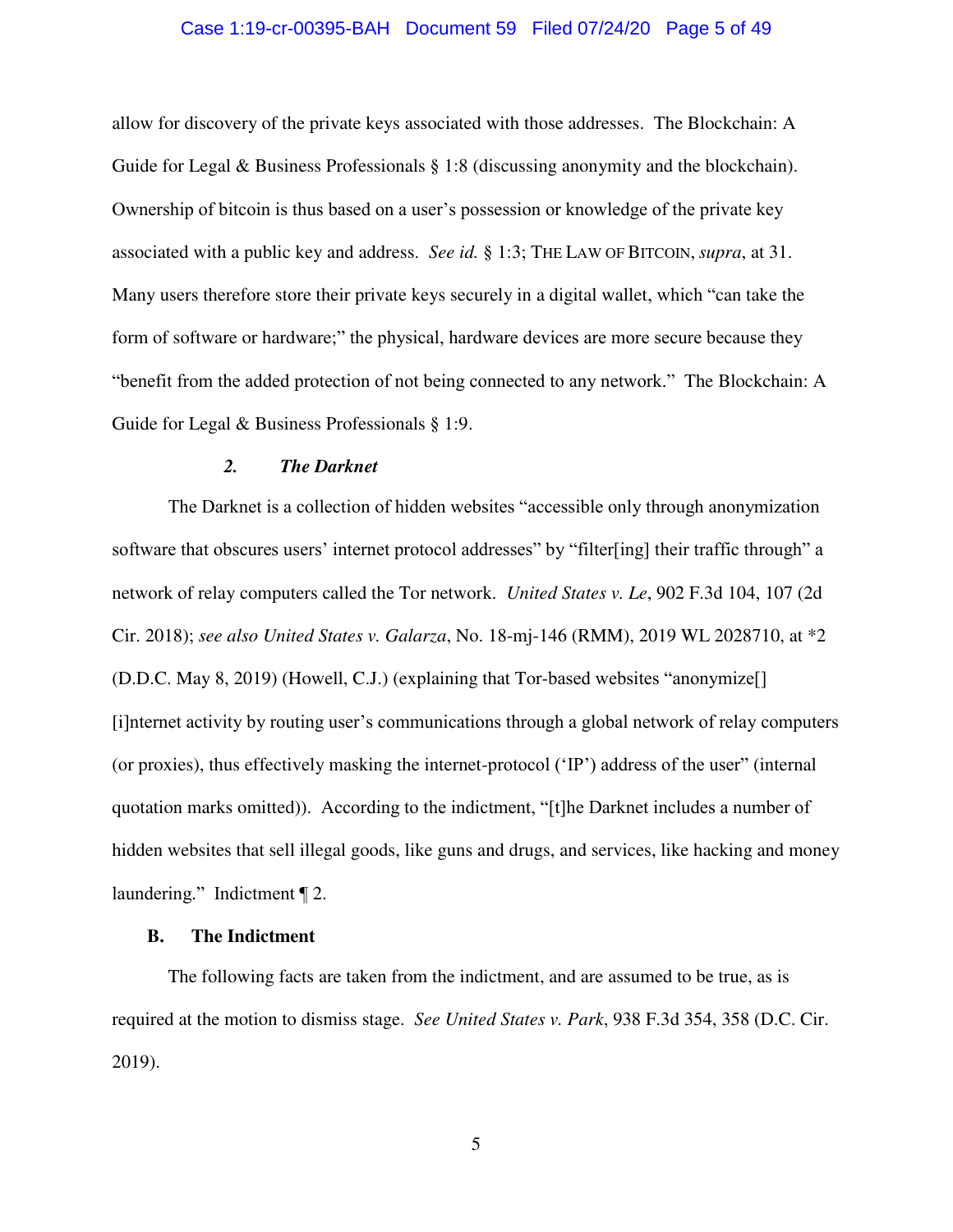# Case 1:19-cr-00395-BAH Document 59 Filed 07/24/20 Page 6 of 49

Defendant began "own[ing] and operat[ing] a Darknet search engine called Grams" around April 2014. Indictment ¶ 2. As this description suggests, Grams allowed users to search the Darknet. Only a few months later, by July 2014, defendant had begun "own[ing] and operat[ing]" Helix. *Id.* ¶ 3. Helix was openly affiliated with Grams, "and the two services were sometimes referred to collectively as Grams-Helix." *Id.*

As already stated, customers used Helix "to send bitcoins to designated recipients in a manner which was designed to conceal and obfuscate the source or owner of the bitcoins." *Id.* "This type of service is commonly referred to as a bitcoin 'mixer' or 'tumbler.'" *Id.* These services are so-called because they "work by literally mixing up a user's payment with lots of other payments from other users." Usha R. Rodrigues, *Law and the Blockchain*, 104 IOWA L. REV. 679, 712 n.224 (2019).

In online posts, defendant portrayed Helix as a service for stripping bitcoin of any link to illegal Darknet transactions. Just before launching Helix, defendant wrote "that Helix was designed to be a 'bitcoin tumbler' that 'cleans' bitcoins by providing customers with new bitcoins 'which have never been to the darknet before.'" Indictment ¶ 5. Around March 2015, defendant allegedly posted: "No one has ever been arrested just through bitcoin taint, but it is possible and do you want to be the first? . . . Most markets use 'Hot Wallets,' they put all their fees in these wallets. [Law enforcement] just needs to check the taints on these wallets to find all the addresses a market uses." *Id.*

Starting "at least in or about November 2016, Helix partnered" with a Darknet market called AlphaBay. *Id.*  $\sqrt{\ }$  6. AlphaBay, which "was seized by law enforcement" in 2017 was a marketplace located on the Darknet where customers could "purchase a variety of illegal drugs, guns, and other illegal goods." *Id.* In the fall of 2016, AlphaBay's website "recommended to its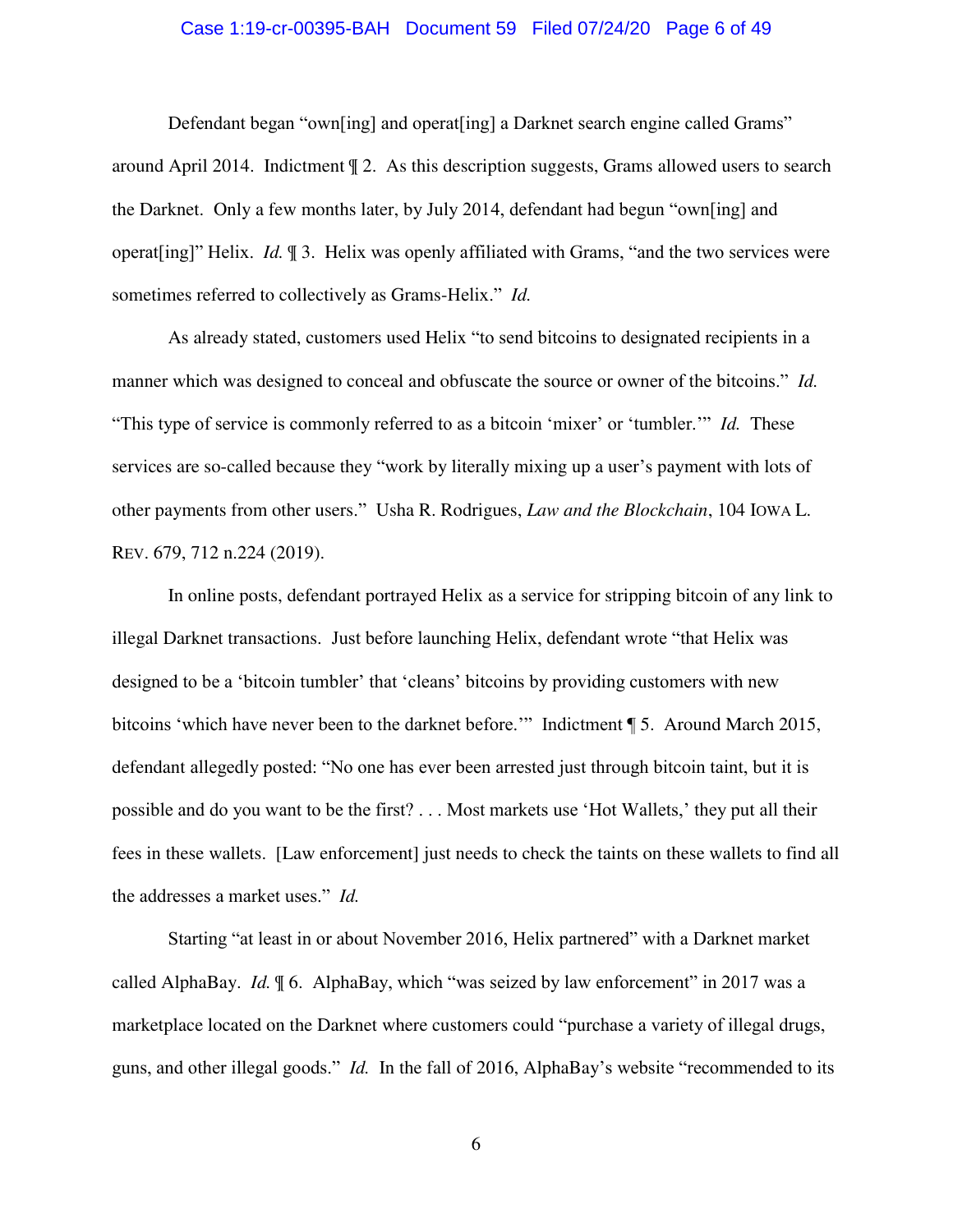# Case 1:19-cr-00395-BAH Document 59 Filed 07/24/20 Page 7 of 49

customers that they use a bitcoin tumbler service to 'erase any trace of [their] coins coming from AlphaBay,' and provided an embedded link to the Tor website for Grams-Helix." *Id.* An undercover FBI employee, in November 2016, "transferred 0.16 bitcoin from an AlphaBay bitcoin wallet to Helix. Helix then exchanged the bitcoin for an equivalent amount of bitcoin, less a 2.5 percent fee, which was not directly traceable to AlphaBay." *Id.* ¶ 7.

Defendant "shut down" both Grams and Helix in 2017. *Id.* ¶ 9. Before then, between 2014 and 2017, "[i]n total, Helix exchanged at least approximately 354,468 bitcoins — the equivalent of approximately \$311 million in U.S. dollars at the time of the transactions." *Id.* ¶ 8. According to the indictment, "[t]he largest volume of funds sent to Helix came from Darknet markets selling illegal goods and services, including AlphaBay, Agora Market, Nucleus, and Dream Market, and other Darknet markets." *Id.*

Helix's customers included people in the District, *id.*, but "Helix was not licensed" as a money transmitter "by the District of Columbia," *id.*  $\parallel$  13. Nor was Helix "registered with" the federal Financial Crimes Enforcement Network (FinCEN), which is part of the U.S. Department of Treasury. *Id.* ¶ 11.

Based on these factual allegations, a federal grand jury indicted defendant in December 2019, but the indictment remained under seal until after the defendant was arrested in February 2020. *See* Entry (Feb. 6, 2020); Order Granting Motion to Unseal, ECF No. 5. He is charged in three counts.<sup>3</sup> Count One, which is not at issue in defendant's pending motion to dismiss, charges that, from about July 2014 until about December 2017, defendant conspired with others, including the administrator of AlphaBay, to conduct financial transactions — namely, "the sending and receiving of bitcoin" — that he knew involved the proceeds of illegal drug activity,

3

The indictment also includes a forfeiture allegation. *See* Indictment at 7–8.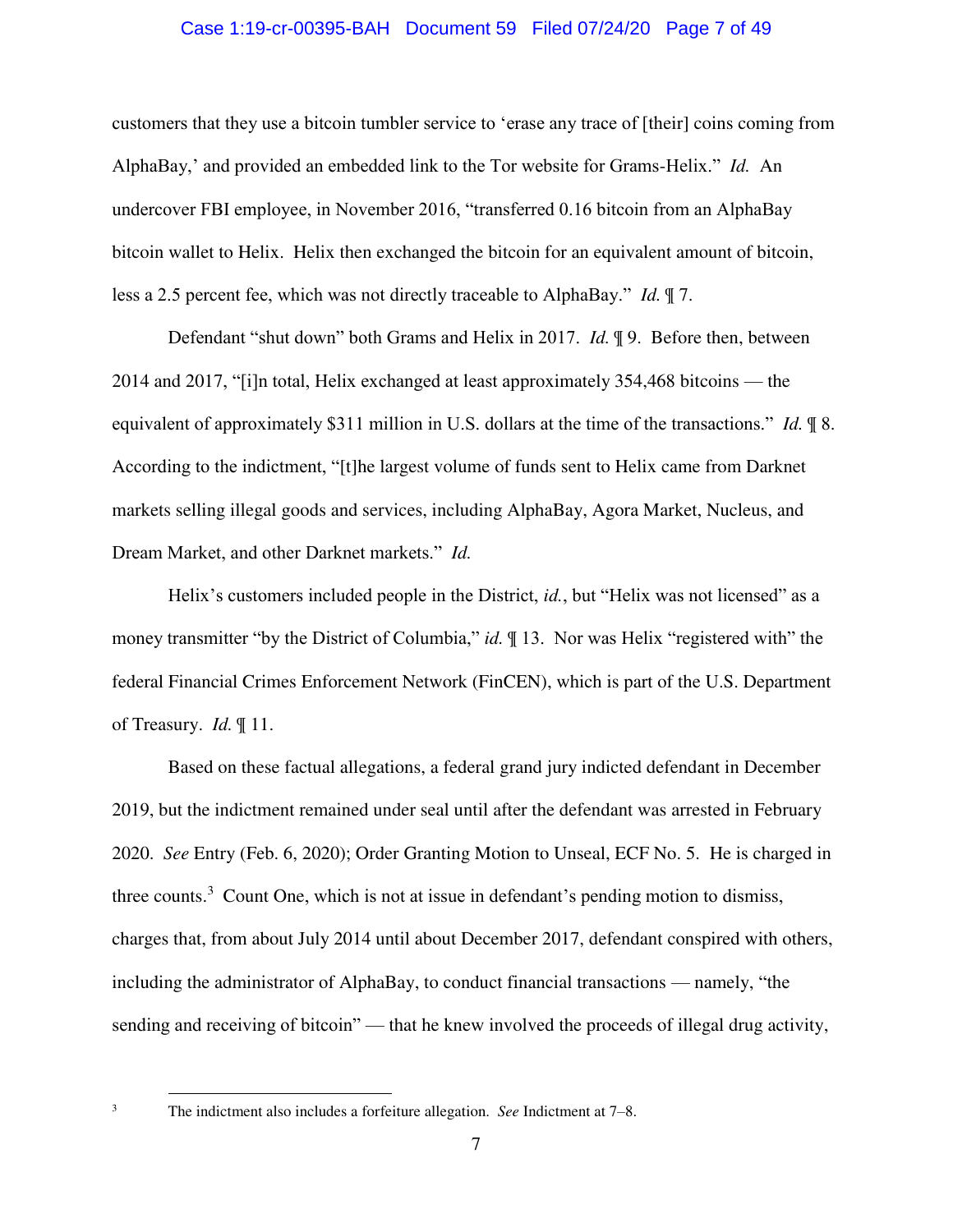Indictment  $\P$  15(a) (citing 18 U.S.C. § 1956(a)(1)(A)(i)), and that he knew were designed to "conceal and disguise the nature, the location, the source, the ownership, and the control of the proceeds of [the] unlawful activity," *id.* at ¶ 15(b) (citing 18 U.S.C. § 1956(a)(1)(B)(i)). The "goal" of this conspiracy was for defendant and his co-conspirators "to unlawfully enrich themselves by operating a bitcoin money laundering service which would conceal and promote illegal Darknet drug sales and other illegal activity." *Id*. ¶ 16.

Count Two charges that defendant, in running Helix, "knowingly conducted, controlled, managed, supervised, directed, and owned an unlicensed money transmitting business," in violation of 18 U.S.C. § 1960(a). *Id.* ¶ 18. Section 1960(b)(1) defines an "unlicensed money transmitting business" as "a money transmitting business which affects interstate or foreign commerce in any manner or degree and" and is illegal one of the following three ways:

> (A) is operated without an appropriate money transmitting license in a State where such operation is punishable as a misdemeanor or a felony under State law, whether or not the defendant knew that the operation was required to be licensed or that the operation was so punishable;

> (B) fails to comply with the money transmitting business registration requirements under section 5330 of title 31, United States Code, or regulations prescribed under such section; or (C) otherwise involves the transportation or transmission of funds that are known to the defendant to have been derived from a criminal offense or are intended to be used to promote or support unlawful activity.

18 U.S.C. § 1960(b)(1). Subparagraph (B) references section 5330, which is part of the Bank

Secrecy Act ("BSA"), 31 U.S.C. § 5311 *et seq.*, and requires all "money transmitting businesses"

to register with FinCEN. 31 U.S.C. § 5330(a)(1). According to Count Two, defendant violated

§ 1960(a) by (a) operating Helix without the appropriate money transmitting license in the

District, where failure to obtain the proper license is a felony, *see* D.C. Code § 26-1023(c); (b)

failing to comply with 31 U.S.C. § 5330 and its regulations; and (c) involving Helix in the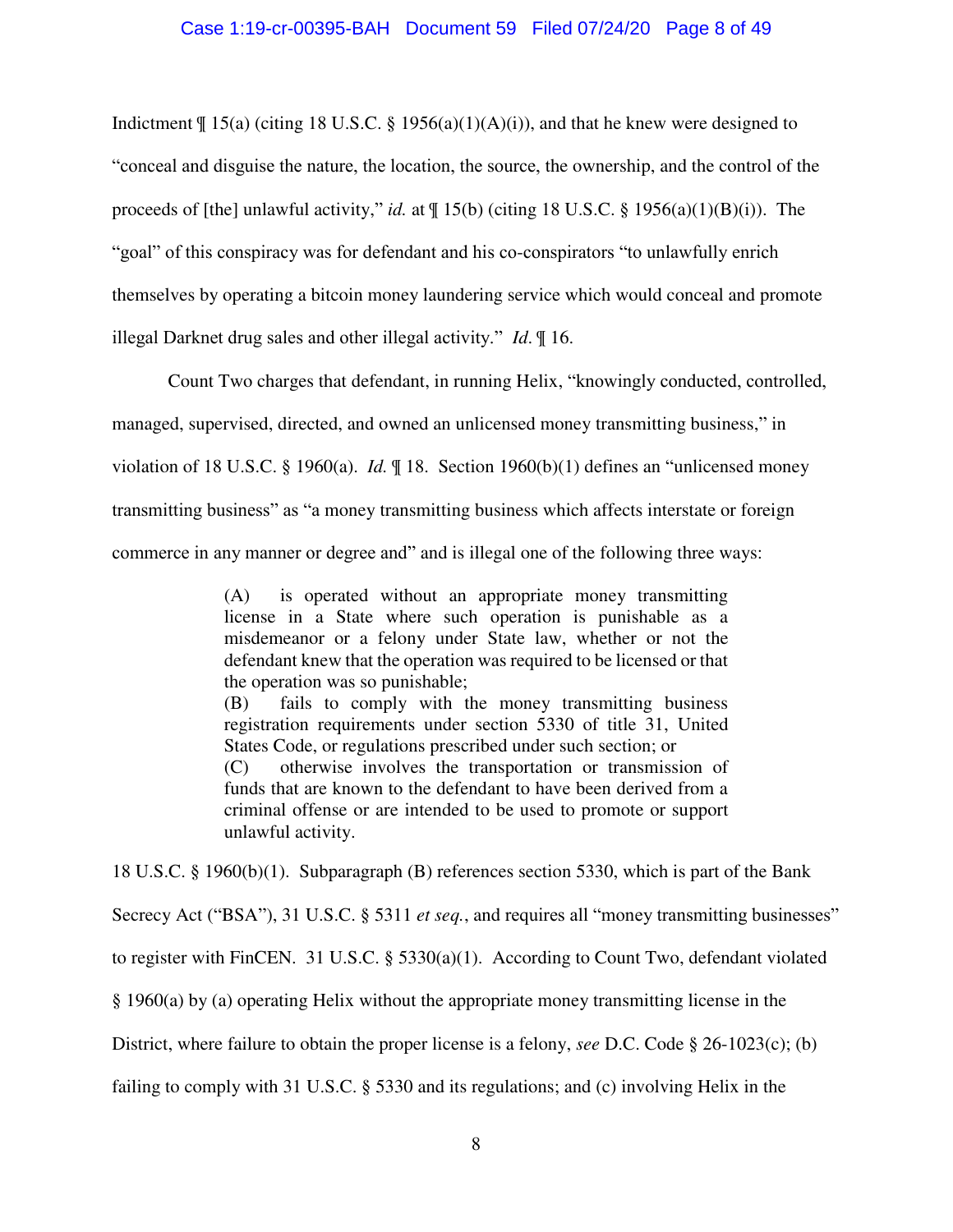## Case 1:19-cr-00395-BAH Document 59 Filed 07/24/20 Page 9 of 49

transmission of funds known to defendant "to have been derived from a criminal offense and intended to be used to promote and support unlawful activity," Indictment  $\P$  18 (a)–(c).

 Finally, Count Three charges that defendant failed to obtain a money transmitter license in the District, while, through the operation of Helix, he was engaged in the business of money transmission, as that term is defined by the MTA. *Id.* ¶¶ 19–20 (citing D.C. Code § 26- 1001(10)).<sup>4</sup> The District's MTA defines money transmission as "engaging in the business of receiving money for transmission or transmitting money within the United States, or to locations abroad, by any and all means, including but not limited to payment instrument, wire, facsimile, or electronic transfer." D.C. Code § 26-1001(10). Operation of a money transmission business without a license violates D.C. Code § 26-1023(c), which provides that "[a]ny person who engages in the business of money transmission without a license as provided herein shall be guilty of a felony and, on conviction thereof, shall be fined not more than \$25,000, or imprisoned for not more than 5 years, or both."

 Defendant has now moved to dismiss Counts Two and Three of the indictment, which motion, following a motion hearing on July 15, 2020, is ripe for resolution.<sup>5</sup>

<sup>4</sup> Federal courts do not have jurisdiction over local or state crimes, except in the District of Columbia. This "troublesome anomaly among federal jurisdictional statutes" is a vestige of the time when the District lacked a separate state court system. *United States v. Garnett*, 653 F.2d 558, 561 (D.C. Cir. 1981); *see also id.* (noting that the anomaly persists because it "eliminat[es] the procedural difficulties of trying a single defendant for related federal and D.C. Code offenses in two courts" (internal quotation marks omitted)). Specifically, D.C. Code § 11- 502(3) grants this Court jurisdiction over "[a]ny offense under any law applicable exclusively to the District of Columbia which offense is joined in the same information or indictment with any Federal offense." Thus, when a D.C. Code offense and a federal offense are properly joined under Rule 8 of the Federal Rules of Criminal Procedure, *United States v. Koritko*, 870 F.2d 738, 739 (D.C. Cir. 1989), this Court exercises something like "pendent jurisdiction" over the D.C. Code offense, *United States v. Kember*, 685 F.2d 451, 454 (D.C. Cir. 1982). In this case, defendant was charged with two federal offenses and one D.C. Code offense "based on the same act or transaction," FED. R. CRIM. P. 8(a), so this Court properly exercises jurisdiction over the D.C. Code offense charged in Count Three.

<sup>5</sup> Defendant has also moved for release of funds needed to secure counsel or for a hearing. He seeks the release of 160 bitcoins seized by the government or, in the alternative, a hearing to determine whether probable cause exists to believe that the requested bitcoins are subject to forfeiture. *See* Def.'s Mot. for Release of Funds Needed to Secure Counsel or Alternative Mot. for a Hr'g ("Mot. for Release"), ECF No. 32. That motion challenges the traceability of the seized bitcoins to the offense alleged in Count One but "makes no arguments related to the traceability of assets to" Count Two. *See id.* at 7 n.7. At the hearing on this motion, held on July 21, 2020,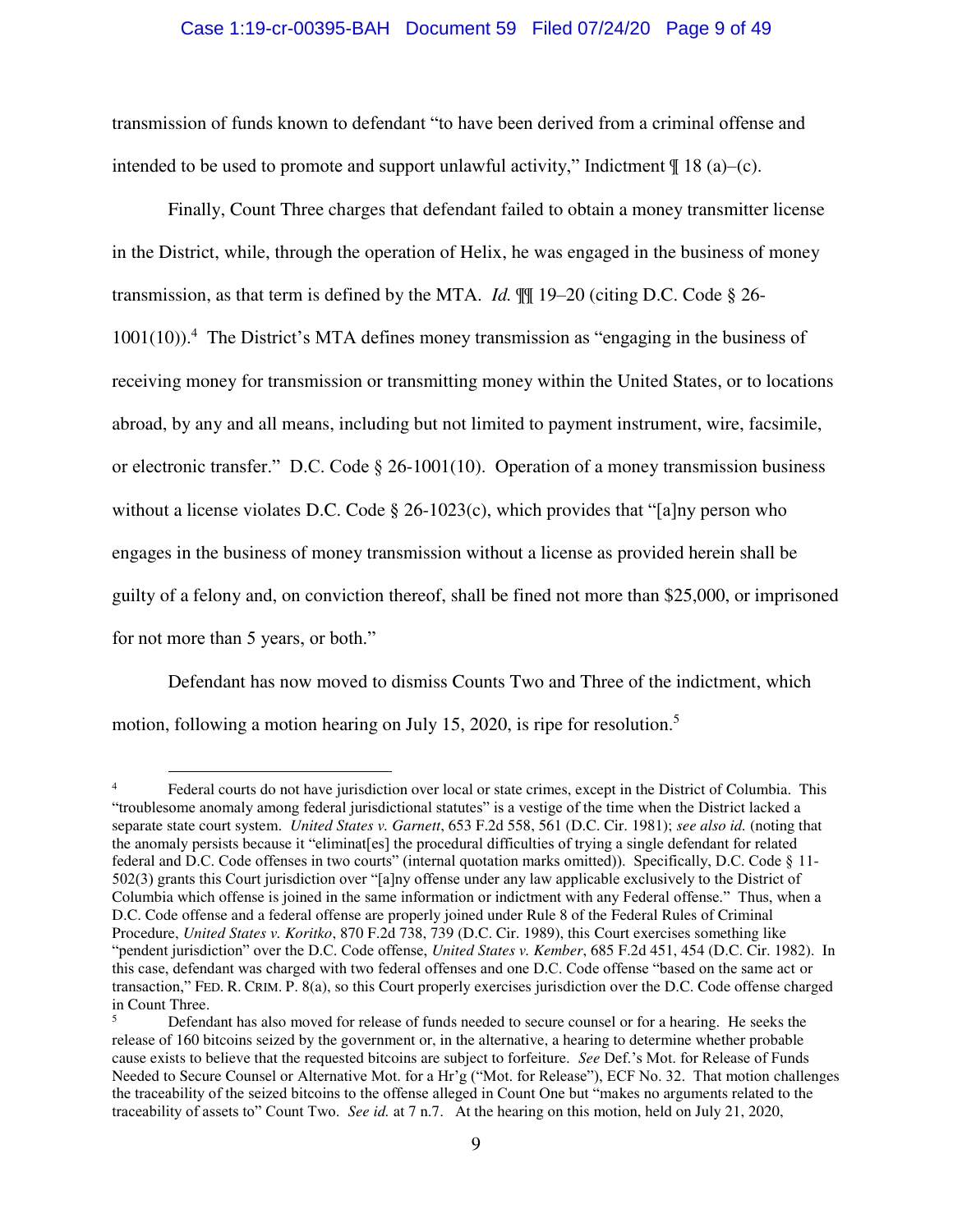$\overline{a}$ 

Concession aside, the request would still be denied. Following the parties' stipulation that defendant lacks enough funds to retain counsel of his choice, *see* Joint Stip. Regarding Mots. Hr'g and Evidentiary Hr'g, ECF No. 54, an evidentiary hearing was held on the links between the seized bitcoin and the conduct charged in Count One, *see United States v. Emor*, 794 F. Supp. 2d 143, 149 (D.D.C. 2011) (requiring "some evidence that [defendant] will be deprived of counsel of his choice if he cannot access the seized assets" before granting such a hearing); *see also*  Gov't's Opp'n to Def.'s Mot. for Release of Funds ("Gov't's Release Opp'n") at 5 n.3 (stating that the government assumes that the burden of establishing probable cause connecting the property and the crime rests with the government, although "courts are not in agreement"). The government has shown that Helix partnered with a Darknet market, AlphaBay; and encrypted e-mail communications "found on Harmon's devices also reveal[] that he actively coordinated with well-known Darknet figures to promote Helix" beyond AlphaBay, "to the Darknet market community." *See* Decl. of Special Agent Matthew Price ("Price Decl.") ¶ 6–7, ECF No. 40-1 (citing Price Decl., Attachments 4 & 6). Indeed, at least 43,319.68 of the 354,468 bitcoins received by Helix were sent "*directly* from a known Darknet market wallet," *id.* ¶ 8, likely by Darknet vendors, *see* Gov't's Release Opp'n at 17–18 (describing testimony from defendant's initial bond hearing establishing this). Internet posts advertising Helix attributed to defendant suggest that Helix also received bitcoins transferred indirectly from Darknet markets and that Helix sent bitcoins to Darknet market wallets on behalf of customers. *See* Price Decl. ¶ 9. These extensive links between Helix and Darknet markets show a high likelihood that all funds involved in Helix were "involved in" the alleged drug-trafficking conspiracy. *See* Indictment ¶¶ 14–16 (Count One); *see also* 18 U.S.C. § 982(a)(1) (making "any property" "involved in" the Count One conspiracy and "any property traceable to such property" subject to forfeiture). As the government's agent testified, the "vast majority" — about 85% to 90% — of Darknet markets' offerings are illicit drugs. Rough Release Hr'g Tr. at 40:2–10 (testifying agent citing his "experience from personal review of Darknet markets and of working investigations on Darknet markets"). Posts attributed to defendant contain statements that he agreed with this characterization of the Darknet and of Helix's business, recognizing that "the Darknet is 90% drugs and illegal items for sale" and acknowledging that he designed Helix so that users could buy and sell drugs without risking arrest through "bitcoin taint." *See* Indictment ¶ 5; Ex. C, Gov't's Opp'n to Def.'s Mot. to Revoke Detention, ECF No. 16-3. Evidence also establishes that the seized bitcoin probably represents defendant's direct proceeds from Helix: his 2.5% commission on each transaction. *See* Price Decl. ¶¶ 12–15 (explaining how a portion of the seized bitcoins were traced to "residual bitcoin left from . . . customer transaction[s]"). "[C]ommissions or fees paid to the launderer" are forfeitable. *United States v. Puche*, 350 F.3d 1137, 1153 (11th Cir. 2003) ("'Property' under [18 U.S.C. § 982(a)(1)] includes 'the money or other property being laundered (the corpus), any commissions or fees paid to the launderer, and any property used to facilitate the laundering offense.'" (quoting *United States v. Bornfield*, 145 F.3d 1123, 1135 (10th Cir. 1998)).

 Defendant maintains that only those commissions or fees shown to be from narcotics transactions are forfeitable. *See* Def.'s Reply in Supp. Mot. for Release of Funds at 7–8, ECF No. 50; *see id.* at 8 (citing *United States v. Hodge*, 558 F.3d 630, 635 (7th Cir. 2009), for notion that "[w]hen a business has both lawful and unlawful aspects, only the income attributable to the unlawful activities is forfeitable"). Yet property need not be directly derived from the predicate unlawful activity to be forfeitable, as the statute covers any property "involved in" the ongoing conspiracy. *See* 18 U.S.C. § 982(a)(1); *see also, e.g.*, *United States v. Baker*, 227 F.3d 955, 968 (7th Cir. 2000) ("Money does not need to be derived from the crime to be forfeited. It can be forfeited if it is involved in the crime." (internal quotation marks omitted)); *cf. United States v. Braxtonbrown–Smith*, 278 F.3d 1348, 1351–55 (D.C. Cir. 2002) (arriving at the same interpretation of "involved" in a parallel context). Where, as here, the conspiracy takes the form of a business, all funds flowing through the business that "bankroll" or otherwise facilitate the alleged conspiracy are "involved in" it. *See Baker*, 227 F.3d at 969–70. Thus, any untainted funds used as "seed" money to start Helix or to run Grams, Helix's companion service, were used to further Helix's core business, which was cleaning bitcoins used in Darknet drug purchases. *See* Rough Release Hr'g Tr. at 46:3–49:5 (testifying agent establishing that early users paid to use Grams and that those fees were in part used to "expand Grams into Helix"). Finally, to the extent some of Helix's business came from transactions unrelated to drug activity, the fees from those transactions remain forfeitable because the evidence suggests that "the business as a whole was overwhelmingly devoted to" transactions from Darknet markets, which, in turn, overwhelmingly deal in drugs. *Hodge*, 558 F.3d at 635.

defendant conceded that, if Count Two survives this motion to dismiss, the motion for release of funds "should be denied." Rough Release Hr'g Tr. (July 21, 2020) at 5:1–2. In light of that concession, the pending request for release of funds is denied.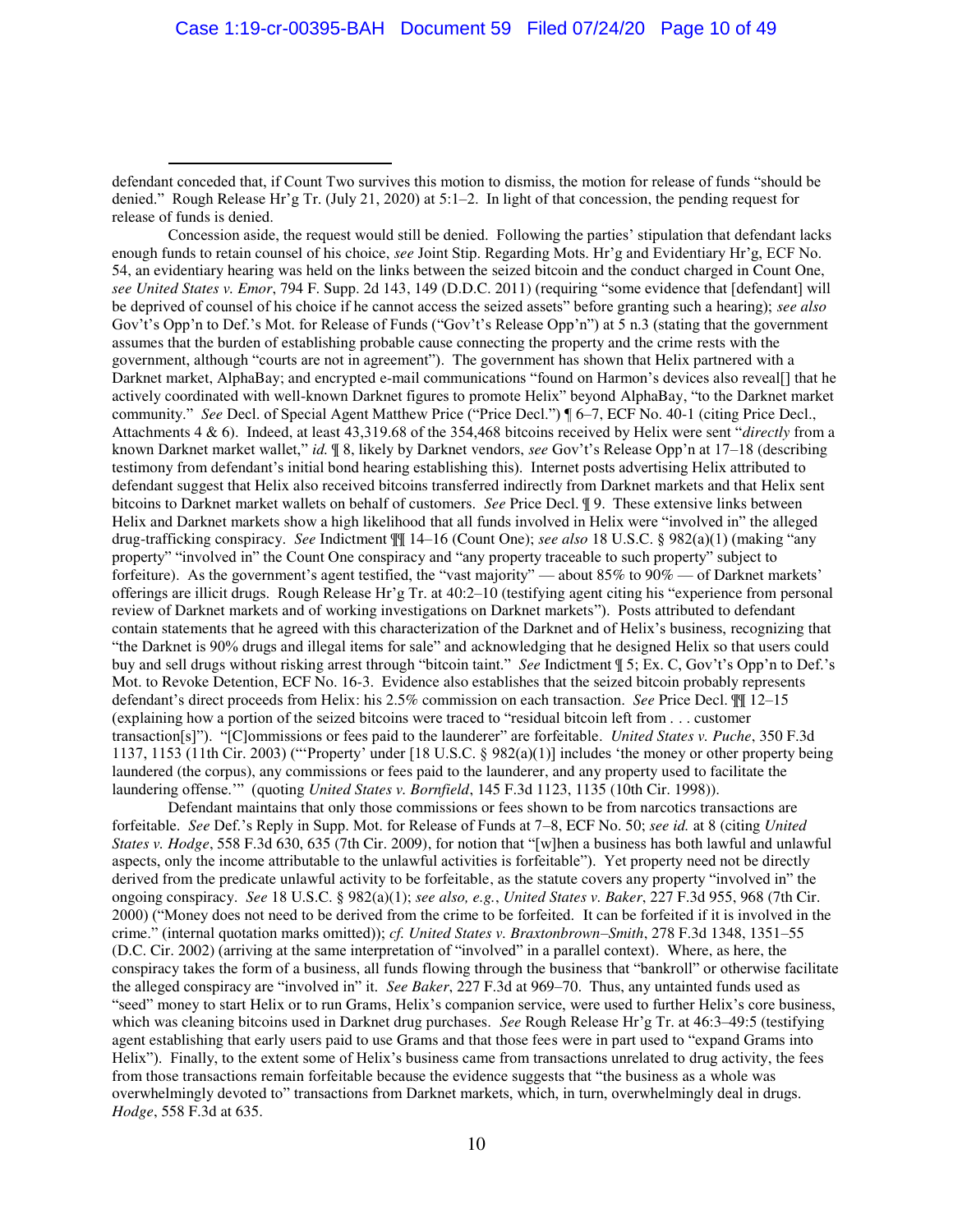# **II. LEGAL STANDARD**

"[A] court's use of its supervisory power to dismiss an indictment directly encroaches upon the fundamental role of the grand jury," so "dismissal is granted only in unusual circumstances." *United States v. Ballestas*, 795 F.3d 138, 148 (D.C. Cir. 2015) (internal quotations and alterations omitted). Under Federal Rule of Criminal Procedure 12(b)(1), "[a] party" may "raise by pretrial motion any defense, objection, or request that the court can determine without a trial on the merits." FED. R. CRIM. P. 12(b)(1). That includes "a defect in the indictment" requiring dismissal, such as "failure to state an offense." *Id.* 12(b)(3)(B)(v). Pertinent here, "[c]laims that a statute named in an indictment does not proscribe the alleged conduct are generally treated as claims that the indictment 'fails to state an offense.'" *United States v. Hite*, 950 F. Supp. 2d 23, 25–26 (D.D.C. 2013) (quoting *United States v. Teh*, 535 F.3d 511, 515 (6th Cir. 2008)); *see also, e.g.*, *United States v. Aka*, 339 F. Supp. 3d 11, 15 (D.D.C. 2018); *cf. Al Bahlul v. United States*, 767 F.3d 1, 10 n.6 (D.C. Cir. 2014) (stating, in a case involving military commission, that "[f]ailure to state an offense is simply another way of saying there is a defect in the indictment"). The government "cannot cure a defective indictment" through "a bill of particulars" or at "oral argument." *United States v. Conlon*, 628 F.2d 150, 156 (D.C. Cir. 1980).

An indictment's primary purpose is "to inform the defendant of the nature of the accusation against him." *Russell v. United States*, 369 U.S. 749, 767 (2001). To that end, "an indictment is sufficient if it, first, contains the elements of the offense charged and fairly informs a defendant of the charge against which he must defend, and, second, enables him to plead an acquittal or conviction in bar of future prosecutions for the same offense." *Hamling v. United States*, 418 U.S. 87, 117 (1974); *see also United States v. Verrusio*, 762 F.3d 1, 13 (D.C. Cir. 2014) ("[T]o be sufficient, an indictment need only inform the defendant of the precise offense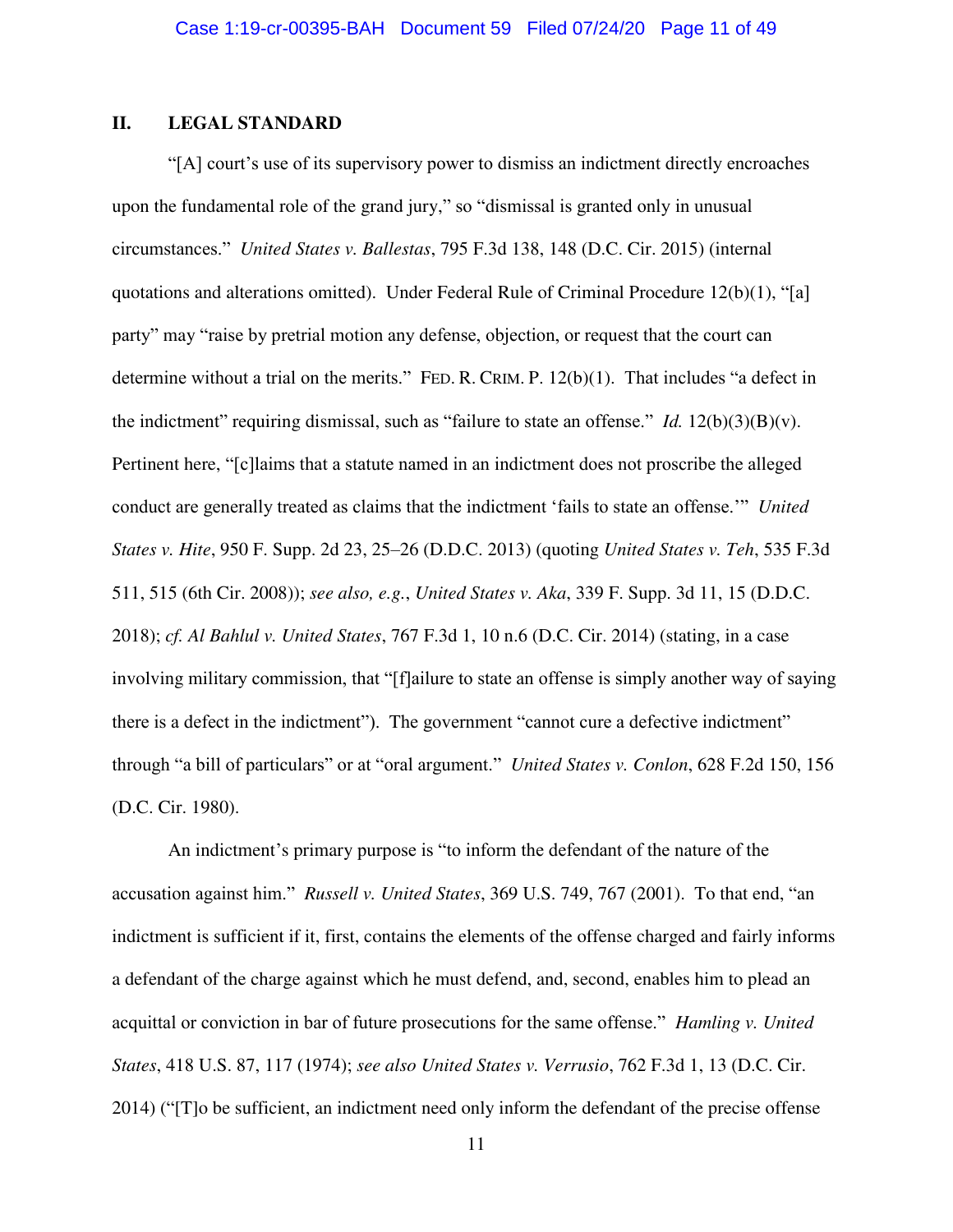# Case 1:19-cr-00395-BAH Document 59 Filed 07/24/20 Page 12 of 49

of which he is accused so that he may prepare his defense and plead double jeopardy in any further prosecution for the same offense."). As long as the indictment contains "a plain, concise, and definite written statement of the essential facts constituting the offense charged," FED. R. CRIM. P. 7(c)(1), sufficiency "is not a question of whether [the indictment] could have been more definite and certain," *United States v. Debrow*, 346 U.S. 374, 378 (1953). Rather, "[t]he test for sufficiency is whether it is fair to require the accused to defend himself on the basis of the charge as stated in the indictment." *Conlon*, 628 F.2d at 155.

When considering a motion to dismiss for failure to state an offense, "the court is bound by the language of the indictment." *United States v. Hitt*, 249 F.3d 1010, 1015 (D.C. Cir. 2001). "Adherence to the language of the indictment is essential because the Fifth Amendment requires that criminal prosecutions be limited to the unique allegations of the indictments returned by the grand jury." *Id.* at 1016 (citing *Russell v. United States*, 369 U.S. 749, 768–71 (1962); and then citing *Stirone v. United States*, 361 U.S. 212, 216 (1960); and then citing *United States v. Lawton*, 995 F.2d 290, 292–93 (D.C. Cir. 1993)). Accordingly, "at this stage of the case, the allegations of the indictment must be taken as true." *Boyce Motor Lines v. United States*, 342 U.S. 337, 343 n.16 (1952).

#### **III. DISCUSSION**

Defendant's motion to dismiss raises two arguments of first impression: that "bitcoin is not money" under the MTA, *see* Def.'s Mem. at 2 (capitalization altered), and that Helix, as a bitcoin tumbler, "was not a 'money transmitting business' under 18 U.S.C. § 1960," *id.* at 4. The first argument is primarily an attack on Count Three and the second argument targets Count Two.

Taking the first question first: the MTA never defines "money." When a statute does not supply a definition, a court generally gives a statutory term its ordinary meaning. The term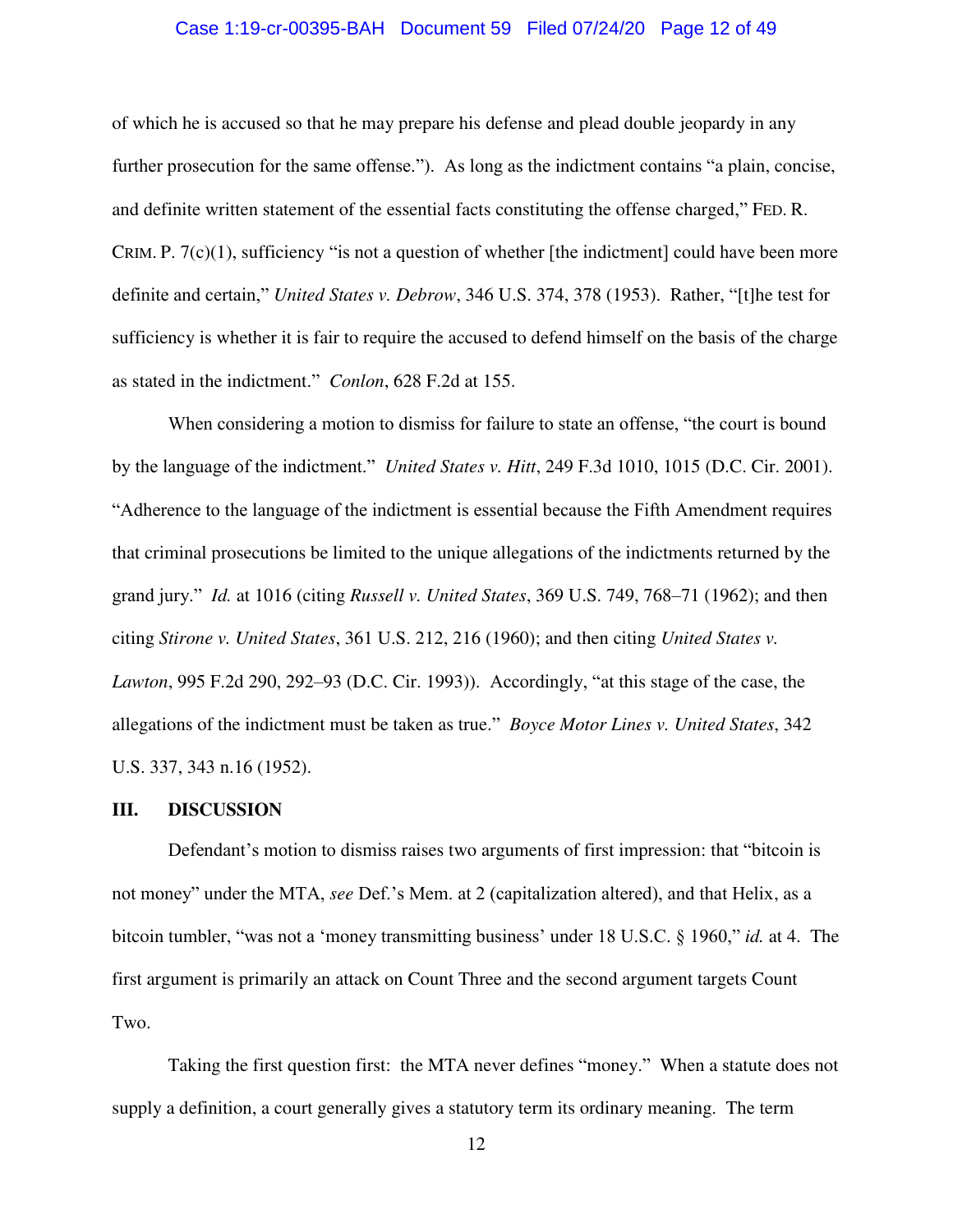# Case 1:19-cr-00395-BAH Document 59 Filed 07/24/20 Page 13 of 49

"money," as detailed below, commonly means a medium of exchange, method of payment, or store of value. Bitcoin is these things. Indeed, defendant never disputes that bitcoin is money as that term is ordinarily used, and he concedes that bitcoin is a form of currency, *see* Def.'s Mem. at 1–2, that bitcoins qualify as funds, *see* Def.'s Reply Supp. Mot. to Dismiss ("Def.'s Reply"), at 7, ECF No. 49, and that bitcoin is a medium of exchange, *see* Rough Hr'g Tr. (July 15, 2020) ("Rough MTD H'rg Tr.") at 10:22–23. Yet, instead of applying the ordinary definition of money, seeing no definition in the MTA, defendant would import the District's adoption of the Uniform Commercial Code's (UCC) definition of money: "a medium of exchange currently authorized or adopted by a domestic or foreign government." *See* Def.'s Mem. at 1 (quoting D.C. Code § 28:1-201(b)(24)). Conventional tools of statutory interpretation — text, structure, history, and purpose — point away from defendant's view and toward the conclusion that the MTA adopts the ordinary definition of money, which encompasses bitcoin. Given that bitcoin qualifies as money under the MTA, Helix was in the business of money transmission for purposes of the MTA. As a result, defendant's motion to dismiss will be denied as to Count Three.

The second question relates to Count Two, which charges that defendant violated § 1960 in three ways: (1) by failing to comply with the District's money transmitter requirements, *see* 18 U.S.C. § 1960(b)(1)(A); (2) by "fail[ing] to comply with the money transmitting business registration requirements under" 31 U.S.C. § 5330 of the BSA, or "regulations prescribed under such section," *see id.* § 1960(b)(1)(B); and (3) by otherwise transmitting illegal funds, *see id.*  § 1960(b)(1)(C); *see also* Indictment ¶ 18. Defendant challenges the first and second parts of Count Two but not the third, and his challenge to the first part is identical to his attack on Count Three, and fails for the same reasons. Defendant argues that the second part of Count Two fails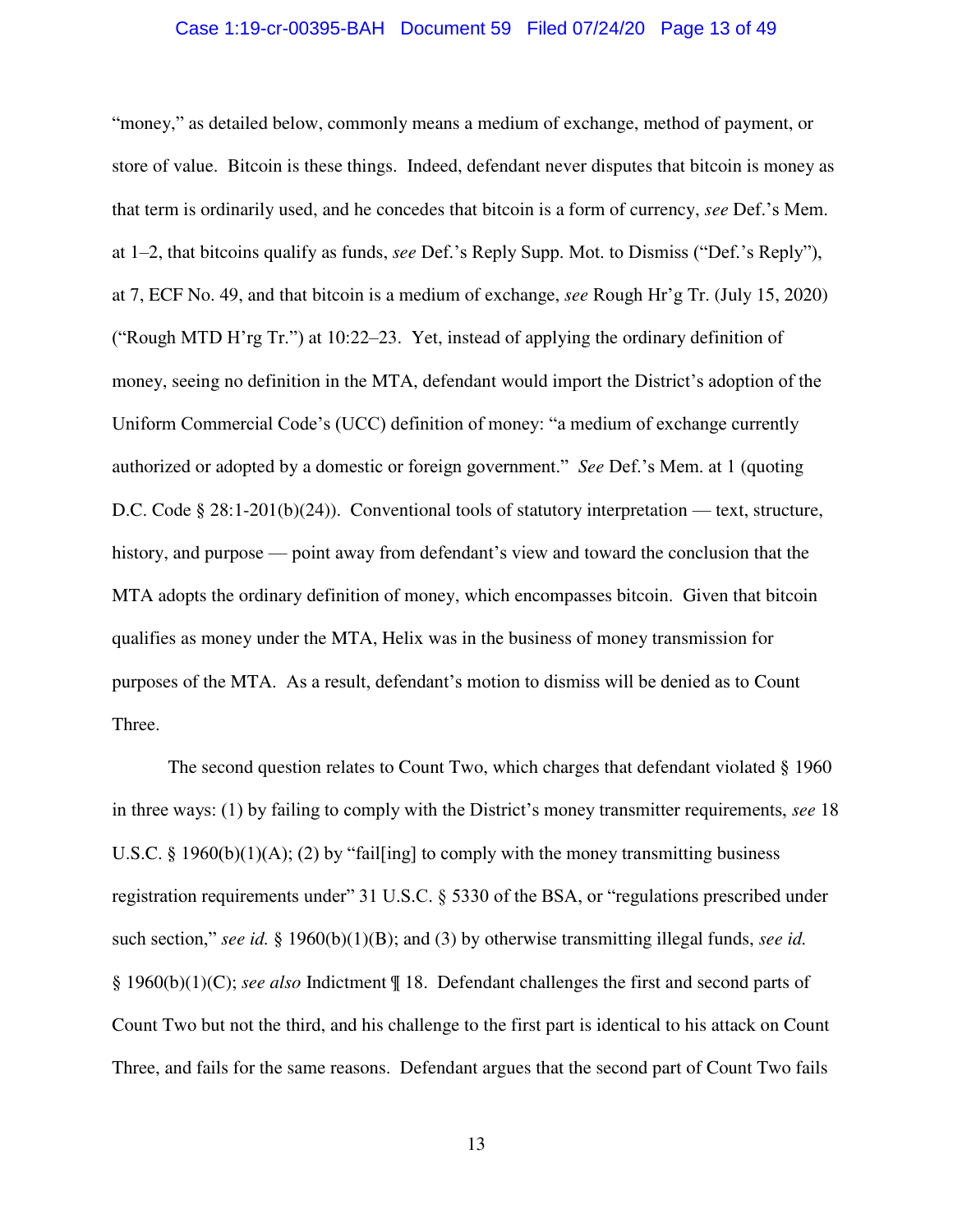# Case 1:19-cr-00395-BAH Document 59 Filed 07/24/20 Page 14 of 49

to state an offense because an "unlicensed money transmitting business" under 18 U.S.C.

§ 1960(b)(1)(B) must transmit funds from one person or location to another person or location but "the Indictment fails to allege that Helix did anything other than provide bitcoin back to the user from whom it was sent." Def.'s Reply at 2. Helix's business, though, was receiving bitcoin to send to another location or person in order to mask the original source of the bitcoin. Under the relevant authorities, that qualifies as money transmission. Count Two will not be dismissed.

#### **A. Bitcoin Is Money under the District's Money Transmitters Act**

Count Three charges a violation of D.C. Code § 26-1023(c), which criminalizes engaging in money transmission in the District without a license. Indictment ¶ 19–20 (citing D.C. Code  $\S$  26-1023(c)). The MTA, which contains  $\S$  26-1023(c) and the District's licensing requirements for money transmitting businesses, defines money transmission as "engaging in the business of receiving money for transmission or transmitting money within the United States, or to locations abroad, by any and all means, including but not limited to payment instrument, wire, facsimile, or electronic transfer." D.C. Code  $\S$  26-1001(10). The MTA does not, however, define money. *See generally id.* § 26-1001 ("Definitions").

# *1. The Ordinary Meaning of Money Covers Bitcoin and the MTA Adopts That Ordinary Meaning*

Where a statute does not define a term, courts "look first to the word's ordinary meaning." *Mohamad v. Palestinian Auth.*, 566 U.S. 449, 454 (2012); *see also, e.g.*, *FCC v. AT&T Inc.*, 562 U.S. 397, 403 (2011) ("When a statute does not define a term, we typically give the phrase its ordinary meaning" (internal quotation marks omitted)); *Hood v. United States*, 28 A.3d 553, 559 (D.C. 2011) ("When the terms of a statute are undefined and not recognized terms of art, we presumptively accord them their ordinary meaning in common usage, taking into account the context in which they are employed  $\dots$ ."). Money, in common parlance, is a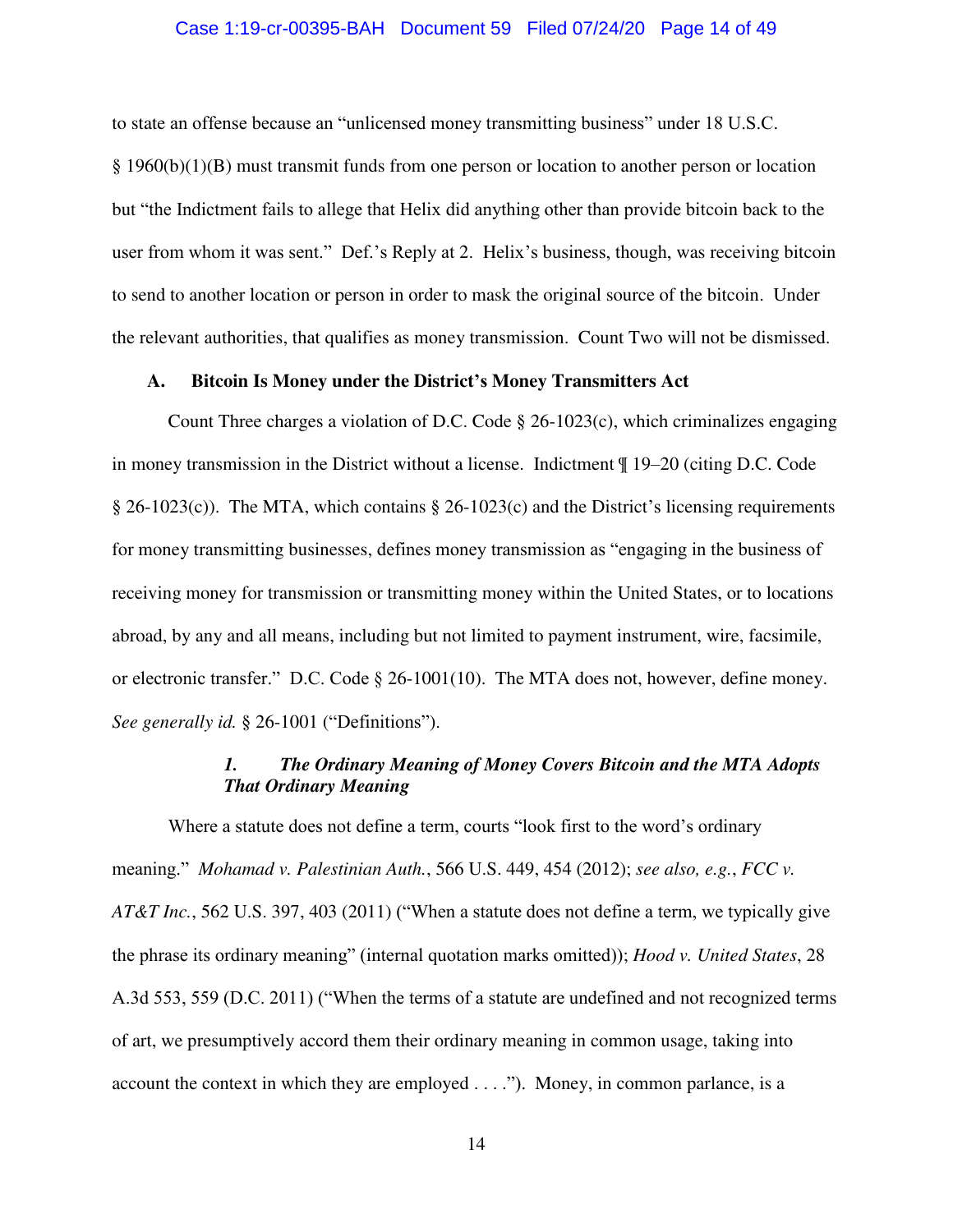# Case 1:19-cr-00395-BAH Document 59 Filed 07/24/20 Page 15 of 49

medium of exchange — that is, a token that can be traded for goods or services. *See Money*, AM. HERITAGE DICTIONARY (4th ed. 2000) ("A medium that can be exchanged for goods and services and is used as a measure of their values on the market, including among its forms a commodity such as gold, an officially issued coin or note, or a deposit in a checking account or other readily liquefiable account."); *Money*, OXFORD ENGLISH DICTIONARY (3d ed. 2002) ("Any generally accepted medium of exchange which enables a society to trade goods without the need for barter; any objects or tokens regarded as a store of value and used as a medium of exchange."); *Money*, MERRIAM-WEBSTER ONLINE, https://www.merriam-webster.com/dictionary/money ("[S]omething generally accepted as a medium of exchange, a measure of value, or a means of payment."). Money is also often "regarded as a store of value." *Money*, OXFORD ENGLISH DICTIONARY (3d ed. 2002).<sup>6</sup>

Bitcoin is just that — a medium of exchange, method of payment, and store of value. *See, e.g.*, Robert C. Hockett & Saule T. Omarova, *The Finance Franchise*, 102 CORNELL L. REV. 1143, 1208 (2017) (defining "bitcoins, electronic tokens or bits of data, as a means of payment and exchange similar to regular currencies"); Internal Revenue Service, *IRS Virtual Currency Guidance Notice 2014-21*, 2014-16 I.R.B. 938 (2014) [hereinafter IRS Virtual Currency Guidance] ("Virtual currency is a digital representation of value that functions as a medium of exchange, a unit of account, and/or a store of value."). Bitcoin can be used to pay for goods or

<sup>6</sup> Black's Law Dictionary includes similar definitions of money, although the first definition of money given there is the UCC definition favored by defendant. *See Money*, BLACK'S LAW DICTIONARY (11th ed. 2019) ("1. The medium of exchange authorized or adopted by a government as part of its currency; esp., domestic currency <coins and currency are money>. UCC  $\S$  1-201(24). 2. Assets that can be easily converted to cash  $\leq$  demand deposits are money>. 3. Capital that is invested or traded as a commodity  $\triangleleft$  the money market> 4. (pl.) Funds; sums of money  $\leq$ investment moneys>."). Given that money is an "ordinary English word[] and should be given [its] ordinary meaning[]," the dictionaries cited in the text are more relevant than BLACK'S "which would only be relevant if [the legislature] intended that" money "be given [a] special meaning[] as [a] legal 'term[] of art.'" *United States v. Faiella*, 39 F. Supp. 3d 544, 545 n.2 (S.D.N.Y. 2014). For the reasons discussed in this Part, the D.C. Council intended for money to take its ordinary meaning in the MTA.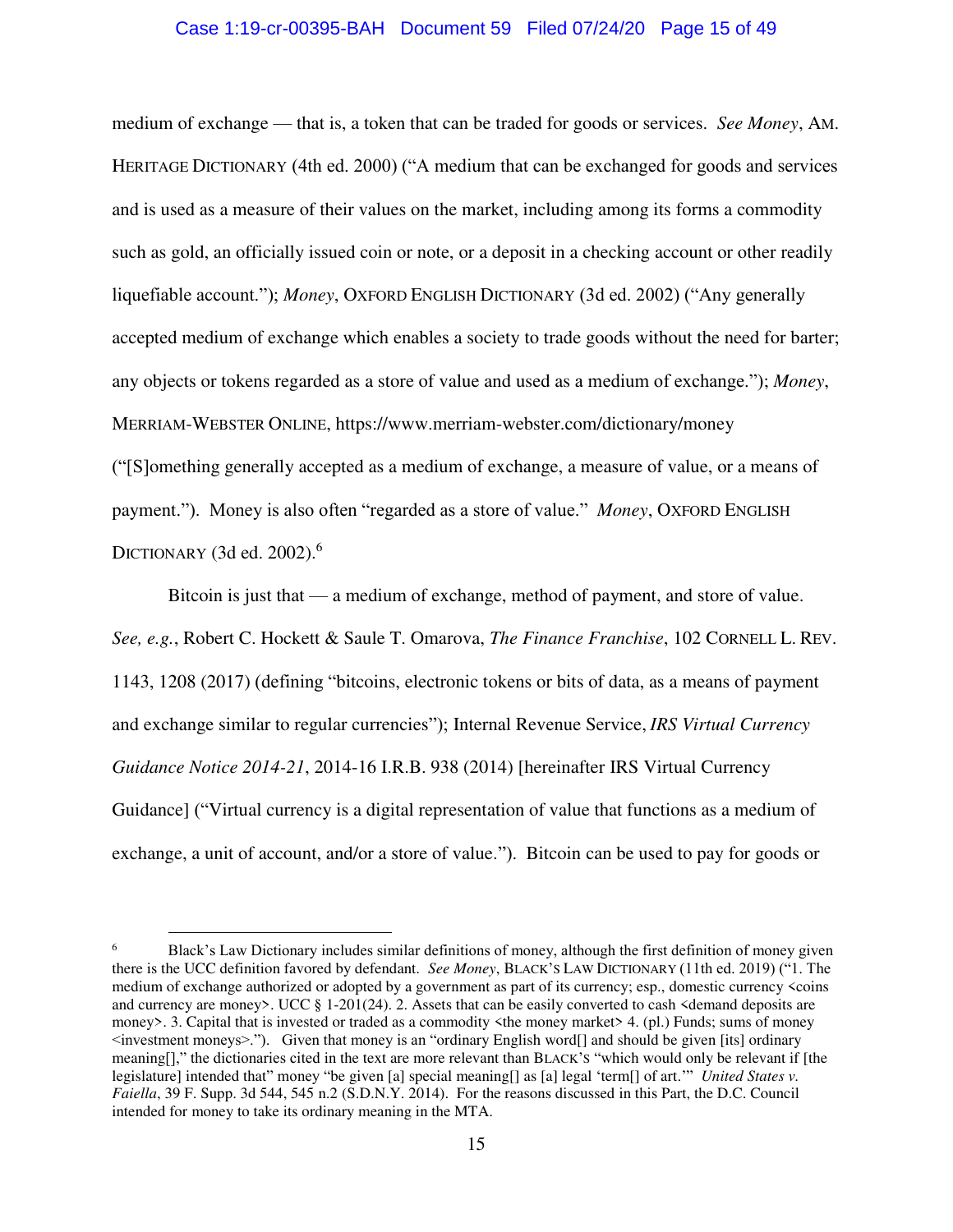### Case 1:19-cr-00395-BAH Document 59 Filed 07/24/20 Page 16 of 49

services. As of 2015, "[o]ver one hundred thousand firms, including major companies such as Microsoft, Dell Computer, Dish Network, Time Inc., and Overstock.com, accept Bitcoindenominated transactions." Kevin Werbach & Nicolas Cornell, *Contracts Ex Machina*, 67 DUKE L.J. 313, 324 (2017) (citing *State of Bitcoin 2015: Ecosystem Grows Despite Price Decline*, COINDESK (Jan. 7, 2015), http://www.coindesk.com/state-bitcoin-2015-ecosystem-growsdespite-price-decline); *see also* Lael Brainard, Governor, Bd. of Governors of the Fed. Reserve Sys., *Cryptocurrencies, Digital Currencies, and Distributed Ledger Technologies: What Are We Learning?* (May 15, 2018), https://www.federalreserve.gov/newsevents/speech/ brainard20180515a.htm [hereinafter, Brainard, *Cryptocurrencies*] ("[A] typical cryptocurrency may be used in payments."); Stephanie Lo & J. Christina Wong, *Bitcoin as Money?*, Federal Reserve Bank of Boston: Current Policy Perspectives, no. 14-4 (2014) at 4 ("[T]he acceptance of bitcoin has spread to more mainstream vendors."); Jeffrey E. Glass, *What Is a Digital Currency*, 57 IDEA 455, 458–59 (2017) ("[A]" variety of businesses have decided to accept Bitcoin as payment for goods and services" and "us[e] Bitcoin for transactions that could be performed in some other currency."). Bitcoin can also be exchanged for conventional currency. *See* IRS Virtual Currency Guidance ("Bitcoin can be digitally traded between users and can be purchased for, or exchanged into, U.S. dollars, Euros, and other real or virtual currencies"); Kevin V. Tu & Michael W. Meredith*, Rethinking Virtual Currency Regulation in the Bitcoin* Age, 90 WASH. L. REV. 271, 310 (2015) ("[Bitcoin] can also be exchanged for conventional currencies, such as the U.S. dollar, Euro, Yen, and Yuan.") (quoting *SEC v. Shavers*, No. 4:13-cv-00416, 2013 WL 4028182, at \*2 (E.D. Tex., Aug. 6, 2013)); Trevor I. Kiviat, Note, *Beyond Bitcoin: Issues in Regulating Blockchain Transactions*, 65 DUKE L. J. 569, 583–84 (2015) (explaining bitcoin exchange rate against U.S. dollar). In addition, bitcoin is viewed by many as holding value, even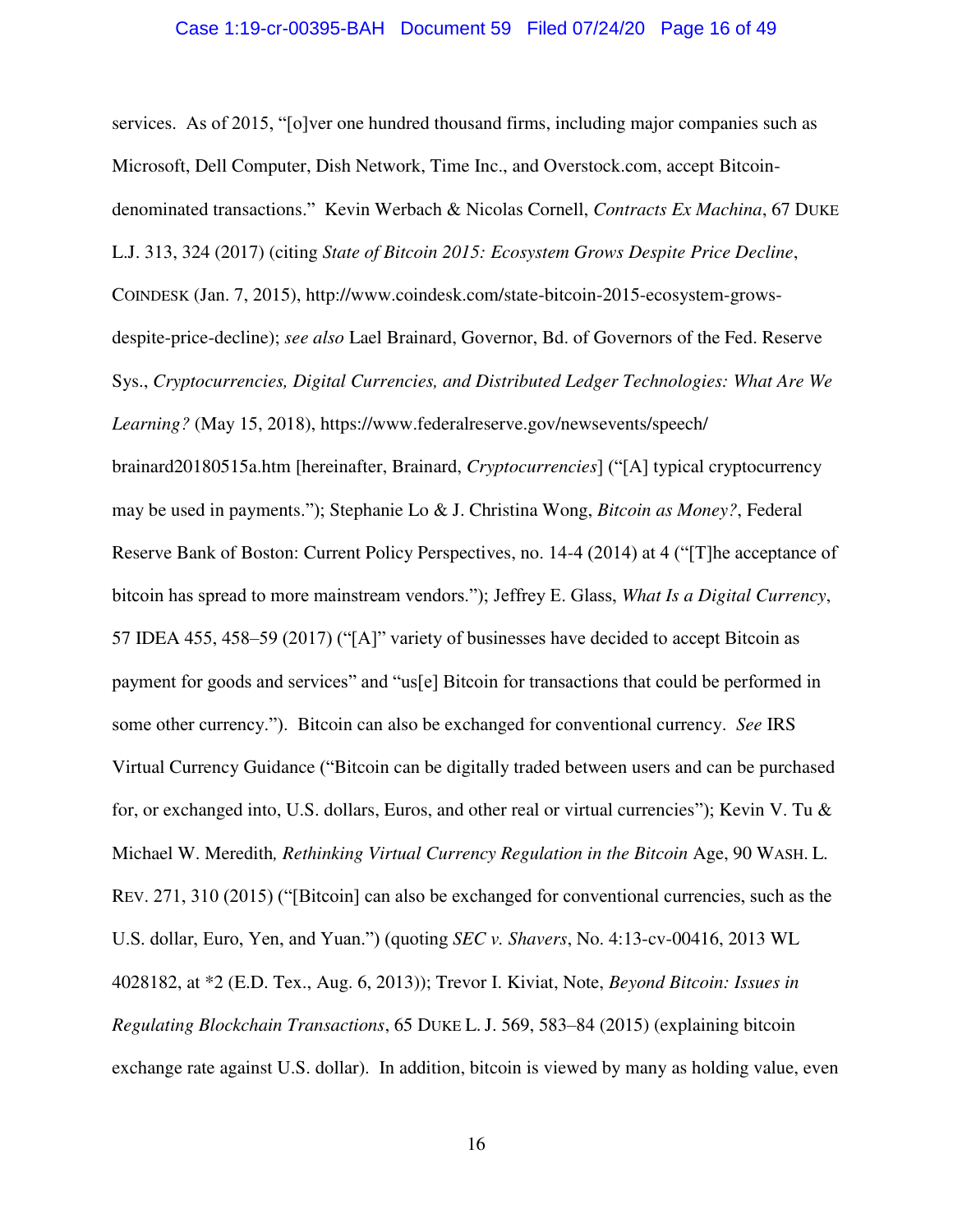# Case 1:19-cr-00395-BAH Document 59 Filed 07/24/20 Page 17 of 49

though that "value has been known to fluctuate." Brainard, *Cryptocurrencies*; *see also, e.g.*, Andrew Keane Woods, *Against Data Exceptionalism*, 68 STAN. L. REV. 729, 733 n.16 (2016) (explaining that "the data that creates the code gives [Bitcoin] value among other Bitcoin traders").<sup>7</sup>

Other federal courts have similarly concluded that bitcoin qualifies as money under these ordinary definitions. *See Faiella*, 39 F. Supp. 3d at 545 (holding that bitcoin is "money" because it "can be easily purchased in exchange for ordinary currency, acts as a denominator of value, and is used to conduct financial transactions."); *Shavers*, 2013 WL 4028182, at \*2 ("It is clear that Bitcoin can be used as money. It can be used to purchase goods or services, and . . . used to pay for individual living expenses. . . . [I]t can also be exchanged for conventional currencies, such as the U.S. dollar, Euro, Yen, and Yuan."); *United States v. Ulbricht*, 31 F. Supp. 3d 540, 570 (S.D.N.Y. 2014) (defining "money" as "an object used to buy things" and concluding that "the only value for Bitcoin lies in its ability to pay for things" because "[b]itcoins can be either used directly to pay for certain things or can act as a medium of exchange and be converted into a currency which can pay for things"); *United States v. Murgio*, 209 F. Supp. 3d 698, 707  $(S.D.N.Y. 2016)$  (stating that "bitcoins clearly qualif[y] as money or funds . . . because they can be easily purchased in exchange for ordinary currency, act[] as a denominator of value, and [are] used to conduct financial transactions" (first alteration in original) (internal quotation marks omitted)); *United States v. Mansy*, No. 2:15-cr-198, 2017 WL 9672554, at \*1 (D. Me. May 11, 2017) (same); *United States v. Stetkiw*, No. 18-cr-20579, 2019 WL 417404, at \*2 (E.D. Mich.

<sup>7</sup> Some economists have questioned bitcoin's effectiveness or efficiency as a medium of exchange, a method of payment, and a store of value. *See, e.g.*, Bennet T. McCallum, *The Bitcoin Revolution*, 35 CATO J. 347, 349 (2015) (noting that bitcoin is not "generally acceptable" and that "there are very few . . . basic payments" that most participants in the U.S. population can make with bitcoin). The instant concern, however, is whether bitcoin possesses the attributes of money not *"*how *well* . . . bitcoin [has] served *the function* of 'money.'" Lo & Wong, *supra*, at 3 (emphasis added).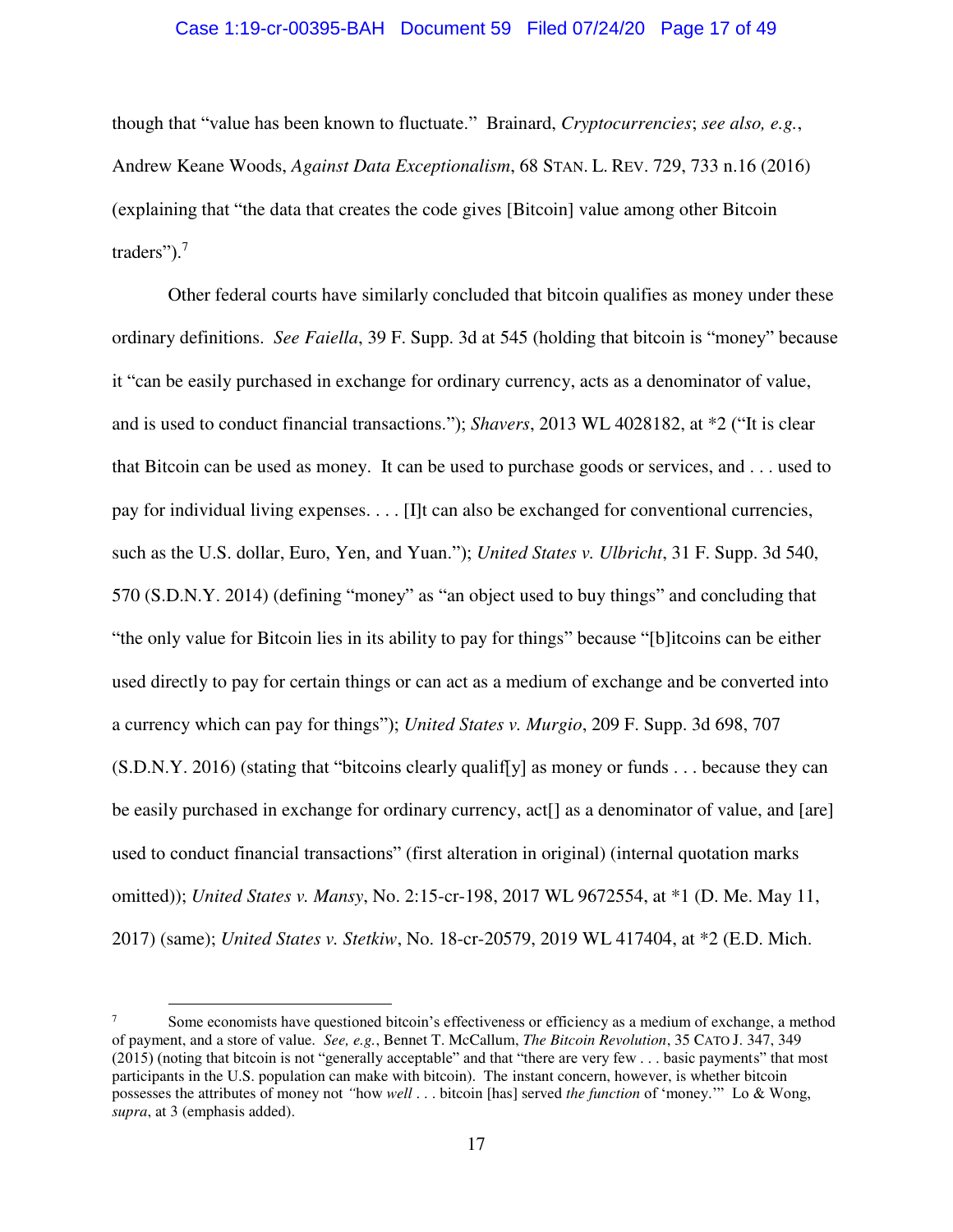## Case 1:19-cr-00395-BAH Document 59 Filed 07/24/20 Page 18 of 49

Feb. 1, 2019) (same); *United States v. Ologeanu*, No. 5:18-cr-81, 2020 WL 1676802, at \*11 (E.D. Ky. Apr. 4, 2020) ("[T]he federal district courts have unanimously and univocally concluded that Bitcoin constitutes money." (internal quotation marks omitted)). *But see United States v. Petix*, No. 15-cr-227A, 2016 WL 7017919, at \*5 (W.D.N.Y. Dec. 1, 2016) (concluding, in a magistrate judge report and recommendation never adopted by the district court, that the ordinary meaning of money contemplates a connection to a sovereign).

Faced with this overwhelming authority, defendant, unsurprisingly, concedes that bitcoin is a medium of exchange, *see* Rough MTD Hr'g Tr. at 10:22–23, that bitcoin qualifies as funds, *see* Def.'s Reply at 7, and that bitcoin is a form of currency, *see* Def.'s Mem. at 1–2. Indeed, defendant's own cited authorities repeatedly describe bitcoin as a "currency," *United States v. Ulbricht*, 858 F.3d 71, 83 n.3 (2d Cir. 2017), "a virtual, sovereign-free currency," *Brown*, 857 F.3d at 337, and "an alternative currency," *Costanzo*, 956 F.3d at 1091. *See* Def.'s Mem. at 1–2. Defendant's quibble, then, is not with the conclusion that bitcoin is money, as that term is ordinarily defined, but with the conclusion that the ordinary definition of money governs.

Defendant maintains that the ordinary meaning of money is supplanted here by a specialized definition of money located in Title 28 of the D.C. Code, which is where the District codified the UCC. *See* D.C. Code § 28:1-101(a) ("This subtitle may be cited as the 'Uniform Commercial Code.'"); *Heller v. Buchbinder*, 399 A.2d 850, 852 n.2 (D.C. 1979) ("Title 28 of the D.C. Code is popularly known and cited as the Uniform Commercial Code Secured Transactions.").<sup>8</sup> The MTA, meanwhile, is housed in Title 26, covering regulation of banks and

<sup>8</sup> A single-by-analogy citation in defendant's memorandum in support of his motion to dismiss suggests that he may view the UCC definition of money and the ordinary definition as equivalent. *See* Def.'s Mot. at 3 ("That 'money' within the meaning of the D.C. Code is limited to that which is authorized or adopted by a government could not be more plain. *Cf. Wis. Cent. Ltd. v. United States*, 138 S. Ct. 2067, 2070-71 (2018) (declining to expand definition of 'money remuneration' to include stocks)."). Defendant's reasoning, to the extent discernable, is flawed. *Wisconsin Central*, which interpreted the phrase "money remuneration" in the Railroad Retirement Tax Act of 1937, looked to the "ordinary meaning" of "money" "at the time Congress enacted the statute," *i.e.*, in 1937. 138 S. Ct. at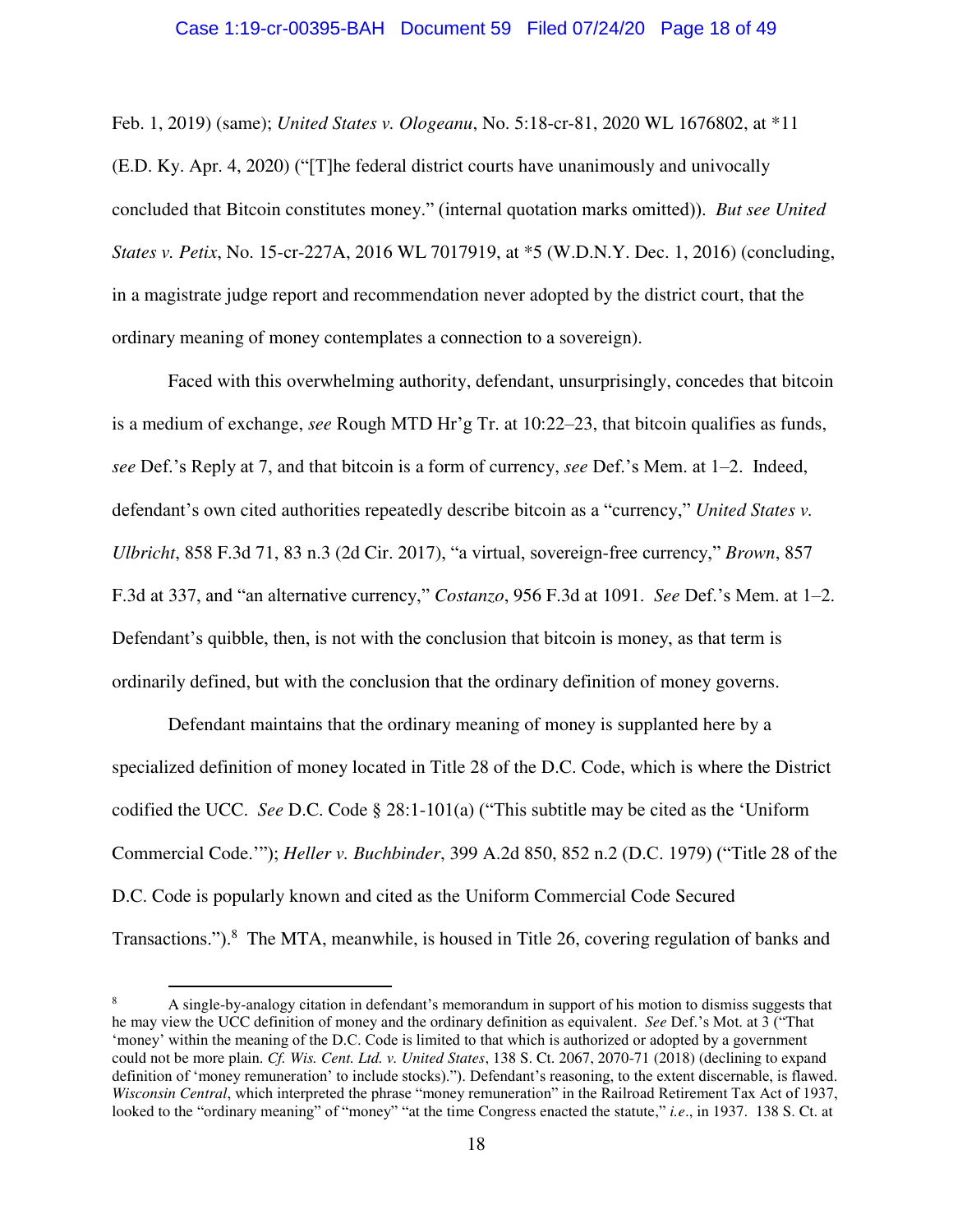# Case 1:19-cr-00395-BAH Document 59 Filed 07/24/20 Page 19 of 49

other financial institutions. Defendant's reading is thus premised on a presumption of consistent usage — the idea that a term generally means the same thing within, or sometimes even across, different subject-matter statutes. *See, e.g.*, *Fadero v. United States*, 59 A.3d 1239, 1250 (D.C. 2013) ("Where a particular term is used in different sections of the same statute, we assume that the term will have a 'consistent definition unless otherwise indicated or obvious from the face of the statute.'" (quoting *Carey v. Crane Serv. Co.*, 457 A.2d 1102, 1108 (D.C. 1983)); *K.L. v. Rhode Island Bd. of Educ.*, 907 F.3d 639, 646 (1st Cir. 2018) (internal quotation marks omitted) (referencing the "'whole code' canon," "under which courts construe terms across different" acts or titles of a legal code "consistently"). Yet this precept usually applies where the statute at issue contains a definition, not whenever a relevant term is defined somewhere in the governing code. *See, e.g.*, *United States v. E-Gold, Ltd.*, 550 F. Supp. 2d 82, 92 (D.D.C. 2008) ("[I]f a word is defined to mean something particular 'in this section,' then it will be given that definition only in that section and will be given . . . its ordinary meaning in the rest of the statute." (quoting Linda D. Jellum & David Charles Hricik, MODERN STATUTORY INTERPRETATION: PROBLEMS, THEORIES, AND LAWYERING STRATEGIES 137 (2006)); 2A Sutherland STATUTES & STATUTORY CONSTRUCTION § 47:7 (7th ed. 2007) ("Statutory definitions establish a term's meaning in the act in which the definition appears, or, for general interpretative statutes, a definition extends to as much legislation as the general act designates."). Even in cases where the statute at issue supplies a definition, "like other canons of construction," the presumption of consistent usage is "'no more than [a] rul[e] of thumb'" and can be overcome by context. *Sebelius v. Auburn Reg'l* 

<sup>2070 (</sup>internal quotation marks omitted). Back then, according to the *Wisconsin Central* majority, "'money' was ordinarily understood to mean currency 'issued by [a] recognized authority as a medium of exchange.'" *Id.* at 2070– 71 (quoting WEBSTER'S NEW INT'L DICTIONARY 1583 (2d ed. 1942)). The MTA, however, was enacted in 2000. Under *Wisconsin Central*'s original-meaning approach to statutory interpretation, then, definitions of money from 1937 are irrelevant here. In any event, as the *Wisconsin Central* dissent noted, "the formal 'medium of exchange' definition is not the only dictionary definition of 'money,' now or then." *Id.* at 2076 (Breyer, J., dissenting).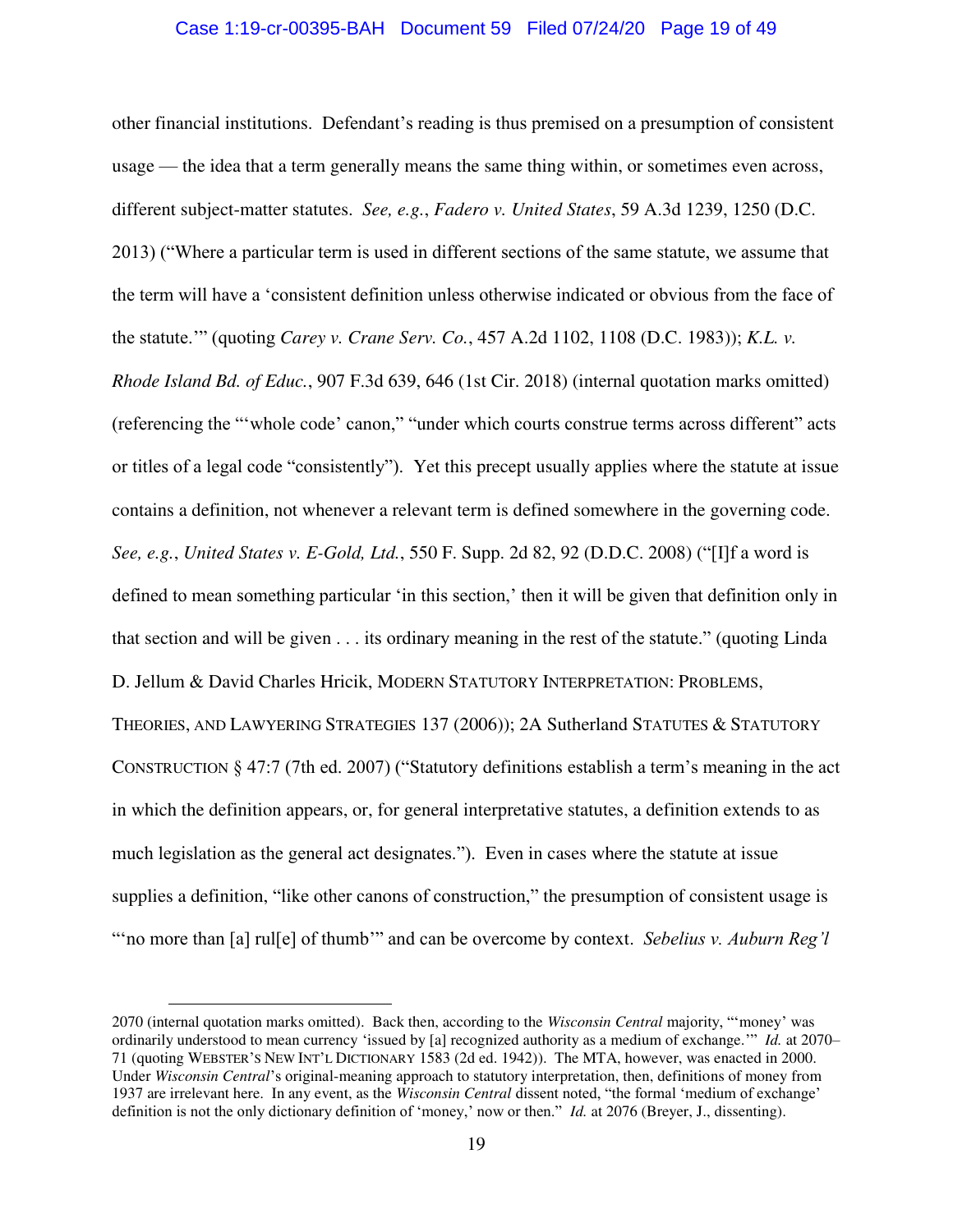#### Case 1:19-cr-00395-BAH Document 59 Filed 07/24/20 Page 20 of 49

*Med. Ctr.*, 568 U.S. 145, 156 (2013) (alteration in original) (quoting *Connecticut Nat. Bank v. Germain*, 503 U.S. 249, 253 (1992)); *see also Util. Air Regulatory Grp. v. EPA*, 573 U.S. 302, 320 (2014) ("[T]he presumption of consistent usage readily yields to context, and a statutory term — even one defined in the statute — may take on distinct characters from association with distinct statutory objects calling for different implementation strategies." (internal quotation marks omitted)).

Clues in the MTA indicate that the D.C. Council intended for money to be given its ordinary meaning, not a specialized one. To start, the breadth of the MTA's definition of money transmission suggests that the goal is to regulate not just traditional transfers of fiat currency but all kinds of transfers of funds. That definition covers "receiving money for transmission" or "transmitting money" "by any and all means, including but not limited to payment instrument, wire, facsimile, or electronic transfer." D.C. Code § 26-1001(10). *United States v. E-Gold, Ltd.*  relied on similar textual breadth to conclude that the BSA's definition of "money transmitting business" covers virtual currency transmission. 550 F. Supp. 2d at 94 ("A 'transmission' of 'funds,' in its ordinary sense, is not limited to cash or currency transfers, but may include transfers by check, wire or some other means. The statute itself even states that a transmission of 'funds' may be made 'by any means.'") (quoting 31 U.S.C. § 5330(d)(2)).

In addition, the MTA does not define money but does define fifteen other terms "[f]or the purposes of this chapter," including ones like "remit" that have ready common meanings. D.C. Code § 26-1001. Other chapters in Title 26 also include sections giving specialized meanings to terms (but never money), in those chapters. *See, e.g.*, D.C. Code § 26-301 (defining terms "for purposes of" the chapter on check cashers); *id.* § 26-631 (defining terms "for purposes of" the chapter on international banking). That the D.C. Council chose to give some banking and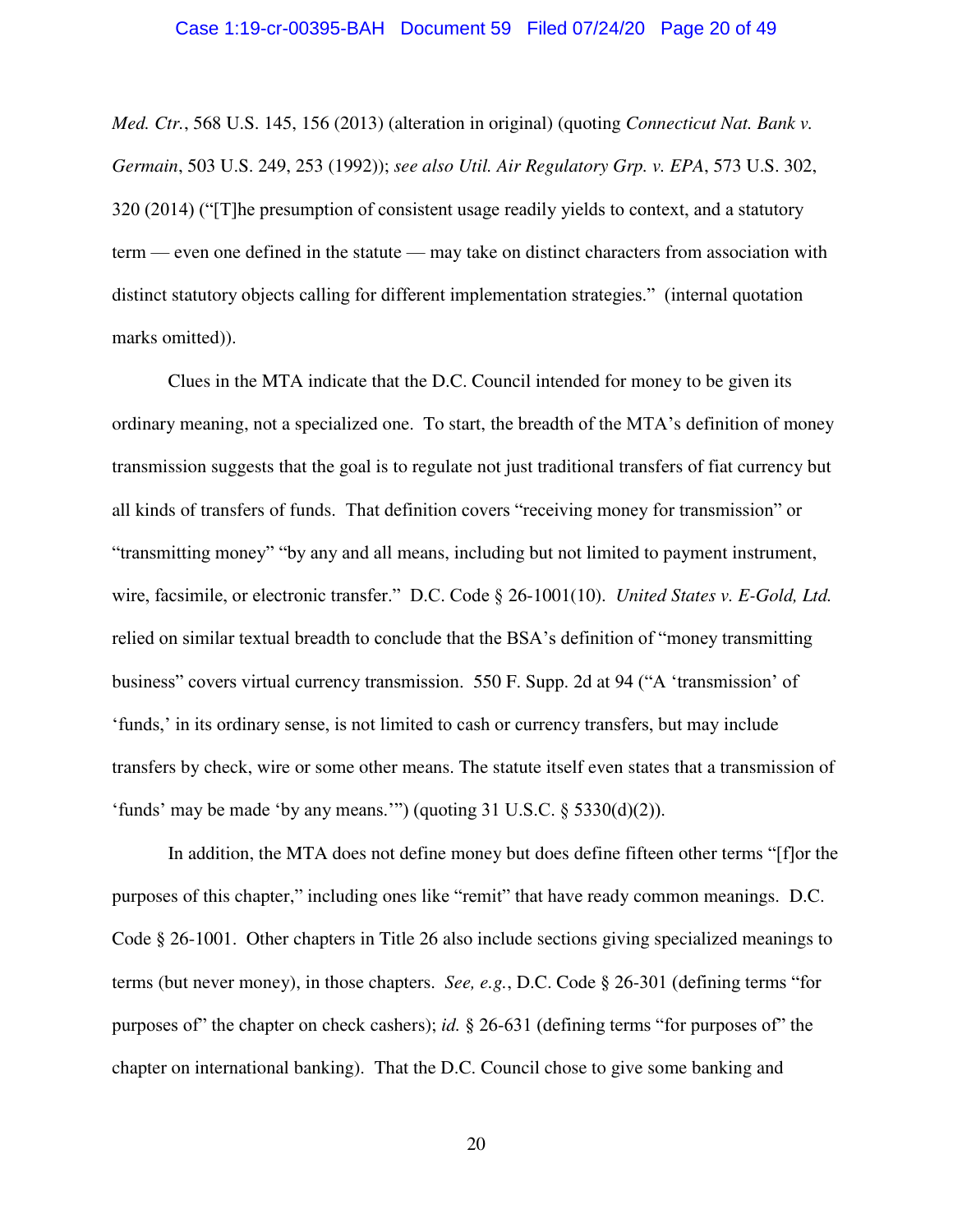# Case 1:19-cr-00395-BAH Document 59 Filed 07/24/20 Page 21 of 49

financial terms specialized definitions but left money undefined signals that the D.C. Council did not intend for money to have a specialized definition for purposes of the MTA. Put differently, if the D.C. Council had wanted to give money a specialized definition for purposes of the MTA, such a specialized definition could have been provided or cross-referenced.

Defendant resists this inference, insisting instead that, where a statute leaves a term undefined, courts should assume that the legislative body intended to define that term as it is defined elsewhere in the legal code. This version of the presumption of consistent usage, sometimes called the whole code canon or rule, *see, e.g.*, *K.L.*, 907 F.3d at 646 (referencing the "whole code canon"); Nina A. Mendelson, *Change, Creation, and Unpredictability in Statutory Interpretation: Interpretive Canon Use in the Roberts Court's First Decade*, 117 MICH. L. REV. 71, 91 (2018) (identifying the "whole code rule" as "[i]dentical terms are presumed to have consistent meaning throughout the U.S. Code; different words are presumed to have different meanings" (citing Antonin Scalia & Bryan A. Garner, READING LAW: THE INTERPRETATION OF LEGAL TEXTS 172 (2012)), has very limited application in practice.

Before addressing practice, though, the first problem with defendant's whole code argument is that the definition of money he favors — the one from the UCC that turns on sovereign backing — is not the only definition of money in the D.C. Code. Title 15 of the D.C. Code's Chapter on Uniform Foreign-Money Claims defines "money" more broadly than the definition provided in UCC's title 28, as follows: "for the purposes of th[at] chapter," as "a medium of exchange for the payment of obligations or a store of value authorized or adopted by a government or by an intergovernmental agreement." D.C. Code § 15-901(7). Defendant offers no reason to favor importing in the MTA the UCC definition over the one in Title 15. The mere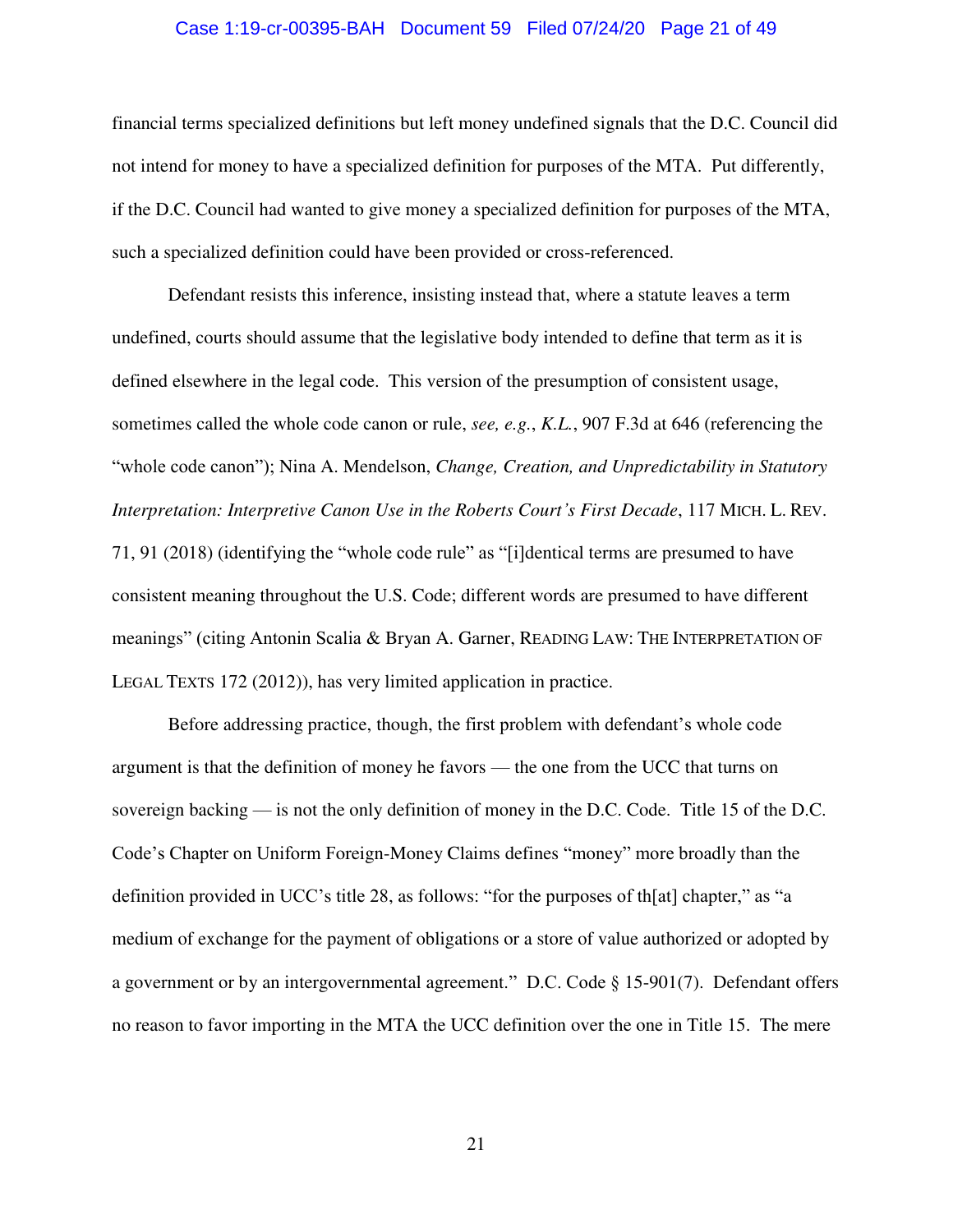# Case 1:19-cr-00395-BAH Document 59 Filed 07/24/20 Page 22 of 49

existence of multiple definitions of money in the D.C. Code undermines defendant's unexplained assumption that the Title 28 definition must control across the whole code.

The second problem with defendant's whole code argument is that the whole code rule has recently been applied by the Supreme Court and the D.C. Court of Appeals only where the statutory provisions were enacted very close in time. *See* Mendelson, *supra*, at 119 (concluding this about the Supreme Court based on a comprehensive empirical survey of Supreme Court cases since 2006).<sup>9</sup> In *Fadero v. United States*, the D.C. Court of Appeals explained that "[w]here a particular term is used in different sections of the same statute, we assume that the term will have a 'consistent definition,'" and extended "that . . . same interpretive principle" to cases where "two amendments to similar statutes . . . were enacted by the Council in the same bill containing (at the time) the only two appearances of the" relevant "phrase." 59 A.3d at 1250–51 (footnotes omitted) (quoting *Carey*, 457 A.2d at 1108); *see also Mohamad*, 566 U.S. at 455 (relying on definition of "person" in a statute enacted by the "very same Congress" as the statute at issue). By contrast, in *Gomez-Perez v. Potter*, for example, the Supreme Court rejected the whole code rule because the "two relevant provisions were not considered or enacted together." 553 U.S. 474, 486 (2008). Following these cases, the whole code rule — and thus the definition of money found in the UCC's Title 28 of the D.C. Code — is unhelpful here: The MTA was enacted by the D.C. Council in 2000. The UCC, including its definition of money, was adopted for D.C. by Congress a decade before home rule, in 1963. *See* 77 Stat. 632, Pub. L. 88-243, § 1 (1963).

<sup>9</sup> The Supreme Court has used statutory definitions enacted in different legislative sessions to confirm interpretations already supported by other evidence. *See Buckeye Check Cashing, Inc. v. Cardegna*, 546 U.S. 440, 448 n.3 (2006) (confirming definition of "contract" in Federal Arbitration Act, from 1947, with reference to a definition in the Sherman Antitrust Act, from 1890). Those applications are inapposite because defendant here offers no other evidence for his interpretation.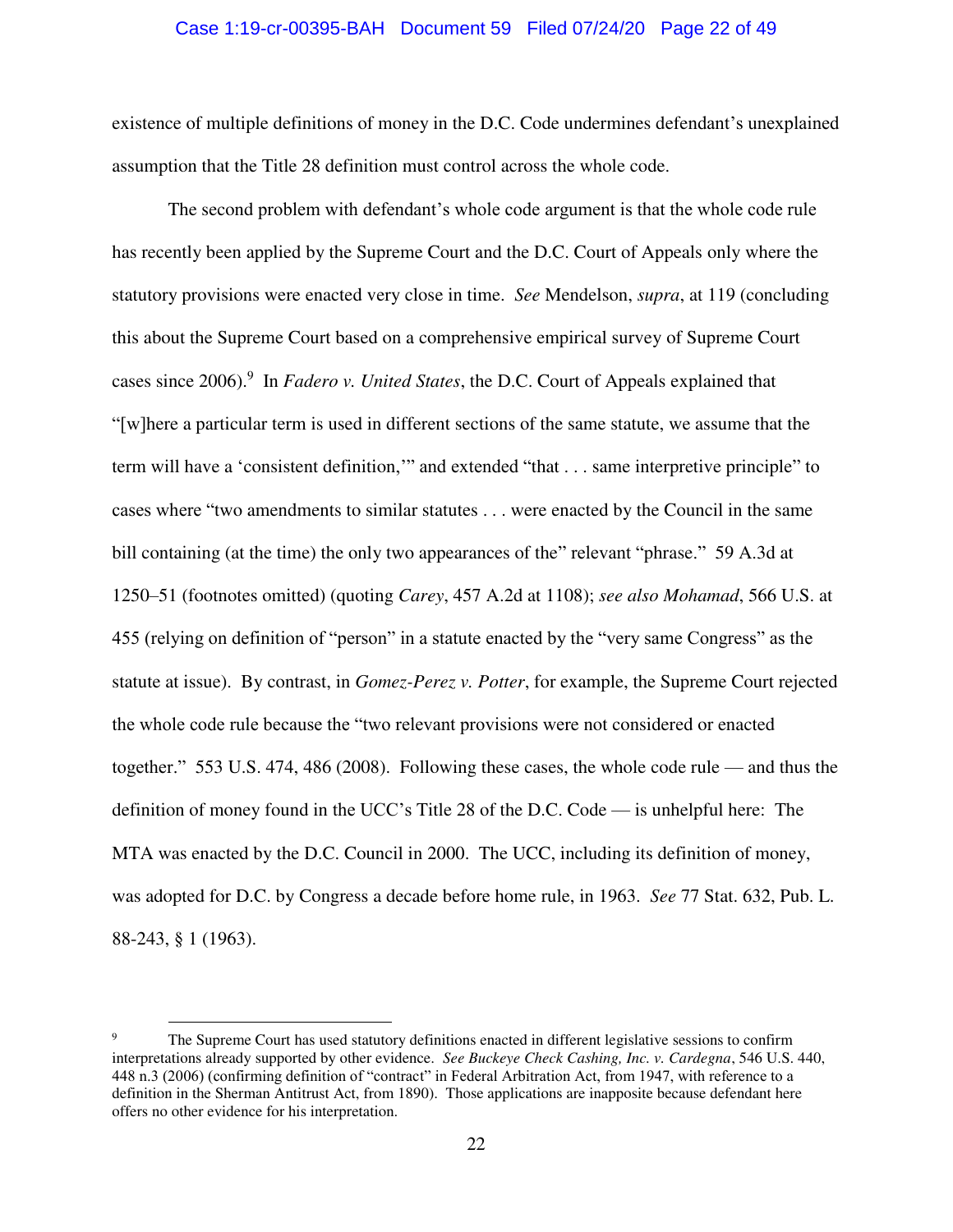# Case 1:19-cr-00395-BAH Document 59 Filed 07/24/20 Page 23 of 49

Features of the UCC other than its date of enactment confirm that the UCC's definition of money should not supersede that term's ordinary meaning for purposes of the MTA. The text of the UCC's general definitions section, which contains defendant's favored definition of money, states that the "words or phrases defined in this section," apply "[u]nless the context otherwise requires," D.C. Code.  $\S 28:1-201(a)$ , and the editor's notes explain that "[t]he reference ... to the 'context' is intended to refer to the context in which the defined term is used in the Uniform Commercial Code," Editor's Notes to § 28:1-201. A leading treatise reads this language as a rule that the UCC's definitions "only apply with respect to transactions covered by the UCC." Lawrence's Anderson on the Uniform Commercial Code § 1-103:81 [Rev] (3d. ed. 2019 Update).<sup>10</sup> At the very least, the text of the UCC urges attention to "context" before applying UCC definitions, a caution that should especially apply outside that law. D.C. Code. § 28:1- 201(a).

Differences in the purposes and objects of the UCC and MTA counsel against applying the UCC definition in the MTA context. Contrast the two laws: The UCC generally governs commercial transactions between private parties. Among the law's stated "purposes" are "[t]o simplify, clarify, and modernize the law governing commercial transactions" and "[t]o make uniform the law among the various jurisdictions." D.C. Code § 28-103. Meanwhile, the MTA establishes a regulatory and licensing scheme for money transmitters, and its purposes, discussed

<sup>&</sup>lt;sup>10</sup> The treatise adds that courts may still "mak[e] reference to the UCC definition when a non-UCC statute, which lacks a definition, and the UCC are *in pari materia*." *Id.* "Statutory provisions *in pari materia* relate to the same subject matter or have the same purpose or object." *Holt v. United States*, 565 A.2d 970, 975 (D.C. 1989); *see also, e.g.*, *Sivaraman v. Guizzetti & Assocs., Ltd.,* No. 18-CV-1201, 2020 WL 3088865, at \*7 (D.C. June 11, 2020) (discussing the similar "doctrine of *in pari materia*" — that "laws dealing with the same subject . . . should if possible be interpreted harmoniously" (alteration in original) (internal quotation marks omitted); *Smith v. City of Jackson, Miss.*, 544 U.S. 228, 233 (2005) ("[W]hen Congress uses the same language in two statutes having similar purposes, particularly when one is enacted shortly after the other, it is appropriate to presume that Congress intended that text to have the same meaning in both statutes."). As discussed, *infra* in text, the differing purposes and objects of the UCC and MTA mean that the statutes are not *in pari materia*.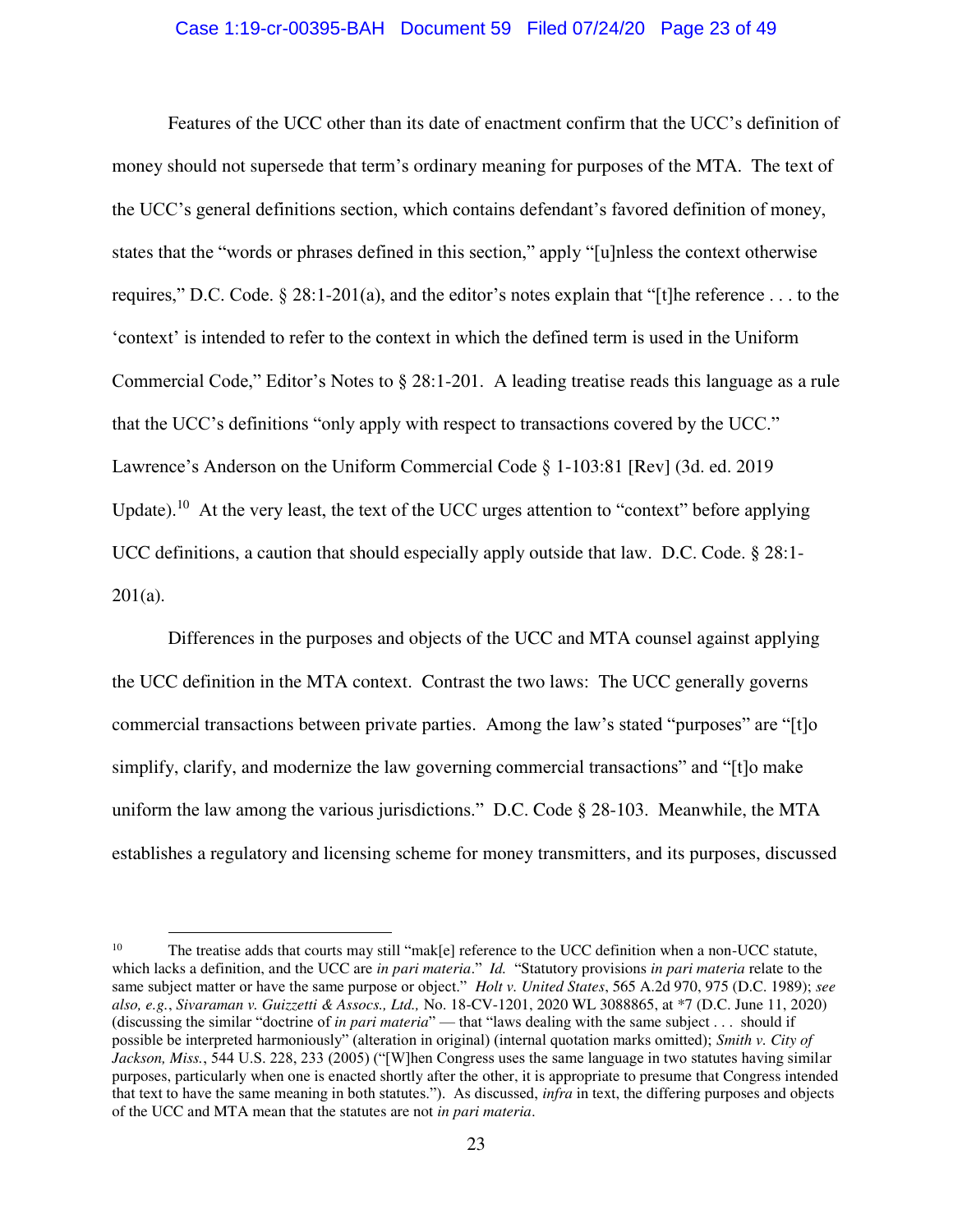## Case 1:19-cr-00395-BAH Document 59 Filed 07/24/20 Page 24 of 49

further below, are consumer protection and ensuring the stability of money transmitting businesses. *See infra* Part II.A.3. Consistent with these purposes, the UCC contains no criminal penalties, while the MTA does. The UCC thus aims to lay down uniform rules for private parties' commercial transactions, while the MTA uses licensing requirements and other tools including criminal penalties — to regulate a type of business. *Cf.* Sarah Jane Hughes & Stephen T. Middlebrook, *Advancing A Framework for Regulating Cryptocurrency Payments* 

*Intermediaries*, 32 YALE J. ON REG. 495, 502 (2015) (describing the UCC as a form of regulation that "serve[s] private-law purposes by, for example, establishing default rules among counterparties to certain kinds of transactions" and contrasting this with forms of regulation "for primarily public-law purposes such as collecting taxes or deterring money laundering" or for "market-enhancing" purposes). The laws thus have different purposes and objects, even if they, in part, touch on and regulate a similar subject matter — money. *Cf. Burney v. Thorn Americas, Inc.,* 944 F. Supp. 762, 768 (E.D. Wisc. 1996) ("The U.C.C. has no applicability in interpreting the [Wisconsin Consumer Act's] definition of consumer act because the statutes have different language and because the U.C.C. covers commercial transactions involving highly sophisticated commercial actors—as compared to the average consumer. Especially when faced with a broad statute like § 421.301(9), the court should not artificially limit it by comparing it to statutes with different language and different purposes."); *cf. Morris v. Osmose Wood Preserving*, 667 A.2d 624, 635 (Md. 1995) (concluding that importing the UCC definition of "consumer goods" into the Maryland Consumer Protection Act would "not be entirely workable" because under the UCC definition, "a merchant could never commit an unfair or deceptive trade practice in the offer for sale of consumer goods."). *But see Fish v. Home Depot USA, Inc*., 455 F. App'x 575, 583 (6th Cir. 2012) ("Thus, considering Michigan's Compiled Laws as a whole, the word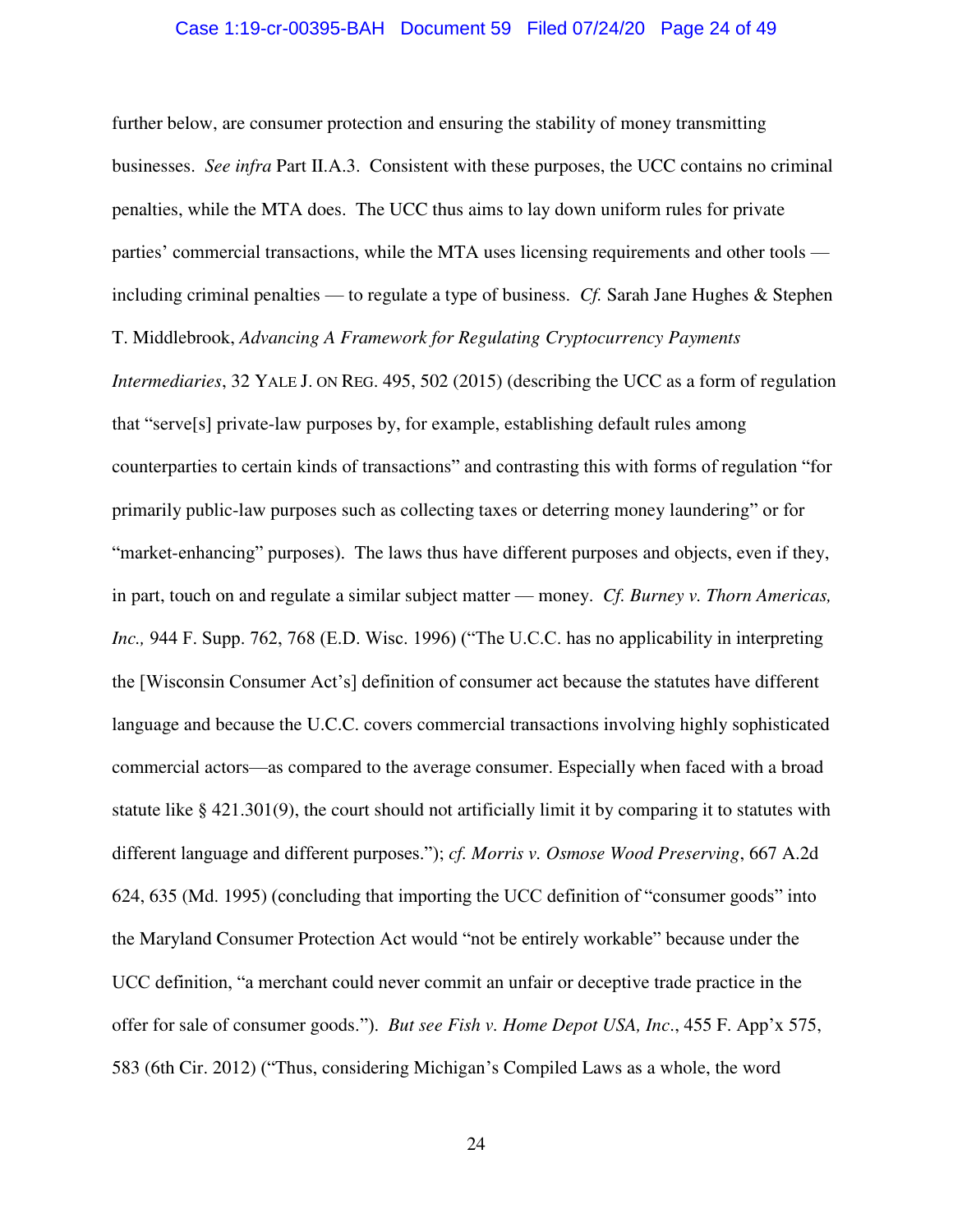## Case 1:19-cr-00395-BAH Document 59 Filed 07/24/20 Page 25 of 49

conspicuous should be given the same meaning under the [Michigan Consumer Protection Act] as it has under Michigan's Uniform Commercial Code.").

Tellingly, defendant does not attempt to argue that previous courts have applied the UCC's definition of money to clarify substantive criminal law.<sup>11</sup> When other courts have referred to the UCC's definition of money in non-UCC cases, they have done so in commercial settings: bankruptcy suits, *e.g.*, *In re Tusa-Expo Holdings, Inc.,* 811 F.3d 786, 796 n.24 (5th Cir. 2016); *In re Hokulani Square, Inc.*, 460 B.R. 763, 770 (B.A.P. 9th Cir. 2011); *In re Hill*, No. 1:14-BK-15544-SDR, 2015 WL 5575499, at \*3 n.2 (Bankr. E.D. Tenn. Sept. 18, 2015); *In re Radical Bunny, LLC*, 459 B.R. 434, 439 n.4 (Bankr. D. Ariz. 2011); breaches of contract, *e.g.*, *Orlowski v. Bates*, 146 F. Supp. 3d 908, 924 n.4 (W.D. Tenn. 2015); and tax delinquency, *e.g.*, *Cuyahoga Cty. Treasurer v. Samara*, No. 9977, 2014 WL 3029617, at \*3 (Ohio Ct. App. July 3, 2014) (using the UCC meaning to evaluate the validity of financial instruments). Just once, a Texas appeals court relied on the UCC "money" definition to construe a state money laundering statute, and was later admonished by the reviewing court. *See Ex parte Ellis*, 279 S.W.3d 1, 25 (Tex. App. 2008), *aff'd*, 309 S.W.3d 71, 82 (Tex. Crim. App. 2010) (holding that the lower court should not have considered an as-applied challenge at the pre-trial stage at all). This Court joins others, then, in declining to use the UCC to define the reach of state criminal law.

<sup>11</sup> Indeed, in arguing that "courts look to UCC definitions in other contexts, despite the Government's insistence to the contrary," Def.'s Reply at 3, the defendant cites only to *Algemene Bank Nederland v. Soysen Tarim Urunleri Dis Ticaret Ve Sanayi, A.S.*, which did not involve the definition of money and which merely applied the principles discussed in the previous paragraph, allowing that "analogies to the []UCC may be drawn" in adjacent contexts. 748 F. Supp. 177, 181 (S.D.N.Y. 1990). *Algemene Bank Nederland* does not help the defendant.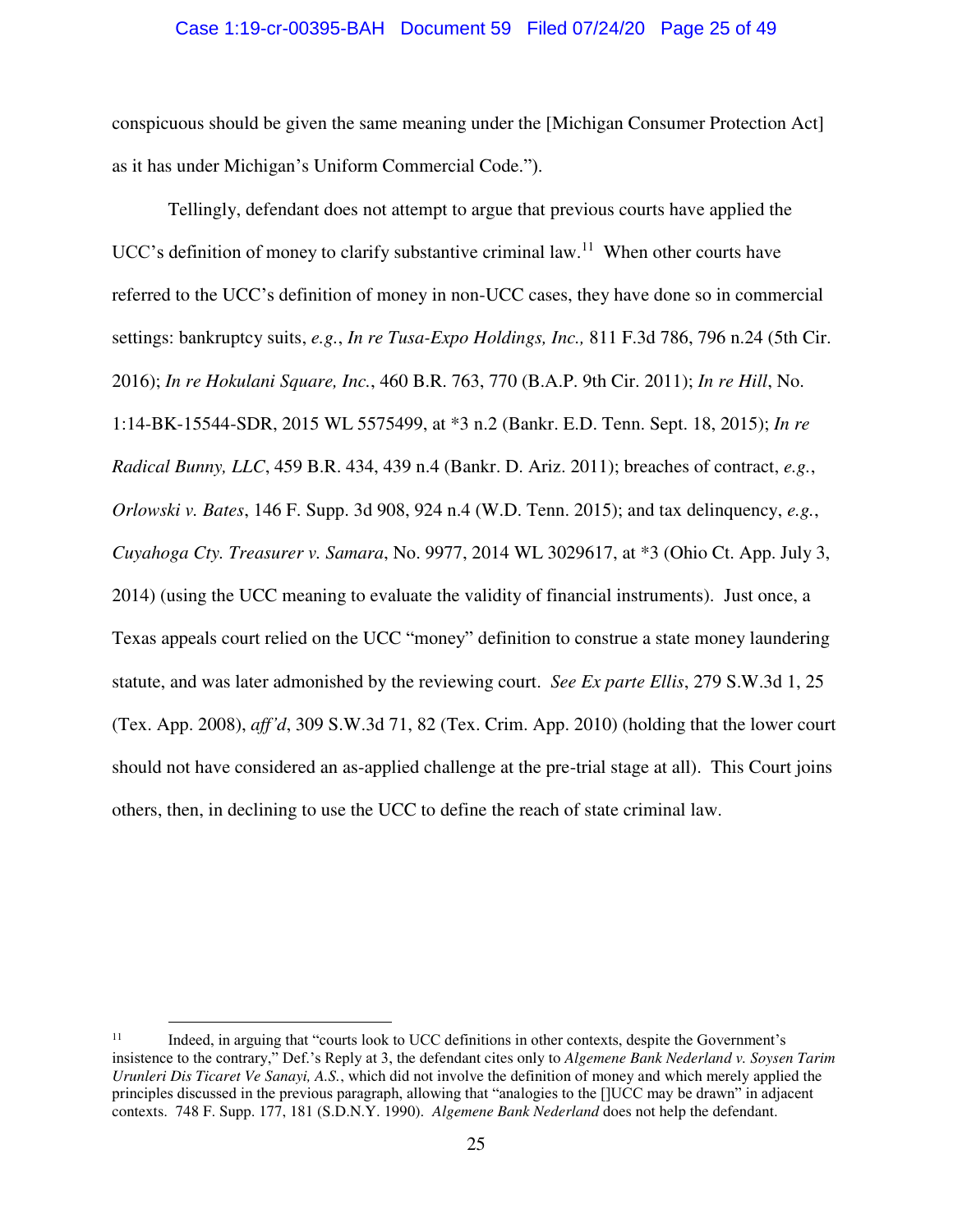# *2. The MTA's History Supports Construction Encompassing Transmission of Bitcoin*

Defendant argues that both past practice and the legislative history of the MTA support his reading. He misreads both. Consequently, neither changes the conclusion already reached: that the MTA adopts the ordinary definition of money, which encompasses bitcoin.

# *a) Past Practice under the MTA*

In support of his narrower construction of the MTA, defendant asserts that the District has, in practice, left bitcoin unregulated. He cites to a webpage about virtual currency published in 2014 by the District's Department of Insurance, Currency, and Banking (DISB), which is charged with enforcing the MTA. *See* D.C. Code § 26-1002(a); *see also* D.C. Reg. § 26-C2299. This webpage states: "Until this form of currency is regulated, D.C. residents should be aware of the increased risks." *See* Def.'s Mem. at 3 (quoting D.C. Dep't of Insurance, Securities, and Banking, *What you Should Know About Bitcoin and Other Virtual Currencies* (July 11, 2014), https://disb.dc.gov/sites/default/files/dc/sites/disb/page\_content/attachments/DISBConsumerGui  $deVirtualCurrentov%202018.pdf$ .<sup>12</sup> Based on this isolated quotation, defendant concludes that "for now, and in 2017," the sending and receiving of bitcoin "is and was unregulated." Def.'s Reply at 3. This DISB webpage cannot bear the weight defendant places on it. The page's purpose is to alert consumers that virtual currency poses risks that traditional currency does not. Given that audience and purpose, DISB's statement that bitcoin is not yet "regulated" is neither an official interpretation of the law nor, as it turns out, a precise description of past practice.

In reality, past practice cuts against defendant's reading of the MTA. Five virtual currency companies have obtained money transmitter licenses from DISB. The granting of these

<sup>12</sup> For the webpage version of this PDF, see *What you Should Know About Bitcoin and Other Virtual Currencies*, D.C. DEP'T OF INSURANCE, SECURITIES, AND BANKING, https://disb.dc.gov/page/what-you-shouldknow-about-bitcoin-and-other-virtual-currencies.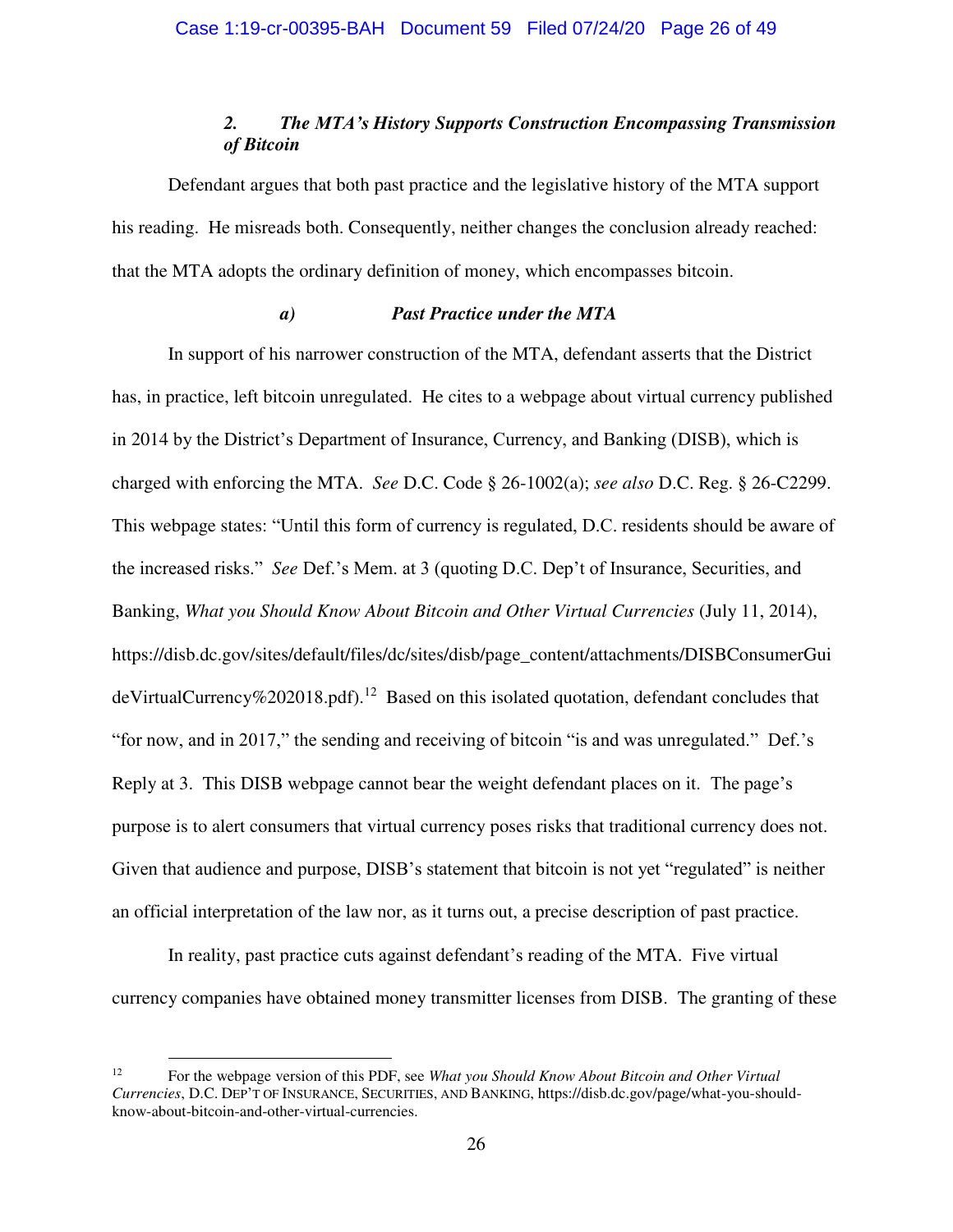### Case 1:19-cr-00395-BAH Document 59 Filed 07/24/20 Page 27 of 49

licenses — to BitPay (MTR 1496848), Circle (MTR 1201441), Coinbase (MTR1163082),

CoinList (MTR1785267), TZero Crypto (MTR1749137) — belies the contention that the District does not consider bitcoin a form of money that can be regulated under D.C. law. *See*  NATIONWIDE MULTISTATE LICENSING SYSTEM: CONSUMER ACCESS,

https://www.nmlsconsumeraccess.org/ (containing listings of these registrations).<sup>13</sup> In addition, that virtual currency companies have sought licenses in the District signals awareness among those companies that the District's MTA reaches virtual currency. That Coinbase and Circle both obtained licenses in 2015 further evinces that companies have been so aware over the period that Helix was operating. *See id*.

In addition, as the government notes, this is not the first prosecution applying the MTA to virtual currency. In *E-Gold*, defendants who operated a business that exchanged traditional currency for bitcoin were charged with violations of the MTA, among other offenses. Two defendants pled guilty to the D.C. charge alone. *See United States v. E-Gold, Ltd.*, No. 07-cr-109, ECF Nos. 130 (Plea Agreement of R. Jackson); 142 (Plea Agreement of B. Downey).

An isolated statement on a webpage geared toward consumers cannot overcome this evidence that, in practice, virtual currency businesses have been regulated under the MTA.

# *b) Legislative History of the MTA*

 $\overline{a}$ 

Relying on definitions of "money transmission" in two other states, defendant suggests that, if the District wanted virtual currency businesses to register as money transmitters, the D.C.

<sup>13</sup> These businesses offer a variety of bitcoin-related services, including exchanging bitcoin and governmentbacked currencies, *see Leading U.S. Cryptocurrency Marketplace Steps Up Efforts to Expand Business*, CNBC.COM (Apr. 9, 2019), https://www.cnbc.com/2018/04/09/leading-us-cryptocurrency-marketplace-coinbase-steps-upefforts-to-expand-business.html; hosting wallets, *see Crypto App*, TZERO, https://www.tzero.com/crypto-app (offering "an easy and secure crypto wallet and exchange service"); and even facilitating tax payments in bitcoin, *see The Implications of Accepting Cryptocurrency for Tax Payments*, AM. ENTER. INST. (July 3, 2019), https://www.aei.org/technology-and-innovation/innovation/the-implications-of-accepting-cryptocurrency-for-taxpayments/.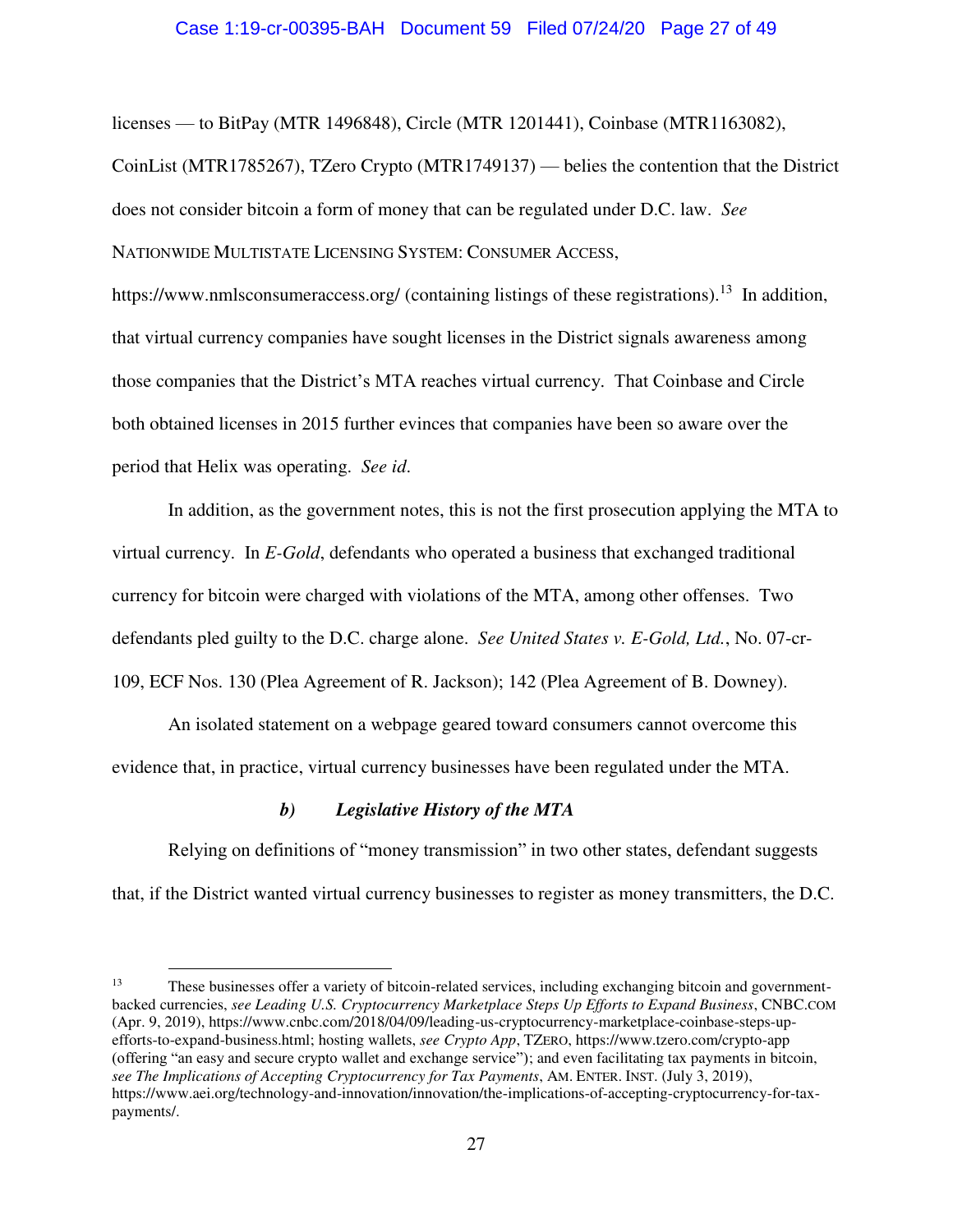# Case 1:19-cr-00395-BAH Document 59 Filed 07/24/20 Page 28 of 49

Council would "do what other states have done: amend" the MTA "to include not just 'money' but also 'monetary value' within its reach." Def.'s Mem. at 4; *see id.* at 3 n. 1 (citing N.C. Gen. Stat. § 53-208.42(13) (including within anti-money laundering statute's definition of "money transmission" not only "money" but also "monetary value"); S.C. Code § 35-11-105(9) (same)). Tracing the legislative history of the MTA, however, shows this assumption to be misguided.

The MTA, introduced in 1999 and enacted in 2000 in the District, "was adapted from a Model Legislative outline . . . prepared by the Money Transmitter Regulatory Association" in the early 1990s. Charlene Drew Jarvis, Chair, Committee on Economic Development, *Bill 13-367: "Money Transmitters Act of 1999"*, D.C. COUNCIL at 3 (Jan. 20, 2000),

https://lims.dccouncil.us/downloads/LIMS/7828/Committee\_Report/B13-0367-

COMMITTEEREPORT.pdf. [hereinafter, MTA Committee Report]. By contrast, the definitions of money transmission including the phrase "monetary value" cited by defendant come from an entirely different model law: the Uniform Money Services Act (UMSA). *See Money Services Act*, UNIFORM LAW COMMISSION, https://www.uniformlaws.org/committees/communityhome?communitykey=cf8b649a-114c-4bc9-8937-c4ee17148a1b&tab=groupdetails (listing North and South Carolina as states that have enacted this act); *see also* Nat'l Conf. of Commissioners on Uniform State Laws, Uniform Money Services Act at 15–16 (Last Revised or Amended in 2004) [hereinafter, UMSA (2004 draft)] (including those transmitting "monetary value" in the definition of money transmission and defining "monetary value" as "a medium of exchange, whether or not redeemable in money."). That Uniform law, first drafted in 1998, drew on the earlier Model Legislative outline but also on other sources. *See id.* at 30, 31, 35 (relying on this outline); *see also Committee Archive – Money Services Act*, UNIFORM LAW COMMISSION, https://www.uniformlaws.org/committees/community-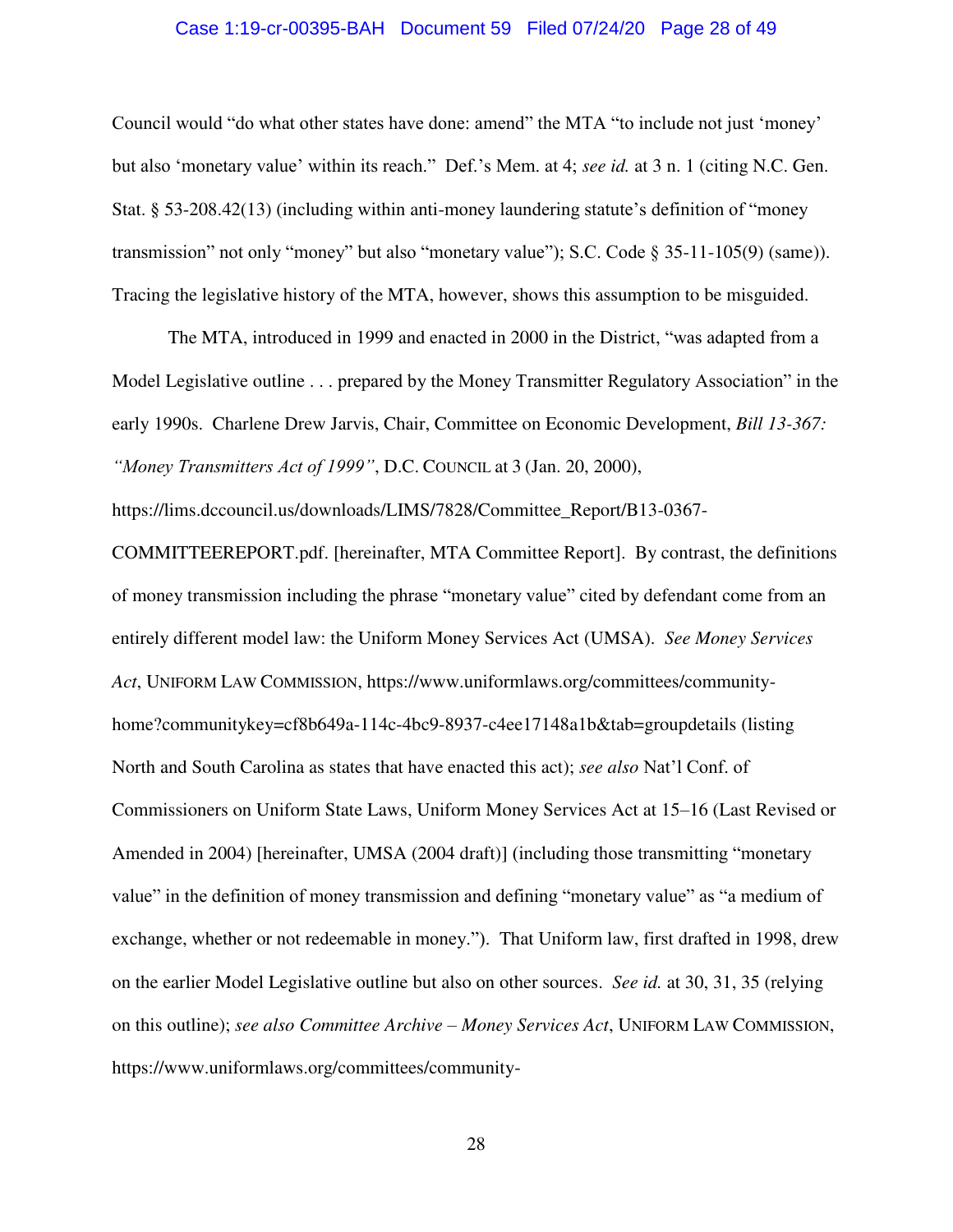### Case 1:19-cr-00395-BAH Document 59 Filed 07/24/20 Page 29 of 49

home/librarydocuments/viewdocument?DocumentKey=e5c71a1e-9208-4012-94d5-

2b8ba166e134 (containing a draft from 1998). Defendant is correct that the UMSA included the term "monetary value" in its definition of money transmission to ensure that businesses sending and receiving emerging forms of e-payment would be regulated as money transmitters. *See* UMSA (2004 draft) at 19–21. The D.C. Council's choice not to enact the UMSA's language, which was in its early stages of development in 1999 when the MTA was introduced, does not, however, evince an intent by the D.C. Council to do the opposite — that is, to exclude businesses sending and receiving emerging forms of e-payment from regulation as money transmitters. Rather, the District's decision to adopt the Model Legislative outline rather than the UMSA could have been an accident of timing or even a considered decision to enact a simpler regime one that does not adopt a specialized definition of either money or monetary value.

Indeed, defendant treads on dangerous ground in inferring anything about the scope of one state's law based on the omission of language included in another state's law. Such negative inferences about legislative intent are disfavored in evaluating acts of a single legislature, and they must be even less reliable across legislative bodies. *See Lindh v. Murphy*, 521 U.S. 320, 330 (1997) (recognizing that "negative implications raised by disparate provisions are strongest when the portions of a statute treated differently had already been joined together and were being considered simultaneously when the language raising the implication was inserted").

Cross-state inferences might be particularly unreliable in areas like this one where state laws and regulations lack uniformity. *See* THE VIRTUAL CURRENCY REGULATORY REVIEW (Michael S. Sackheim and Nathan A. Howell, eds., 2d ed. 2019) (noting the "existing patchwork of money service and money transmitter licensure laws, and other, sometimes ambiguous or duplicative, existing regulatory regimes that could be applied to [virtual currency business']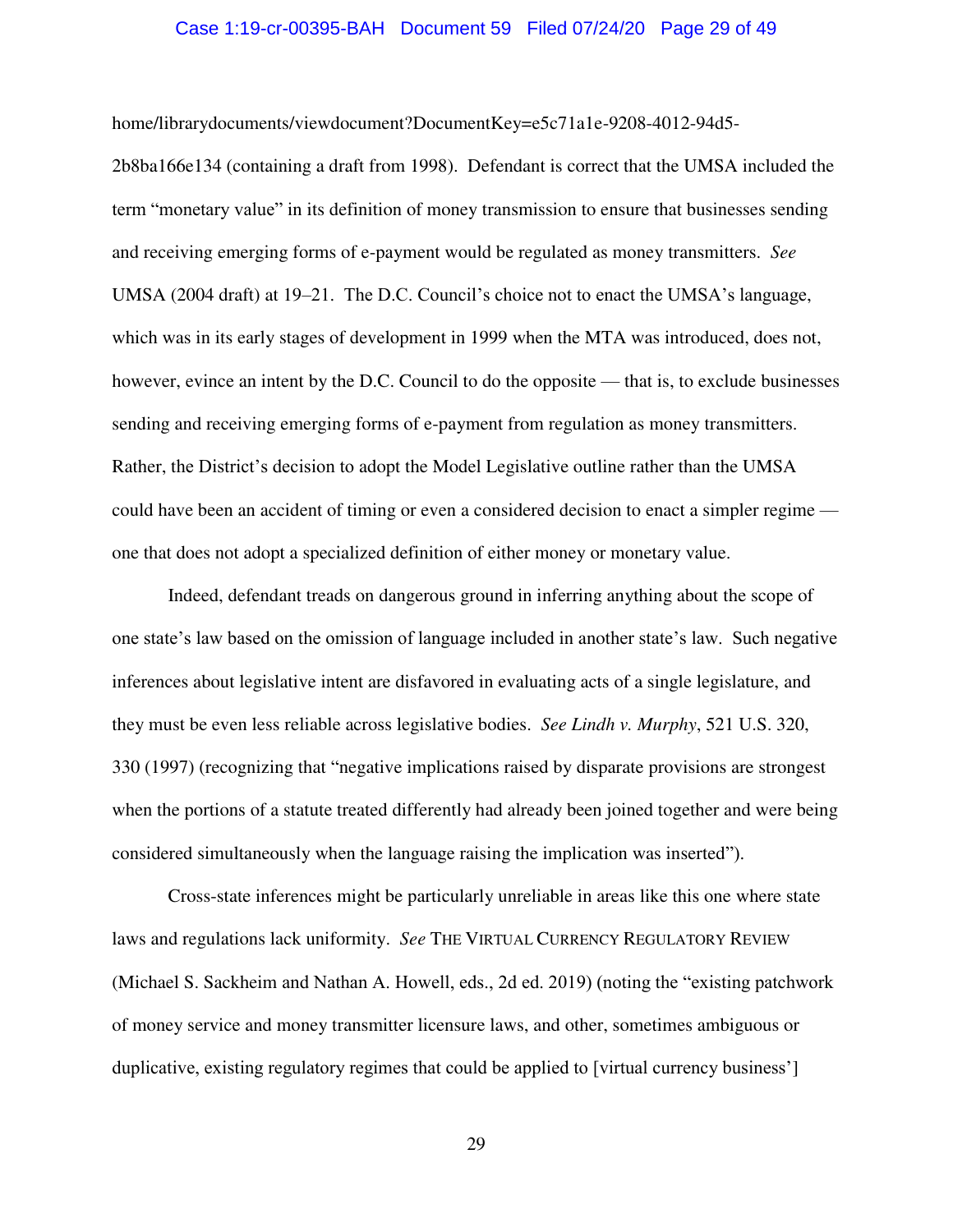### Case 1:19-cr-00395-BAH Document 59 Filed 07/24/20 Page 30 of 49

activities among the various states."). Some states have enacted the UMSA. *See Money Services Act*, UNIFORM LAW COMMISSION, https://www.uniformlaws.org/committees/communityhome?communitykey=cf8b649a-114c-4bc9-8937-c4ee17148a1b&tab=groupdetails (displaying these states). Some states have unique language in their money transmitter laws identifying virtual currency transmitters as regulated businesses. *See*, *e.g.*, Ala. Code § 8-7A-2(8) (defining "monetary value" as "[a] medium of exchange, including virtual or fiat currencies, whether or not redeemable in money"). Still others like, Colorado, explicitly include certain virtual currency businesses through regulatory guidance. *See* Colo. Dep't of Regulatory Agencies, Div. of Banking, 'Interim Regulatory Guidance Cryptocurrency and the Colorado Money Transmitters Act' (Sept. 20, 2018) (including virtual currency exchangers that exchange cryptocurrency for fiat currency). New York even has a virtual currency–specific licensing regime. *See* N.Y. Comp. Codes R. & Regs. tit. 23, § 200.3 (requiring what is colloquially called a "BitLicense" for virtual currency business activities). At first glance, these examples might seem to support defendant's inference that the District's silence on the inclusion of virtual currency is evidence of intent not to regulate virtual currency. These examples, however, are washed out by others. As defendant points out, several states have explicitly exempted virtual currency from money transmission laws by regulation or statute. *See* Def.'s Not. of Supp. Authority ("Def.'s Not.") at 2, ECF No. 57; *see also e.g.*, Wyo. Stat. Ann. § 40-22-104(a) ("This act shall not apply to: (vi) Buying, selling, issuing, or taking custody of payment instruments or stored value in the form of virtual currency or receiving virtual currency for transmission to a location within or outside the United States by any means."); N.H. Rev. Stat. Ann. § 399- G:3(VI-a) ("The provisions of this chapter shall not apply to: (vi-a) Persons who engage in the business of selling or issuing payment instruments or stored value solely in the form of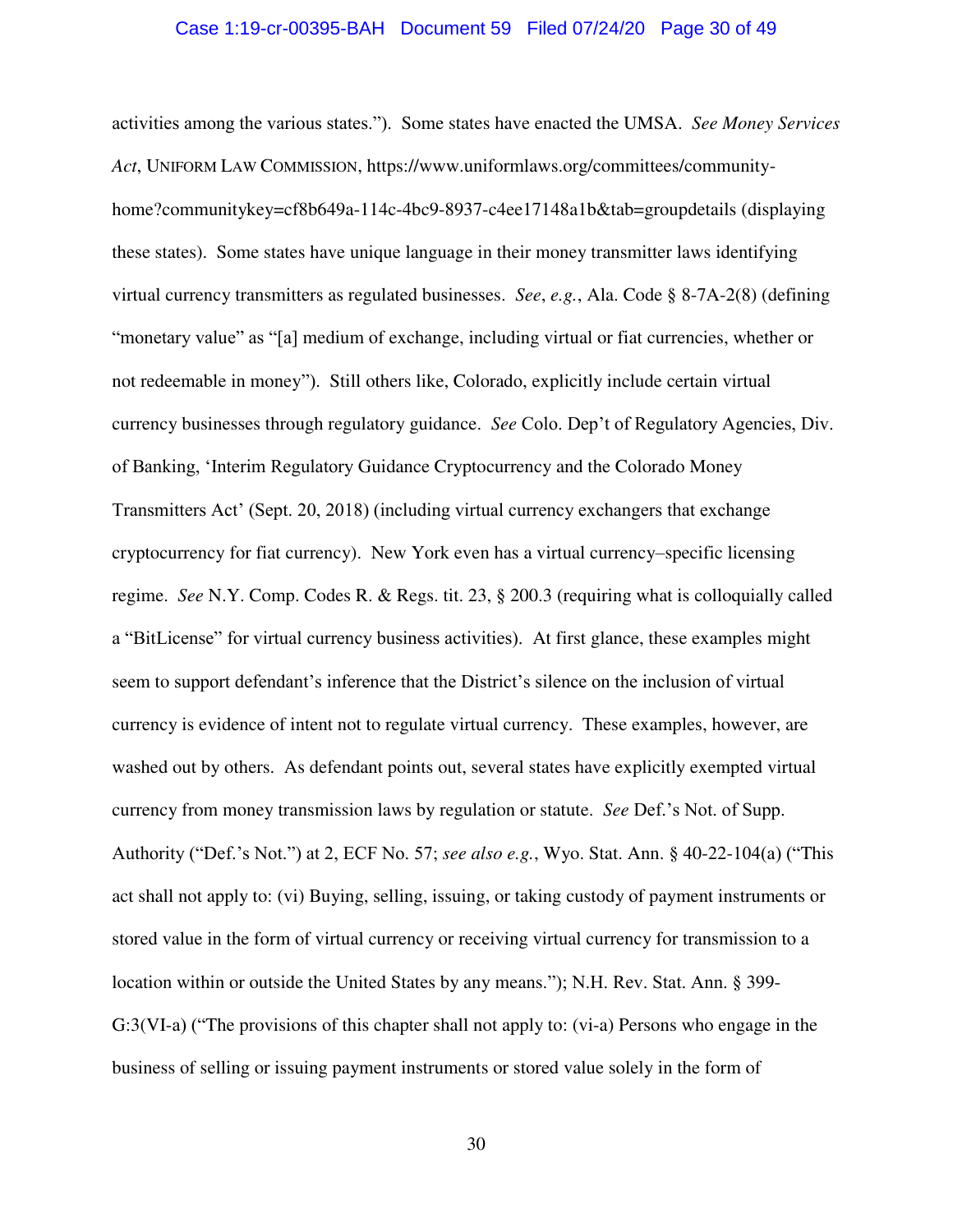# Case 1:19-cr-00395-BAH Document 59 Filed 07/24/20 Page 31 of 49

convertible virtual currency or receive convertible virtual currency for transmission to another location."); Penn. Dep't of Banking, *Money Transmitter Act Guidance for Virtual Currency Businesses* (Jan. 23, 2019) (noting that the Pennsylvania "MTA defines 'money' as 'currency or legal tender or any other product that is generally recognized as a medium of exchange' and concluding that "[v]irtual currency, including Bitcoin, is not considered 'money' under the MTA"). In this patchwork landscape, a state legislature's failure to specify that virtual currency is money cannot be, and has not been, interpreted as a choice not to regulate virtual currency. *See* THE VIRTUAL CURRENCY REGULATORY REVIEW, *supra*, at 354 ("At present, not every state has taken a position, either through legislation or the actions of a regulator, regarding the application of MTL statutes to virtual currencies. Most notably, [California] has indicated that it is reserving judgement regarding the potential application of the California [money transmitters] statute to many virtual currency activities and the necessity of obtaining a licen[s]e."). This is particularly true for the District, which in practice, has evidenced the choice of licensing under the MTA virtual currency businesses. *See supra* Part III.A.(2)(a).

# *3. The Rule of Lenity Does Not Apply*

Finally, defendant invokes the principle that any "ambiguity concerning the ambit of criminal statutes should be resolved in favor of lenity." Def.'s Mem. at 4 (quoting *Skilling v. United States*, 561 U.S. 358, 410 (2010)). That rule is triggered only when "a reasonable doubt persists about a statute's intended scope even *after* resort to 'the language and structure, legislative history, and motivating policies' of the statute." *Moskal v. United States*, 498 U.S. 103, 108 (1990) (emphasis in original) (quoting *Bifulco v. United States*, 447 U.S. 381, 387 (1980)); *see also U.S. Parole Comm'n v. Noble*, 693 A.2d 1084, 1103–04 (D.C. 1997) (explaining that the rule of lenity is "a 'secondary' rule of construction" that can be considered only after finding that "a penal statute's language, structure, purpose and legislative history leave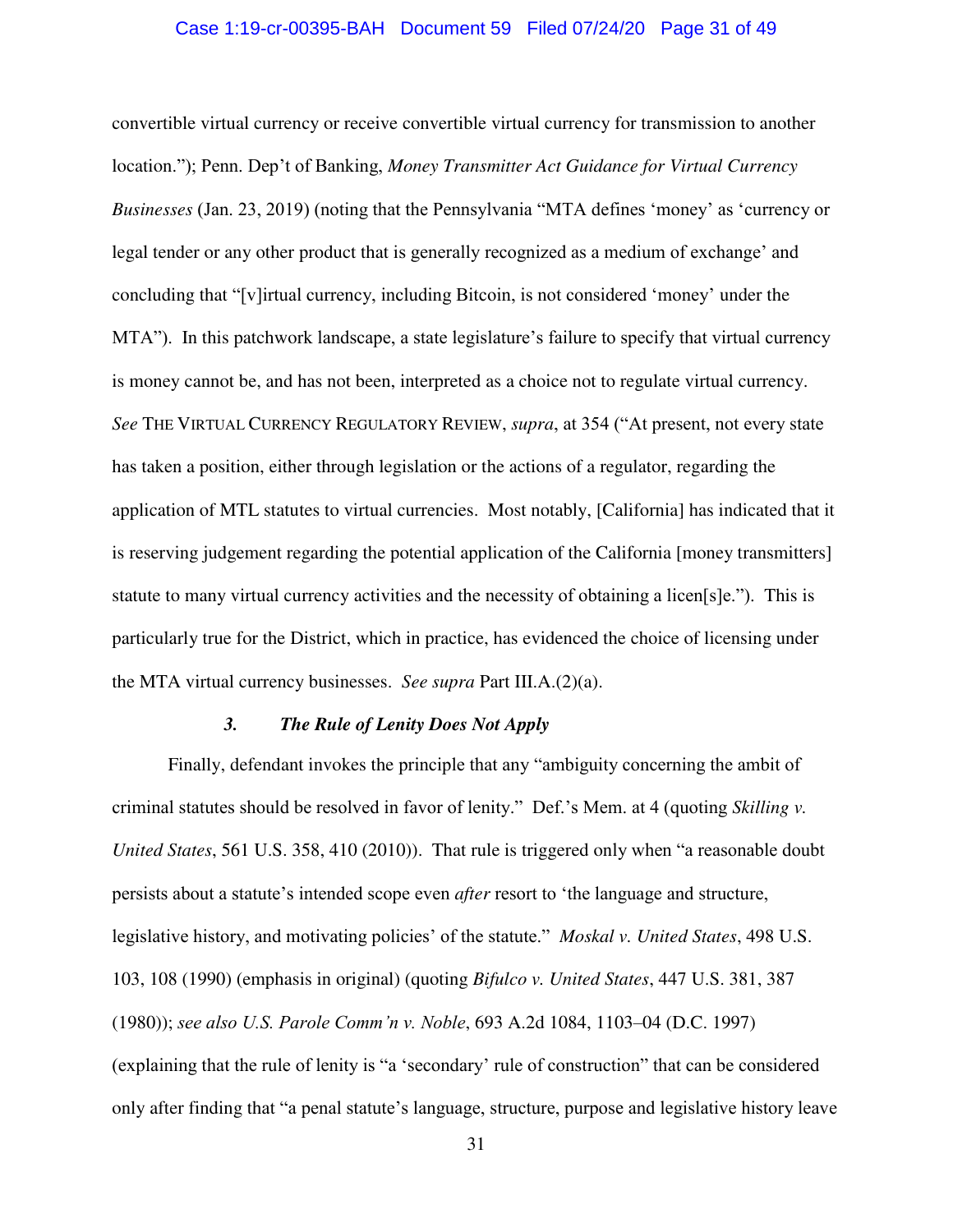### Case 1:19-cr-00395-BAH Document 59 Filed 07/24/20 Page 32 of 49

its meaning genuinely in doubt" (internal quotations omitted)). The MTA's language, structure, and legislative history all point to the conclusion that the MTA's definition of "money" encompasses bitcoin.

Available evidence about the MTA's purposes provides further confirmation that the D.C. Council intended that the law reach a broad range of non-bank transmission services. The D.C. Council repealed a 1978 law that "applie<sup>[d]</sup> only to issuers of money orders" in favor of the MTA, which was billed as "a comprehensive licensing and regulatory system to oversee the nonbank money transmission industry." MTA Committee Report at 7, 10. In requesting that the MTA be enacted, the District's mayor expressed concern about the recent proliferation of novel and varied forms of non-bank money transmission services and observed that the MTA would "provide safety and soundness protection for the many District of Columbia residents who use" such services. Letter from Anthony A. Williams, Mayor, D.C., to Linda W. Cropp, Chairman, Council of the D.C. (Sept. 1, 1999), *reprinted in B13-0367 Introduction* 1, https://lims.dccouncil.us/downloads/LIMS/7828/Introduction/B13-0367-Introduction.pdf (discussing examples, including "foreign currency denominated checks; the issuance of travelers checks; and the domestic and foreign transfer of funds by wire and payment orders"). This evidence of concern with ensuring the safety and soundness of new and non-traditional non-bank money transmitters is consistent with the conclusion that the MTA regulates transmitters of bitcoin.

The text, structure, history, and purpose of the MTA show that the MTA adopts the ordinary definition of money, which encompasses bitcoin. Defendant's arguments do not render the MTA ambiguous enough to trigger the rule of lenity. *United States v. Burwell*, 690 F.3d 500,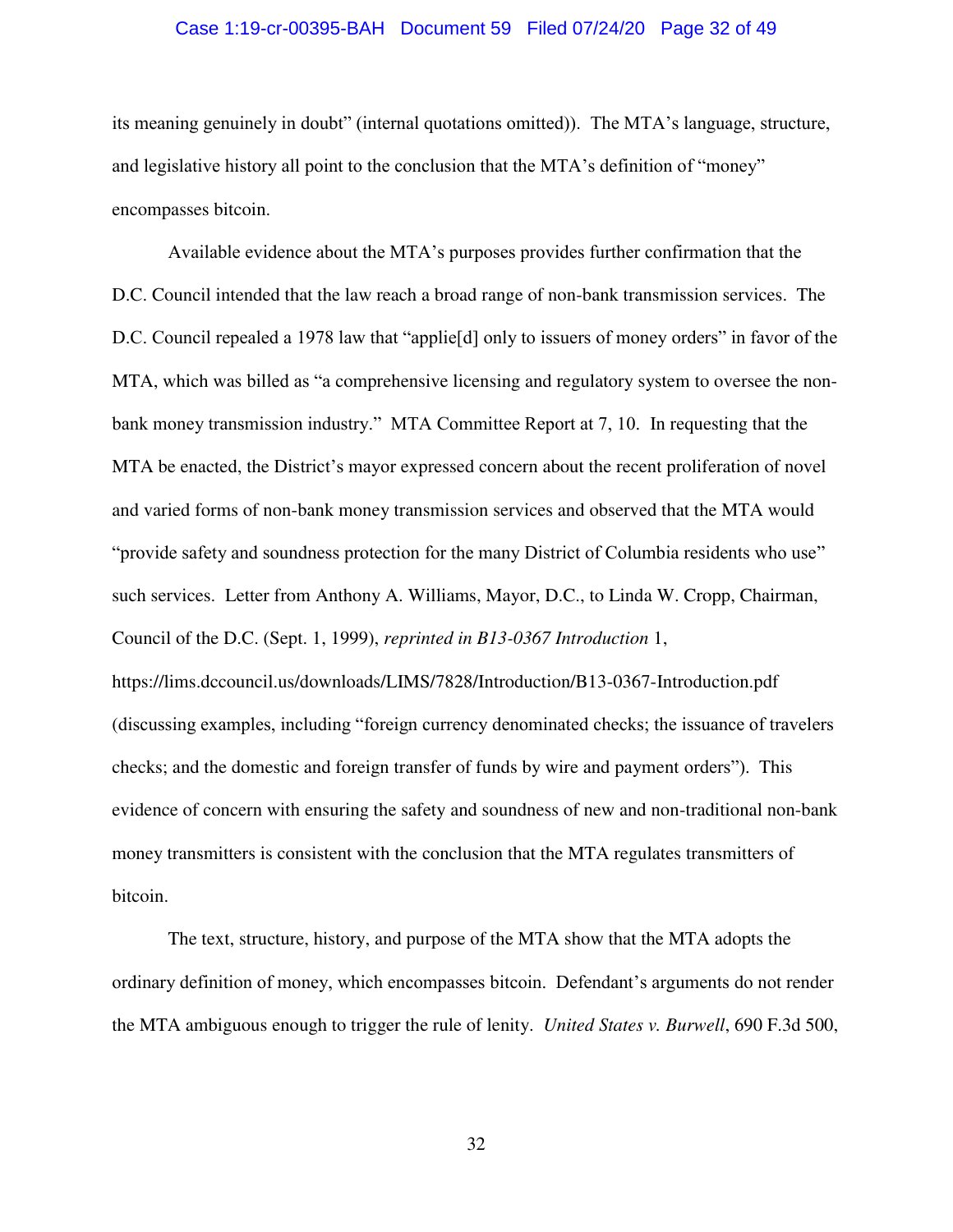515 (D.C. Cir. 2012) (declining to apply the rule of lenity where a defendant's arguments did not make the statute "grievously ambiguous").

\* \* \*

In sum, because bitcoin qualifies as money under the MTA, defendant's motion to dismiss Count Three is denied.

# **B. Helix Was an "Unlicensed Money Transmitting Business" under 18 U.S.C. § 1960(b)(1)(B)**

Defendant next argues that Count Two fails to state an offense. Recall that Count Two tracks the subparagraphs of § 1960(b)(1), charging that defendant violated § 1960 in three ways: (1) by failing to comply with the District's money transmitter requirements, *see* 18 U.S.C.  $§$  1960(b)(1)(A); (2) by "fail[ing] to comply with the money transmitting business registration requirements under" 31 U.S.C. § 5330 of the BSA, or "regulations prescribed under such section," *see id.* § 1960(b)(1)(B); and (3) by otherwise transmitting illegal funds, *see id.*  § 1960(b)(1)(C); *see also* Indictment ¶ 18. Defendant challenges the first and second parts of Count Two but not the third. *See* Gov't's Opp'n to Def.'s Mot. to Dismiss ("Gov't's Opp'n"), at 28, ECF No. 39 (noting this and arguing that this "undisputed portion of the Indictment charging violation of 18 U.S.C. § 1960(b)(1)(C) cannot be dismissed"). He insists that, if his challenges succeed, Count Two cannot stand on the third part alone. *See* Def.'s Reply at 4–5. The basis for defendant's argument is that Count Two uses the conjunctive "and" to join the three parts, stating that defendant failed to comply with the District's MTA *and* failed to comply with the BSA's registration requirements *and* otherwise transmitted illegal funds. *See* Indictment ¶ 18. Defendant reasons that, given Count Two's use of "and," if the indictment fails to state an offense as to any one of Count Two's three portions, then all three parts of Count Two must fall. *See* Def.'s Reply at 4–5.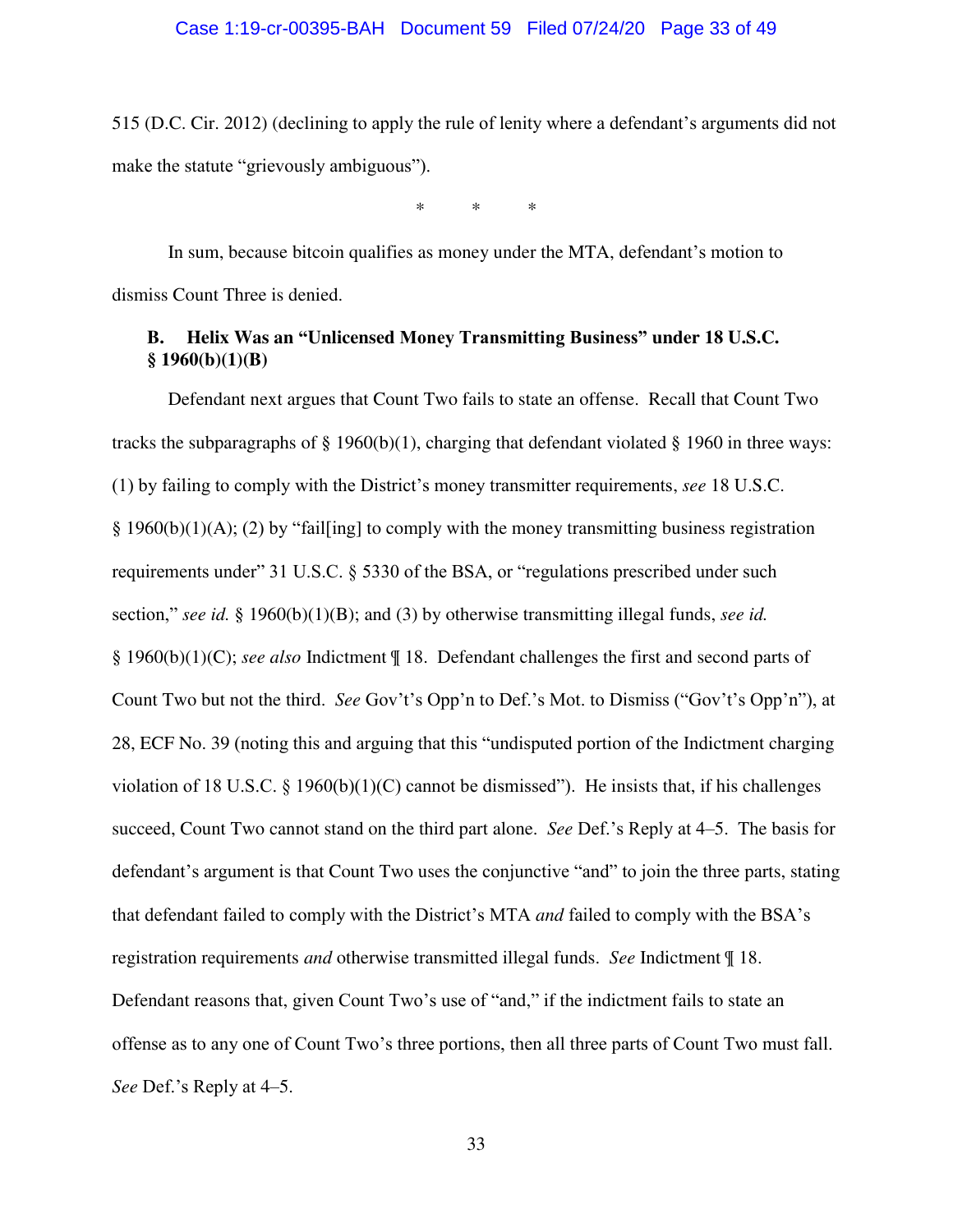# Case 1:19-cr-00395-BAH Document 59 Filed 07/24/20 Page 34 of 49

Defendant's argument turns the notice requirements for indictments on their head. Where, as here, Congress has provided alternative means of committing a crime, *see* 18 U.S.C. § 1960(b)(1) (separating these aspects of the definition of "unlicensed money laundering business" with an "or"), "[t]he correct method of pleading alternative means of committing" that crime "is to allege the means in the conjunctive," *United States v. Lemire*, 720 F.2d 1327, 1345 (D.C. Cir. 1983); *see also, e.g.*, *United States v. Bader*, 698 F.2d 553, 555 (1st Cir. 1983) ("The complaint does not use the statute's disjunctive 'or,' for the simple reason that, when a statute is phrased in the disjunctive, it is well-established that a criminal complaint based on that statute must be phrased in the conjunctive."). In this context, "[t]he use of 'and' merely notifies the defendant that the government will try to prove each of the connected offenses." 1 Fed. Prac. & Proc.: Criminal 2d § 125 (4th ed.). Indeed, "[t]o charge the offense in the disjunctive (as it appears in the strict language of the statute)," when the government intends to prove each of the connected offenses "would make the indictment bad for uncertainty." *Joyce v. United States*, 454 F.2d 971, 976 (D.C. Cir. 1971). At trial, though, "the government need prove only one of the conjunctively connected offenses to warrant conviction." *Bader*, 698 F.2d at 555; *see also United States v. Coughlin*, 610 F.3d 89, 106–07 (D.C. Cir. 2010) ("[A]s the Supreme Court has repeatedly held, the government is entitled to prove criminal acts in the disjunctive, notwithstanding that the indictment charges them in the conjunctive." (citing *Griffin v. United States*, 502 U.S. 46, 56–60 (1991); then citing *United States v. Miller*, 471 U.S. 130, 136 (1985); and then citing *Turner v. United States*, 396 U.S. 398, 420 (1970)); *see also Turner*, 396 U.S. at 420–21 ("[W]hen a jury returns a guilty verdict on an indictment charging several acts in the conjunctive . . . the verdict stands if the evidence is sufficient with respect to any one of the acts charged.").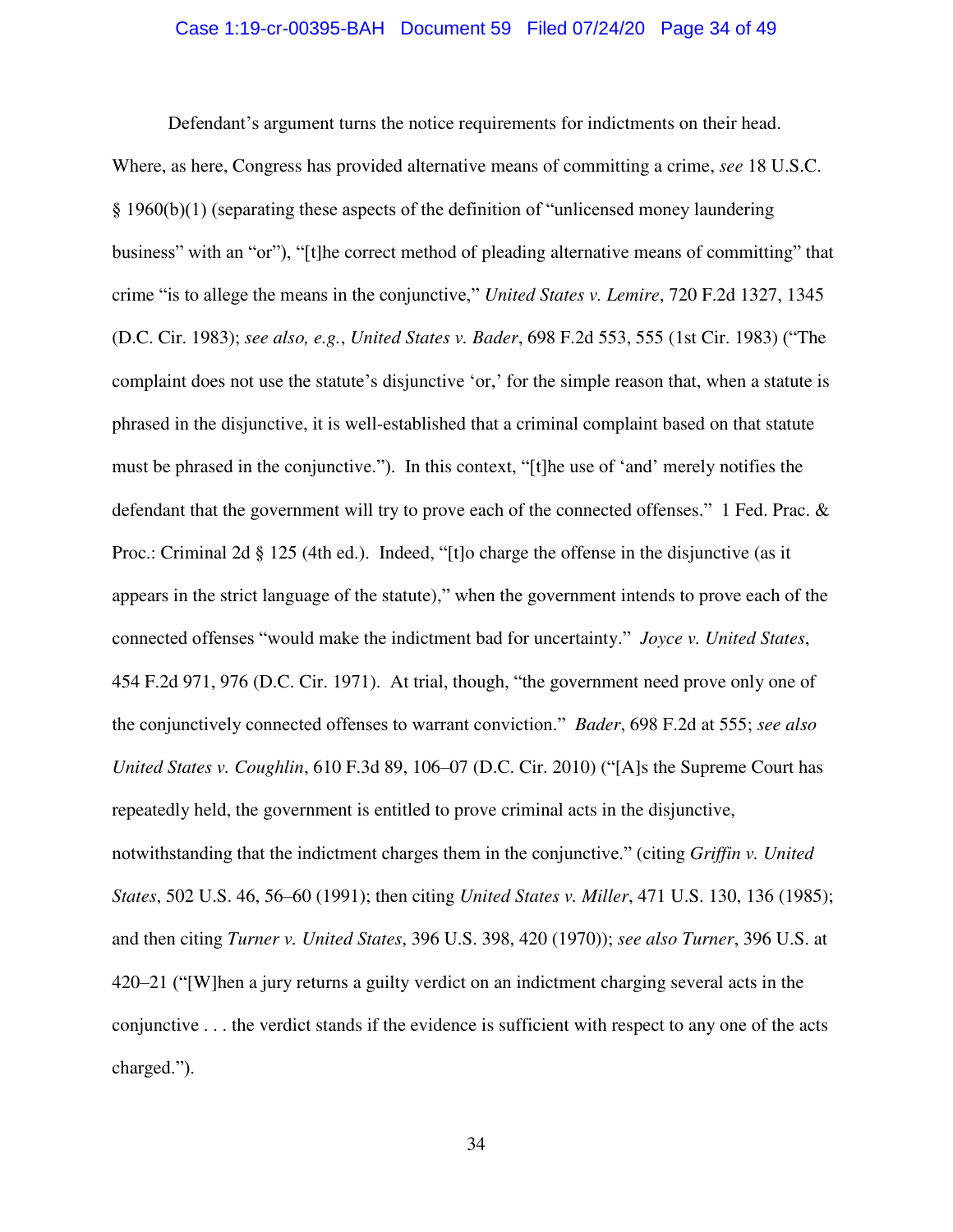# Case 1:19-cr-00395-BAH Document 59 Filed 07/24/20 Page 35 of 49

In short, although Count Two alleges the three means of violating § 1960(b)(1) in the conjunctive to give defendant full notice of the offenses charged, those three parts of Count Two need not rise and fall together, either in the indictment or at trial. The government is therefore correct that, "*regardless* of the Court's decision on the instant motion to dismiss," and because "the undisputed portion of the Indictment charging violation of 18 U.S.C. § 1960(b)(1)(C) cannot be dismissed, . . . . Count Two (and its associated forfeiture authorities)" may "stand" on the third part of Count Two. Gov't's Opp'n at 28 (emphasis in original).

Nevertheless, for clarity as to what the government may seek to prove in this case, defendant's challenges to the first and second parts of Count Two are considered, and rejected. Defendant's challenge to the first, state law–related portion of the charge is identical to his attack on Count Three and is unsuccessful for the reasons already articulated. *See supra* Part II.A. As to the second part of Count Two, defendant argues that Helix, as described in the Indictment, was not an "unlicensed money transmitting business" under 18 U.S.C. § 1960(b)(1)(B) "because the Indictment fails to allege that Helix did anything other than provide bitcoin back to the user from whom it was sent." Def.'s Reply at 2. For the reasons below, Helix, as described in the indictment, satisfies the definition of "unlicensed money transmitting business" at § 1960(b)(1)(B) because Helix's core business was receiving customers' bitcoin and transmitting that bitcoin to another location or person.

## *1. Relevant Meaning of "Unlicensed Money Transmitting Business"*

Section 1960 defines the terms "unlicensed money transmitting business," 18 U.S.C.  $§ 1960(b)(1)$ , and "money transmitting," *id*.  $§ 1960(b)(2)$ , but does not define "money transmitting business," *see, e.g.*, *United States v. Bah*, No. 06-cr-0243 (LAK), 2007 WL 1032260, at \*1 (S.D.N.Y. Mar. 30, 2007) (noting that § 1960 has "somewhat peculiar terms"). The term "unlicensed money transmitting business" is defined in  $\S$  1960(b)(1), in the three ways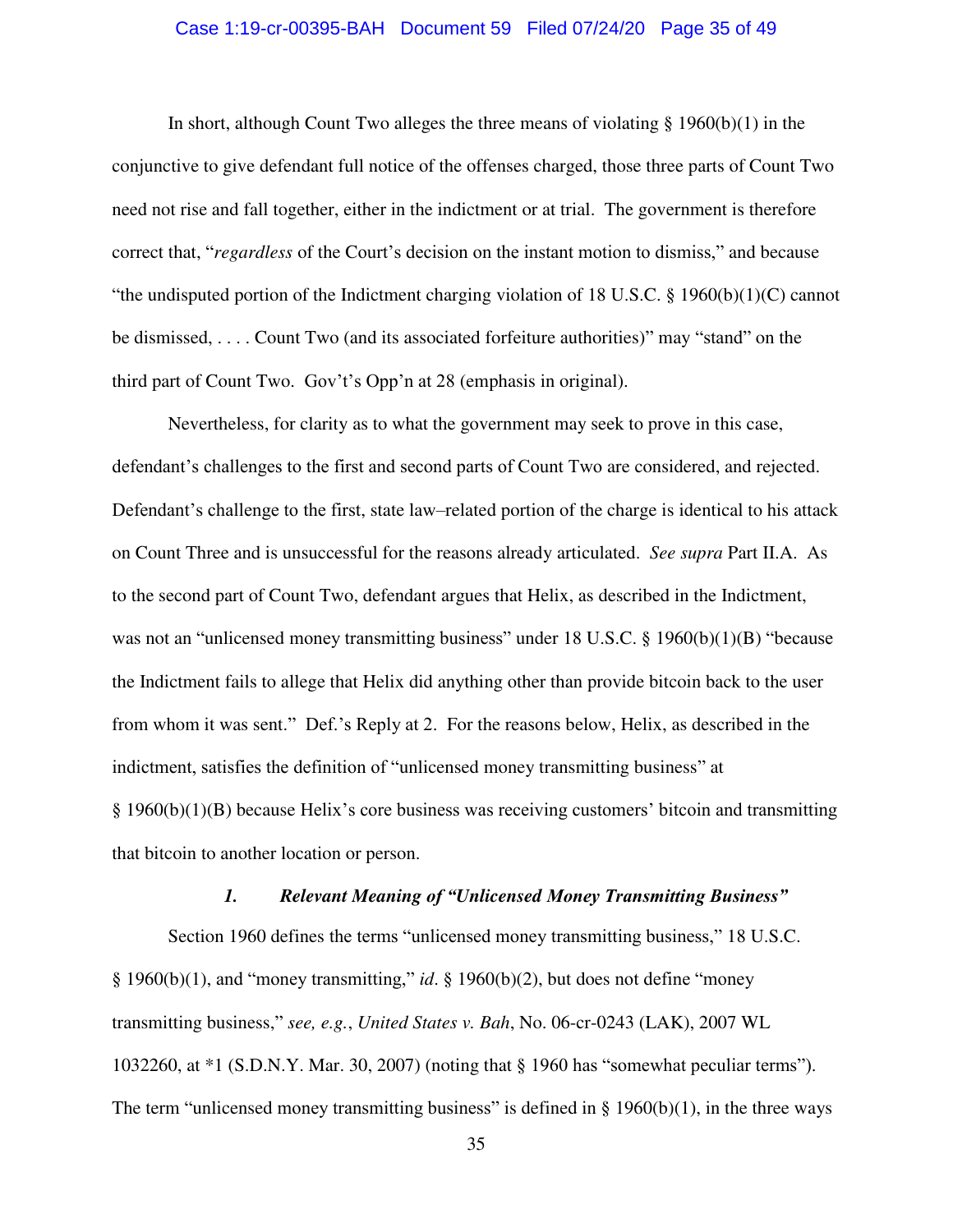### Case 1:19-cr-00395-BAH Document 59 Filed 07/24/20 Page 36 of 49

already discussed: (1) operation without complying with state law money transmitting requirements, *id.* § 1960(b)(1)(A); (2) "fail[ure] to comply with the money transmitting business registration requirements under" 31 U.S.C. § 5330 of the BSA, or "regulations prescribed under such section," *see id.* § 1960(b)(1)(B); or (3) otherwise transmitting or transporting illegal funds, *see id.* § 1960(b)(1)(C). "[M]oney transmitting," meanwhile, is broadly defined at § 1960(b)(2) as "includ[ing] transferring funds on behalf of the public by any and all means including but not limited to transfers within this country or to locations abroad by wire, check, draft, facsimile, or courier." *Id*. § 1960(b)(2).

In interpreting the second prong of  $\S$  1960(b)(1)'s definition of "unlicensed money transmitting business," courts have held that "there is virtually no substantive difference, nor did Congress intend there to be a substantive difference, between the terms 'money transmitting' in Section 1960 and 'money transmitting business' in Section 5330." *E-Gold*, 550 F. Supp. 3d at 92 n.10; *cf. United States v. Budovsky*, No. 13-cr-368 (DLC), 2015 WL 5602853, at \*8 (S.D.N.Y. Sept. 23, 2015) ("Against this backdrop, an indictment need only allege a violation of § 5330's implementing regulations to sufficiently allege a violation of 18 U.S.C.  $§$  1960(b)(1)(B)."). Thus, for purposes of resolving defendant's second argument, the parties focus on the definition of "money transmitting business" in the BSA, along with the definition of "money transmitter" in the BSA's regulations. *See* Def.'s Mem. at 5 (citing regulations promulgated under the BSA to define the term); Def.'s Reply at 5–8 (discussing that regulation, FinCEN guidance about the BSA, and § 5330); Gov't's Opp'n at 16–19 (arguing that Helix falls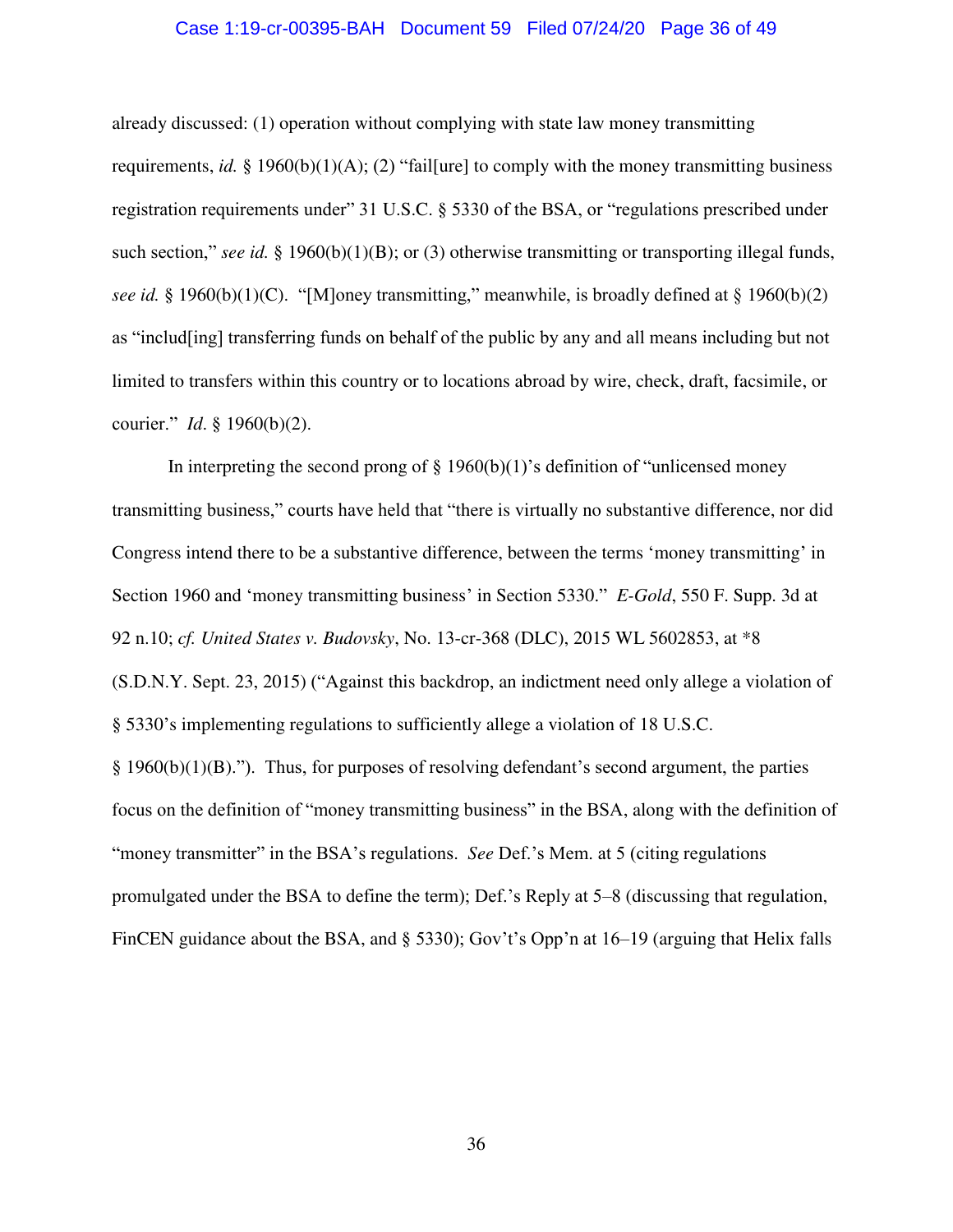# Case 1:19-cr-00395-BAH Document 59 Filed 07/24/20 Page 37 of 49

under  $\S 1960(b)(1)(B)$  because it was a "money transmitting business" as that term is defined in

§ 5330 and its regulations).<sup>14</sup>

Section 5330 of the BSA requires "[a]ny person who owns or controls a money

transmitting business" to register the business and to comply with other requirements. 31 U.S.C.

 $\S$  5530(a)(1). That provision defines "money transmitting business" as any business that:

provides check cashing, currency exchange, or money transmitting or remittance services, or issues or redeems money orders, travelers' checks, and other similar instruments or any other person who engages as a business in the transmission of funds, including any person who engages as a business in an informal money transfer system or any network of people who engage as a business in facilitating the transfer of money domestically or internationally outside of the conventional financial institutions system.

31 U.S.C. § 5530(d)(1).<sup>15</sup>

 $\overline{a}$ 

Regulations promulgated under § 5330 require "money services businesses" (MSBs) to

register with FinCEN. 31 C.F.R. § 1022.380(a)(1). Those regulations identify a category of

MSBs called "[m]oney transmitter[s]," and defines money transmitter as follows:

(5) Money transmitter—

(i) In general.

(A) A person that provides money transmission services. The term *"money transmission services" means the acceptance* of currency, funds, or other value that substitutes for currency *from one person and the transmission of currency, funds, or other value* that substitutes for currency *to another location or person by any means*. "Any means" includes, but is not limited to, through a financial agency or institution; a Federal Reserve Bank or other facility of one or more Federal Reserve Banks, the Board of Governors of the Federal Reserve

<sup>14</sup> The parties suggest that the state law definitions of "money transmitting business" govern for purposes of § 960(b)(1)(A). The parties do not take explicit positions on what definition of "money transmitting business" governs the final prong of the definition of "unlicensed money transmitting business."

<sup>15</sup> Defendant concedes that bitcoin amounts to "funds," at least under 31 U.S.C. § 5330. *See* Def.'s Reply at 7 ("Mr. Harmon's argument does not depend on the argument that bitcoins are not "funds" under § 5330. We agree that argument is foreclosed, and we have never made it.").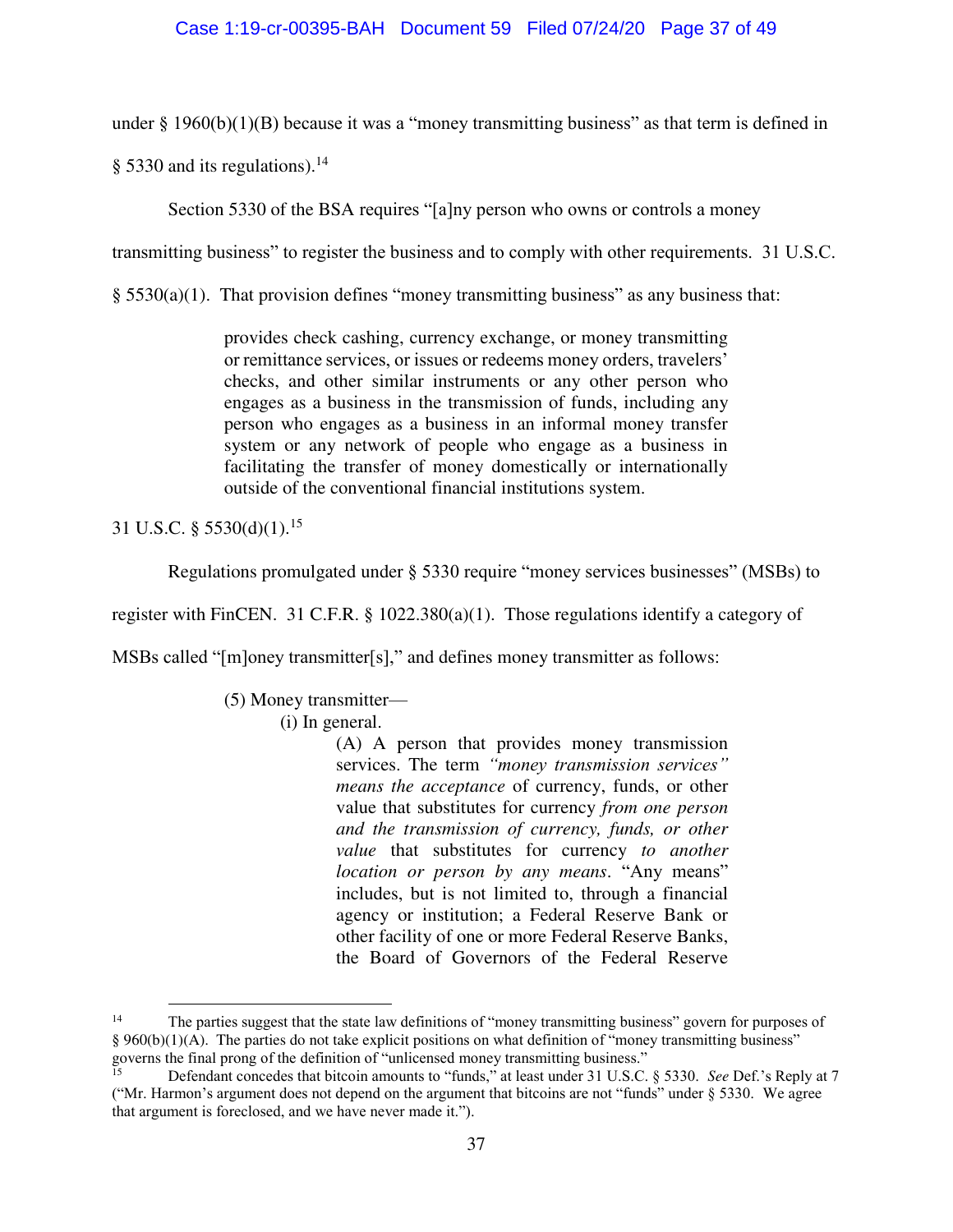# Case 1:19-cr-00395-BAH Document 59 Filed 07/24/20 Page 38 of 49

System, or both; an electronic funds transfer network; or an informal value transfer system; or (B) Any other person engaged in the transfer of funds.

31 C.F.R. § 1010.100(ff)(5)(1)(A) (emphasis added).

Interpreting these definitions of "money transmitting," 18 U.S.C. § 1960(b)(2), "money transmitting business," 31 U.S.C. § 5330(d)(1), and "money transmitter," 31 C.F.R. § 1010.100(ff)(5), courts in other criminal cases have held that § 1960(b)(1)(B) reaches unlicensed operations reaping a commission from exchanging traditional for digital currency, *see Stetkiw*, 2019 WL 417404, at \*2; *Murgio*, 209 F. Supp. 3d at 710–11; *E-Gold*, 550 F. Supp. 2d at 94. Courts have also held that  $\S 1960(b)(1)(B)$  reaches an unlicensed Darknet market that "received cash deposits from . . . customers and then, after exchanging them for Bitcoins, transferred those funds to the customers' accounts" hosted by the market, *Faiella*, 39 F. Supp. 3d at 546 (describing Silk Road), and an online "bank" and "payment processor" that hosted accounts holding virtual currency and processed transactions in virtual currency, *see Budovsky*, 2015 WL 5602853, at \*1 (describing Liberty Reserve).

Defendant argues, relying on the text of the regulation defining "money transmitter[s]," that § 1960 "require[s] a money transmitting business to involve the transmission of money to a *third party or location*." Def.'s Mem. at 5 (emphasis in original). The government maintains that the statutory definition in § 5330 "is not limited to transmission to 'another location or person,'" Gov't's Opp'n at 18, and that Helix satisfied the statutory definition because it "engage[d] as a business in the transmission of funds" and "facilitate[ed] the transfer of money domestically or internationally outside of the conventional financial institutions system," *id.* at 17 (quoting 31 U.S.C. § 5330). Transmit and transfer, the verbs in the statutory phrases the government emphasizes, both mean to convey to another person or place. *See Transfer*, OXFORD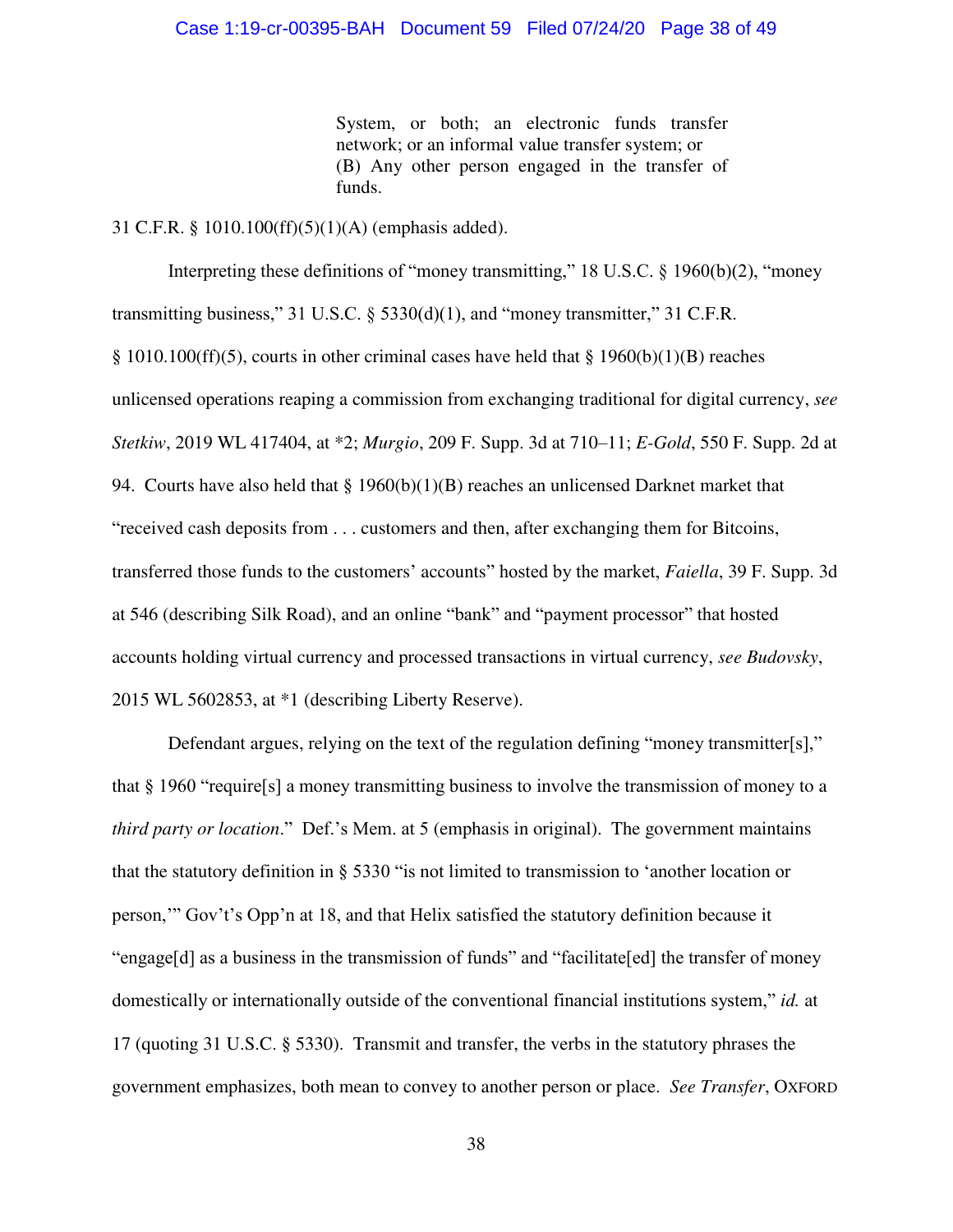# Case 1:19-cr-00395-BAH Document 59 Filed 07/24/20 Page 39 of 49

ENGLISH DICTIONARY (3d ed. 2002) ("The act of transferring or fact of being transferred; conveyance or removal from one place, person, etc. to another; transference; transmission."); *Transmit*, OXFORD ENGLISH DICTIONARY (3d ed. 2002) ("To cause (a thing) to pass, go, or be conveyed to another person, place, or thing; to send across an intervening space; to convey, transfer."); *Transmit*, MERRIAM-WEBSTER ONLINE, https://www.merriam-

webster.com/dictionary/transmit ("[T]o send or convey from one person or place to another."); *Transfer*, MERRIAM-WEBSTER ONLINE, https://www.merriam-webster.com/dictionary/transfer ("[T]o convey from one person, place, or situation to another."). Thus, both the statutory and regulatory language of § 5330 seemingly require a money transmitting business to move funds from one person or place to another. *See* Bank Secrecy Act Regulations; Definitions and Other Regulations Relating to Money Services Businesses*,* 76 Fed. Reg. 43585, 43592 (July 21, 2011) (observing that although the phrase "to another location or person" "is not in the statutory definition of money transmitting service, it is implicit in the statutory definition's use of the word 'transmitting'").

In any event, the parties agree that if the indictment properly alleges that Helix qualified as a "money transmitter" under the BSA's regulations, then the indictment states a violation of § 1960(b)(1)(B).<sup>16</sup> As described in the indictment, Helix did qualify as a "money transmitter."

<sup>16</sup> To be clear, the government concedes that alleging that Helix qualified as a "money transmitter" as defined in the BSA's regulations is sufficient to state a violation of § 1960(b)(1)(B). *See* Gov't's Opp'n at 16–19. The government does not suggest that proving a violation of those regulations is necessary, maintaining, as already explained, that a violation of  $\S 1960(b)(1)(B)$  also occurs where an entity "fails to register as required under the *statutory text* of the BSA, 31 U.S.C. § 5330." Gov't's Opp'n at 17 (emphasis in original). The Second Circuit has suggested that a conviction under  $\S 1960(b)(1)(B)$  survives a sufficiency challenge even where the government does not prove at trial that the business qualified as a "money transmitting business" under the BSA or a "money transmitter" under the regulations, as long the relevant business was engaged in "money transmitting" under § 1960's separate definition of that term. *United States v. Mazza-Alaluf*, 621 F.3d 205, 209 (2d Cir. 2010). Again, though, the consensus, which includes courts in the Second Circuit, is that alleging a violation of § 5330's regulations is sufficient to allege a violation of § 1960(b)(1)(B). *See Budovsky*, 2015 WL 5602853, at \*8; *Murgio*, 209 F. Supp. 3d at 714.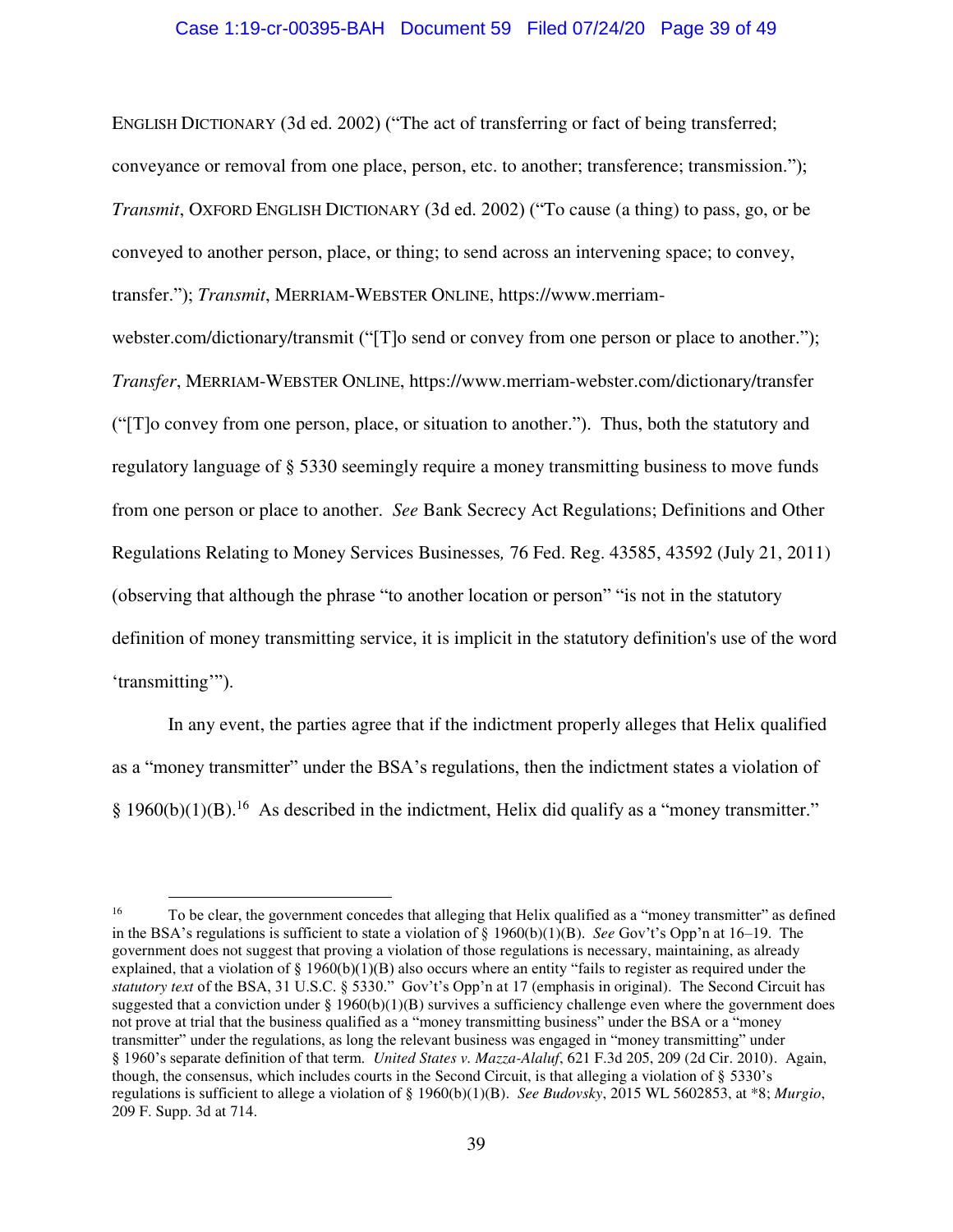# *2. Helix, as Described in the Indictment, Moved Money from One Person or Place to Another*

The indictment alleges that "Helix enabled customers, for a fee, to send bitcoins to designated recipients in a manner which was designed to conceal and obfuscate the source or owner of the bitcoins." Indictment ¶ 4. For example, the indictment continues, in November 2016, an FBI employee "transferred 0.16 bitcoin from an AlphaBay wallet to Helix. Helix then exchanged the bitcoin for an equivalent amount of bitcoin, less a 2.5 percent fee, which was not directly traceable to AlphaBay." *Id.* ¶ 7. All told, the indictment alleges, between 2014 and 2017, "Helix exchanged at least approximately 354,468 bitcoins — the equivalent of approximately \$311 million in U.S. dollars at the time of the transactions — on behalf of its customers," with "[t]he largest volume of funds . . .  $c[\text{o}]}m[i]$  from Darknet markets selling illegal goods and services, including AlphaBay, Agora Market, Nucleus, and Dream Market, and other Darknet markets." *Id.* ¶ 8. These allegations, combined with the language of Count Two "set[ting] forth the offense in the words of the statute itself," properly allege a violation of § 1960(b)(1)(B). *Hamling*, 418 U.S. at 117.

Helix, according to the indictment, mixed or tumbled bitcoins by transferring bitcoins from one person or location to another. A Helix customer, like the FBI employee, would send bitcoin to addresses controlled by Helix. Helix would then remit cleaned bitcoin — that is, bitcoin that "have never been to the darknet before," Indictment ¶ 5 — to an address or addresses designated by the customer. These transactions might also occur in the reverse — from a clean address to a Darknet address. Either way, one end of a Helix transaction, the indictment says, was often associated with a Darknet market, as in the FBI employee's transaction, which sent bitcoin "from an AlphaBay wallet." *Id.* ¶ 7. The other end, however, would typically be so associated. Considering that Helix's alleged function, as advertised, was to clean bitcoin of links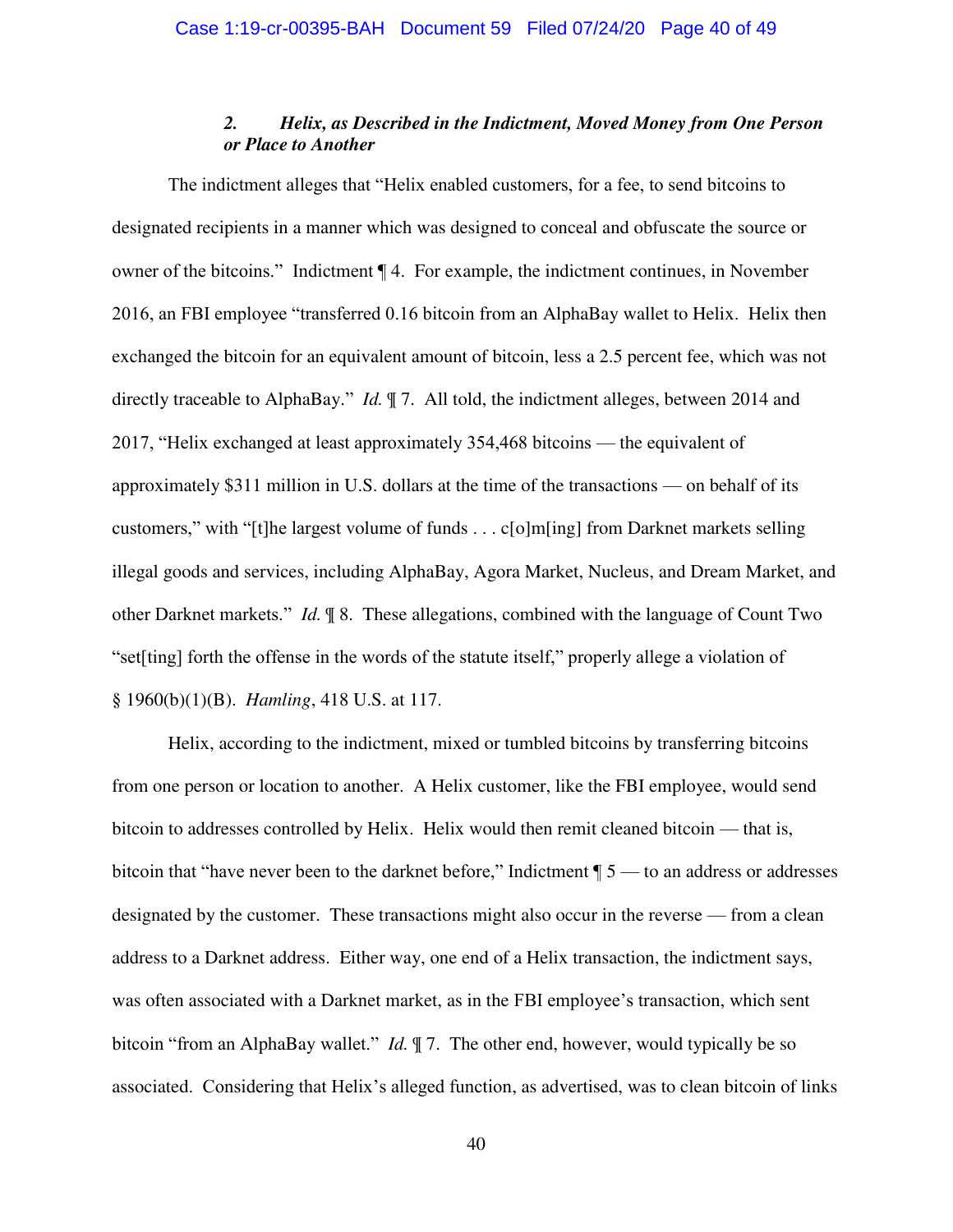# Case 1:19-cr-00395-BAH Document 59 Filed 07/24/20 Page 41 of 49

to such Darknet sites, common sense dictates that the typical customer did not use Helix to send bitcoin between Darknet markets. Instead, fairly read, the indictment indicates that the Helix usually sent bitcoin between an address associated with a Darknet market and a clean address, such as one associated with a mainstream exchange.

Transactions like these represent movement of bitcoin between two parties or locations. The FBI employee's transaction illustrates: The "administrator of AlphaBay," referenced in the indictment, *id.* ¶ 15, had some control over "AlphaBay wallet[s]," *id.* ¶ 7; *see also* Rough Release Hr'g Tr. at 39:1–2 (testifying agent describing market wallets as "the custodial wallets of those markets"); *Faiella*, 39 F. Supp. 3d at 544 (explaining that the administrator of Silk Road, another Darknet market, had some control over funds in the market users' accounts). Thus, put in terms of transmission between parties, the transaction sent bitcoin from a "custodial wallet of" AlphaBay, *see* Release Hr'g Tr. at 39:2, to an account hosted by a mainstream exchange, or from AlphaBay to the FBI employee, if he designated an end-point address wholly controlled by him. Put in terms of transmission between locations, the transaction sent bitcoin from an address — the one associated with AlphaBay — to another address — one not associated with AlphaBay.

Defendant mounts two counterarguments to this reading of the indictment, but neither succeeds. First, defendant resists the conclusion that the indictment alleges transmission between parties. He dismisses the allegation that Helix "enabled" customers to send bitcoins to any "designated recipients," *id.* ¶ 4, because "[w]hat Helix enabled is not the same as what it did," Def.'s Reply at 6. He reads the indictment to allege that the "FBI agent sent bitcoin to himself," *id.*, as if using "a billbreak machine, in which a user inserts, for instance, a \$100 bill and in return gets back" bills in different denominations, *id.* at 7.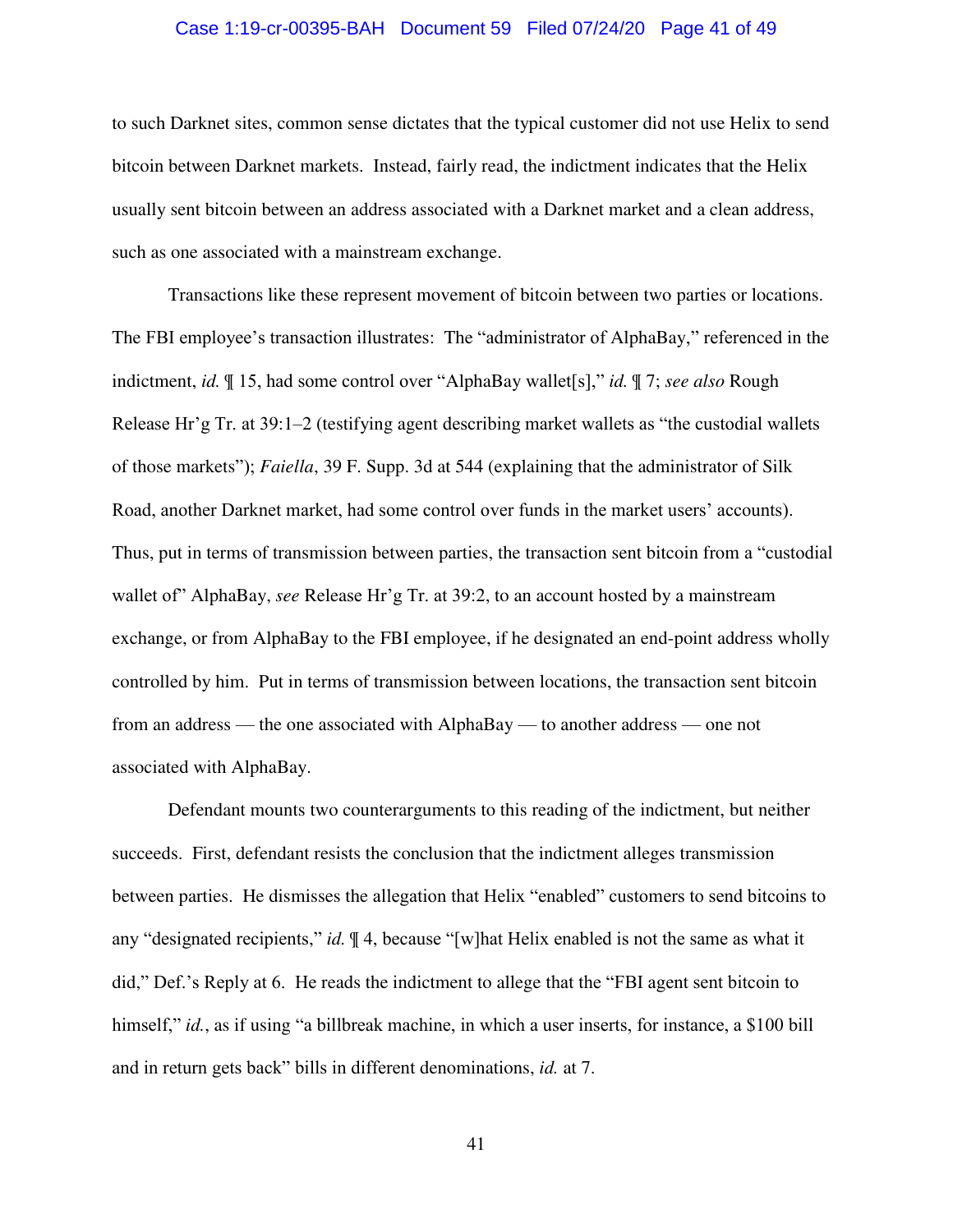### Case 1:19-cr-00395-BAH Document 59 Filed 07/24/20 Page 42 of 49

Fairly read, though, the indictment alleges both that Helix enabled transmission of — and that it did transmit — bitcoin between parties. As already illustrated, the FBI employee's transaction started at an address controlled by or associated with a Darknet market and ended at a clean address controlled by a mainstream exchange or by the FBI employee. In such a transaction, and in its reverse — where bitcoin flows through Helix from a customer or mainstream exchange to a Darknet market — the customer is not necessarily sending bitcoin to himself. As noted, a customer's account on a Darknet market is typically controlled in part by the market's administrator, "similar to an E-Bay account." Rough Release Hr'g Tr. at 39:4–5. Consequently, other courts, as early as 2014, have held that transmission between a customer and that customer's account on a Darknet market constitutes transmission from a customer to a "third-party agent" — that is, the market. *Faiella*, 39 F. Supp. 3d at 544. A transaction like the FBI employee's that moved funds in the other direction — from the customer's account hosted by the Darknet market to another account not controlled by that market — would similarly qualify as transmission between parties.

Moreover, here, the indictment alleges that Helix received bitcoin to be transmitted to customers' "designated recipients." Indictment ¶ 4. This allegation fairly encompasses, for example, transactions taking the form of a customer sending bitcoin from a mainstream exchange through Helix to an address controlled by a Darknet market, with the aim of masking any links between the customer's mainstream exchange account and a Darknet purchase. *See* Gov't's Opp'n at 25–27 (stating that "evidence at trial will show" that Helix was used to do this); *cf.*  Rough Release Hr'g Tr. at 50:9–51:22 (defendant's counsel questioning government agent using a hypothetical transaction in which counsel purchases shoes on a Darknet market by transmitting bitcoin from Coinbase through Helix to the Darknet market). To see once again why this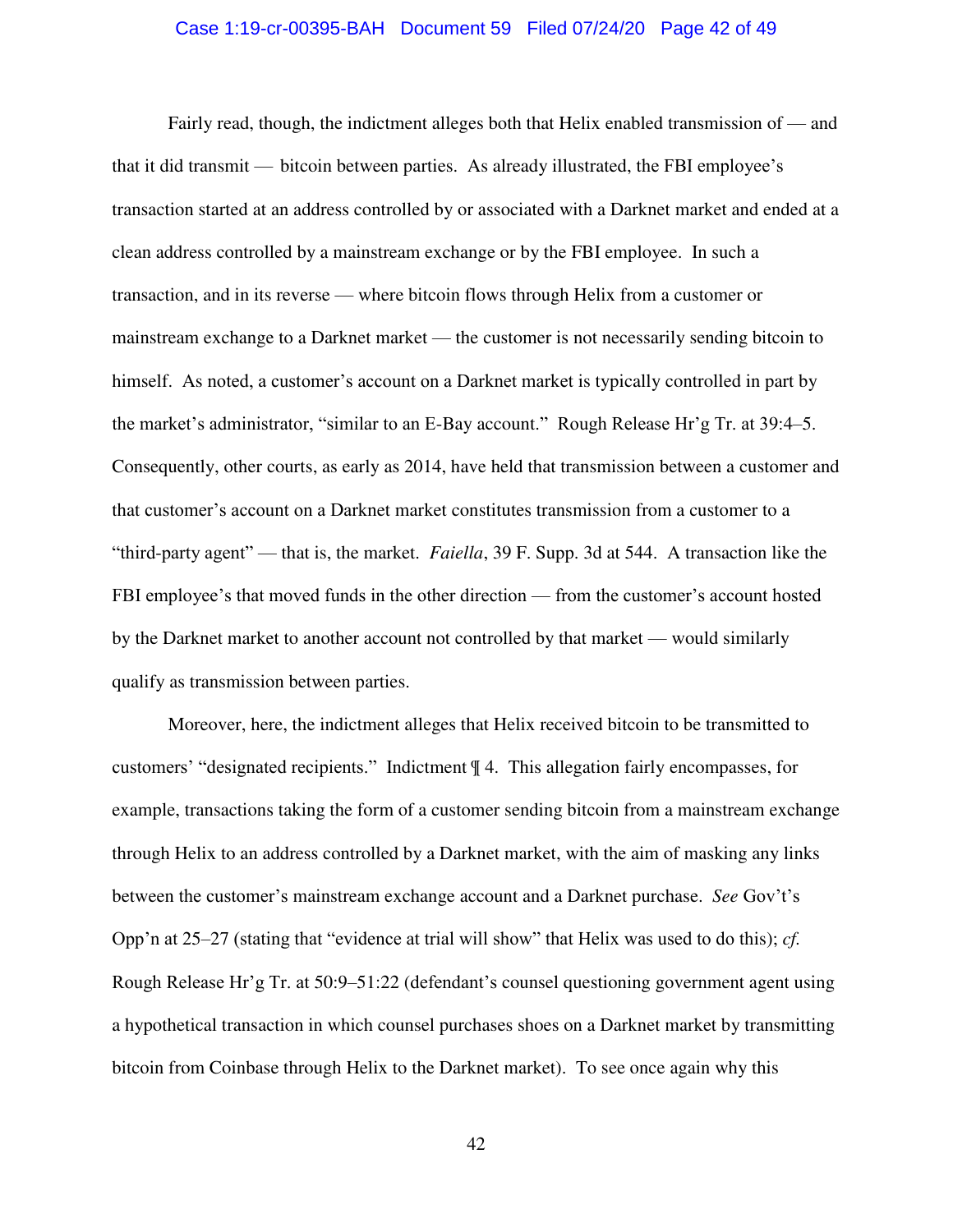# Case 1:19-cr-00395-BAH Document 59 Filed 07/24/20 Page 43 of 49

qualifies as transmission between parties, compare such a transaction to a common type of transaction by a virtual currency exchanger: An "exchanger accepts currency or its equivalent from a user and privately credits the" user's virtual currency account hosted by the exchanger. Dep't of the Treasury FinCEN Guidance, *Application of FinCEN's Regulations to Persons Administering, Exchanging, or Using Virtual Currencies*, FIN-2013-G001 at 4 (Mar. 18, 2013) [hereinafter, 2013 FinCEN Guidance], https://www.fincen.gov/resources/statutes-

regulations/guidance/application-fincens-regulations-persons-administering.The exchanger then "transmits that internally credited value to third parties" when the user so requests. *Id.* The 2013 FinCEN Guidance concluded that this activity "constitutes transmission to another person, namely each third party to which transmissions are made at the user's discretion." *Id.* at 4–5. Thus, reading the indictment fairly, and in light of the legal interpretations available while defendant was operating Helix, the indictment alleges that Helix was in the business of transmitting funds from one person to another — i.e., the customer and a designated recipient . *Cf. Hamling*, 418 U.S. at 418 (rejecting defendants' challenge to sufficiency of indictment's factual allegations describing obscene material because "[t]he definition of obscenity . . . is not a question of fact, but one of law").

Defendant's claim that the indictment needs more "proof," or that it must "point to" more transactions or to more details about the example transaction therefore either misreads the indictment or misconstrues the standard to which indictments are held. *See* Def.'s Reply at 6. As already explained, "[t]o be sufficient under the Constitution, an indictment 'need only inform the defendant of the precise offense of which he is accused so that he may prepare his defense and plead double jeopardy in any further prosecution for the same offense.'" *United States v. Williamson*, 903 F.3d 124, 130 (D.C. Cir. 2018) (quoting *Verrusio*, 762 F.3d at 13); *see also*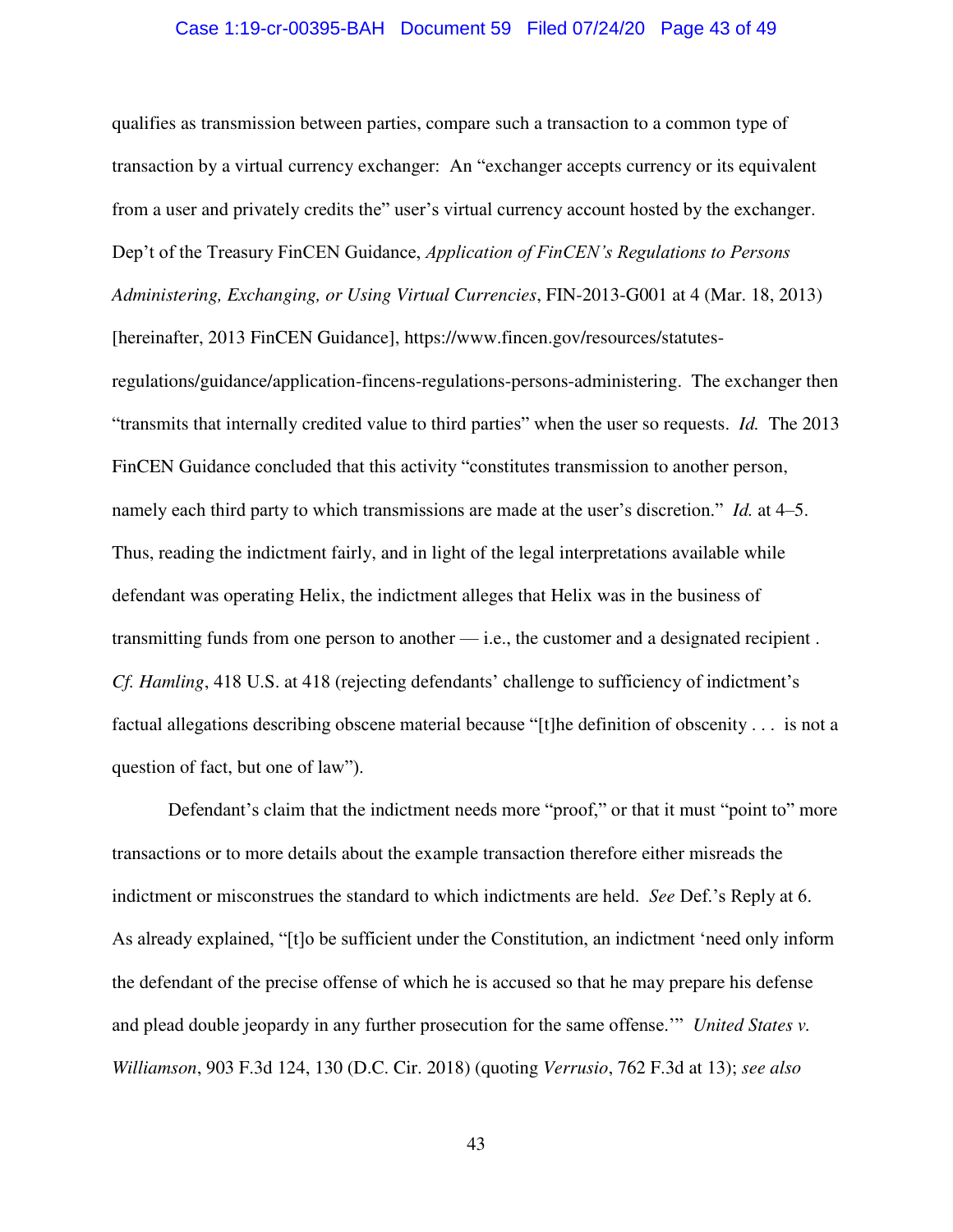## Case 1:19-cr-00395-BAH Document 59 Filed 07/24/20 Page 44 of 49

FED. R. CRIM. P. 7(c) (mandating merely an indictment give "a plain, concise, and definite written statement of the essential facts constituting the offense charged"). To satisfy those requirements, "[i]t is generally sufficient that an indictment set forth the offense in the words of the statute itself . . . accompanied with such a statement of the facts and circumstances as will inform the accused of the specific offen[s]e, coming under the general description, with which he is charged." *Hamling*, 418 U.S. at 117 (internal quotation marks omitted). This is not the rare case where some fact at "the very core of criminality" under the statute has been omitted. *See Russell*, 369 U.S. at 764 (holding that indictments alleging a type of obstruction of Congress must identify the subject matter under congressional inquiry, as subject matter is "central to every prosecution under the statute"). The indictment meets the bar by repeating the statutory language, along with identifying the dates of Helix's operation, generally describing Helix's function, specifically stating how bitcoin flowed from Darknet markets through Helix, and alleging that most of Helix's transactions involved those markets. *See Murgio*, 209 F. Supp. 3d at 711 (holding that indictment under § 1960 need not specify particular transactions of bitcoin exchanger to be sufficient); *see also United States v. Richard*, 775 F.3d 287, 292 (5th Cir. 2014) (holding indictment for bribery sufficient even though it did not include which transaction was the subject of a bribe or the name of the person involved in the bribe because it "track[ed] the language" of the statute); *United States v. Stringer*, 730 F.3d 120, 124 (2d Cir. 2013) (indictment for fraud sufficient when it generally described the means, although it did not name the names of those defrauded); *United States v. Resendiz-Ponce*, 549 U.S. 102, 107 (2007) (holding that an indictment for attempted illegal reentry "need not specifically allege a particular overt act or any other 'component par[t]' of the offense" (quoting *Hamling*, 418 U.S. at 119) (alteration in original)). If defendant wants to further defend against the charge by challenging the sufficiency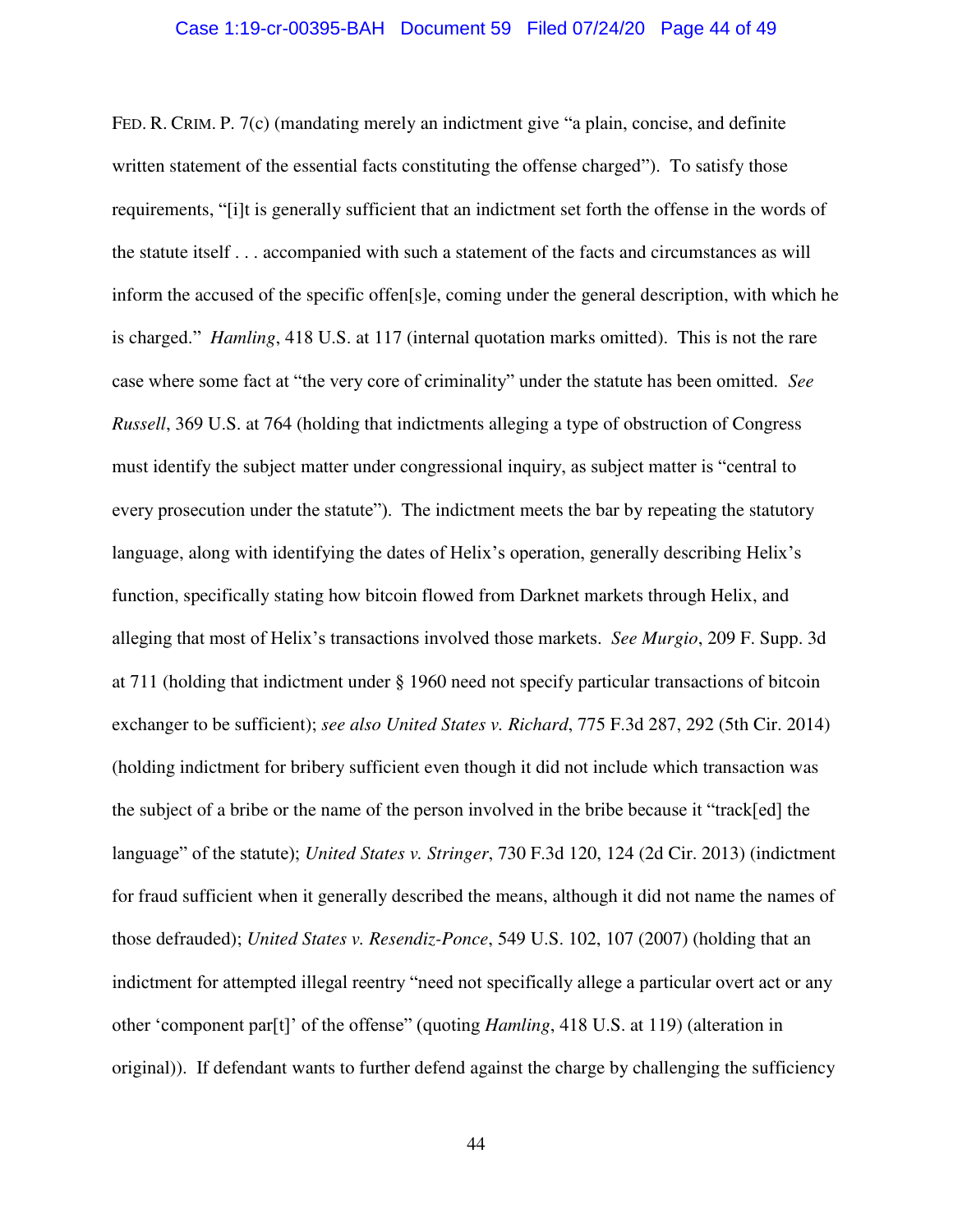# Case 1:19-cr-00395-BAH Document 59 Filed 07/24/20 Page 45 of 49

of the government's evidence that Helix transmitted bitcoin between people, he has the notice he needs to do so.

Second, defendant insists that the indictment fails to state an offense on the theory that Helix transferred bitcoin from one location to another. Indeed, he maintains that "where bitcoin is involved," such a theory will always fail "because all bitcoin transfers take place in the same 'location' — the Bitcoin blockchain." Def.'s Reply at  $8<sup>17</sup>$  He stressed this argument after the motions hearing in supplemental briefing, insisting that "[w]hen a bitcoin transaction happens, nothing moves anywhere." Def.'s Supp. Mem. Re: Op. of Bitcoin Protocol at 3, ECF No. 55; *id*. at 2 ("[W]hen a user creates a transaction, nothing is sent anywhere."); *id*. at 3 ("Whether explained in legal or technical terms, bitcoin transactions do not involve the transfer of funds from one location to another."). Defendant's view of bitcoin transactions rests on an overly narrow understanding of "location." FinCEN has long considered transfers of funds from one unique account to another for the benefit of the same person, when the two accounts are subject to control or hosted by separate entities, to amount to a change of the funds' location. *See* Dep't of the Treasury FinCEN Guidance, *Application of FinCEN's Regulations to Certain Business Models Involving Convertible Virtual Currencies*, FIN-2019-G001 at 13–14 (May 9, 2019) [hereinafter, 2019 FinCEN Guidance] https://www.fincen.gov/sites/default/files/2019- 05/FinCEN%20Guidance%20CVC%20FINAL%20508.pdf (stating that "FinCEN interprets the term 'another location' broadly" to include "transmission from [a] person's account at one

<sup>&</sup>lt;sup>17</sup> To be clear, defendant never disputes that bitcoin can be transferred from person to person in the way just discussed. To the contrary, in pressing his view about location and the blockchain, including in his last supplemental filing, defendant embraces descriptions of Bitcoin that emphasize that bitcoin can move between two parties — such as AlphaBay and an FBI employee. *See, e.g.*, Def.'s Not. at 2 ("[T]he right to a particular unit of digital currency is transferred from party to party by the use of unique cryptographic keys." (quoting Ex. A, Def.'s Not., Dep't of the Treasury Office of the Comptroller of the Currency, *Authority of a National Bank to Provide Cryptocurrency Custody Services for Customers*, Interpretive Letter 1170 at 5 (July 22, 2020)).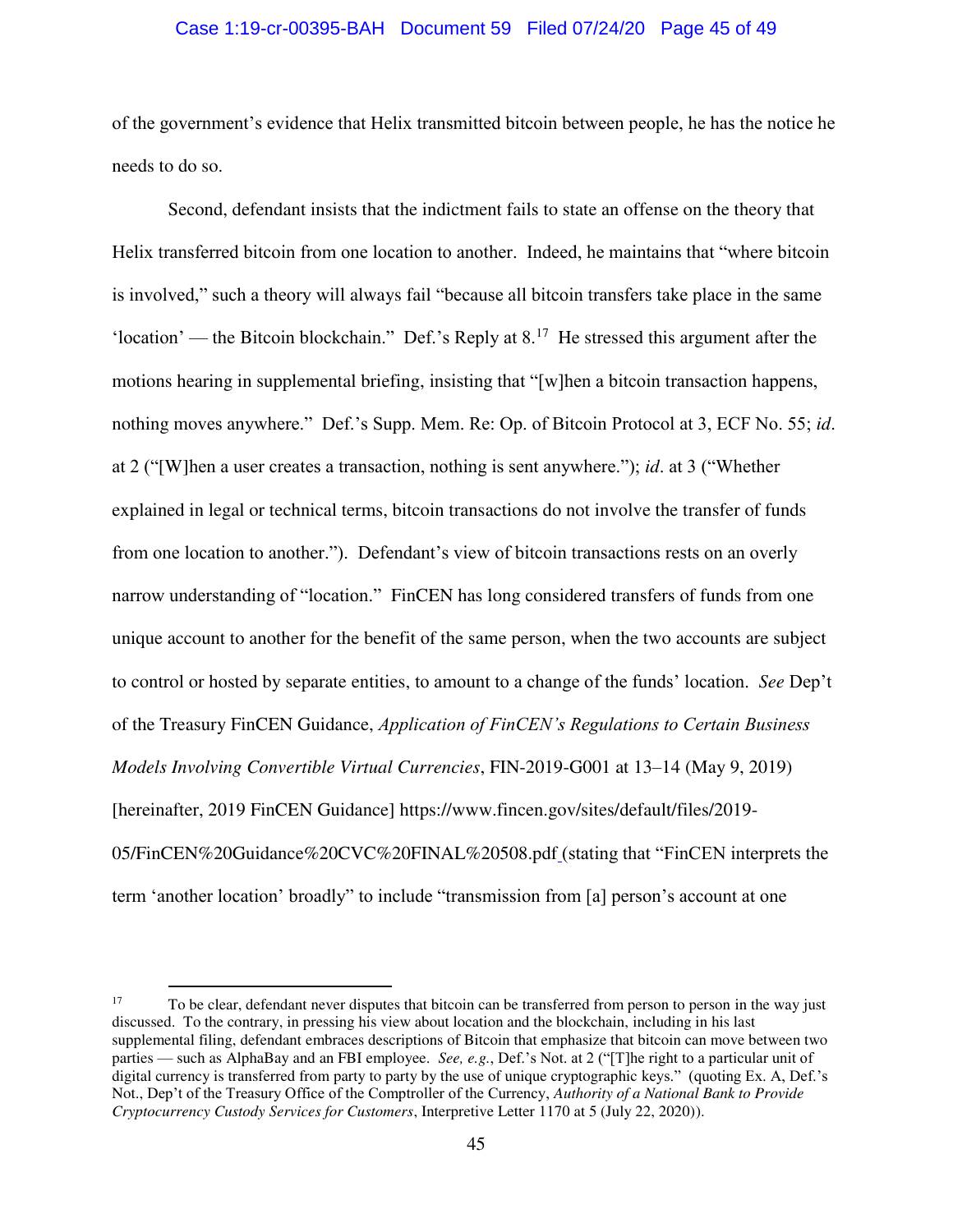### Case 1:19-cr-00395-BAH Document 59 Filed 07/24/20 Page 46 of 49

location (e.g., a user's real currency account at a bank) to the person's CVC account with the exchanger"). Such a transfer of funds can occur on the Bitcoin blockchain.

To see further how, compare a Helix transaction to one by a traditional money transmitter like Western Union, which undoubtedly qualifies as a money transmission business under the BSA and as a money transmitter under the BSA's regulations. These days, traditional money transmitters offer services allowing customers to move money easily between bank accounts. Such a service transmits funds from one location (bank account 1) to another (bank account 2), not by effecting a physical move, but as altering the records in the bank's ledger system. In other words, in effectuating a transfer between two bank accounts, a money transmitter does not transport objects from one physical place to another but enters into a computer network a series of numeric or alphanumeric identifiers, such as account numbers and routing numbers. This information is sent between or within banks through secure communication networks. When the transfer is complete, movement of funds from one account to another is reflected in changes to the ledger or ledgers of the bank or banks involved. Transferring funds from one bitcoin address to another is as much a transmission between locations. Bitcoins are virtual — they exist only as entries in the Bitcoin network's ledger, the blockchain. Moving bitcoins from one address to another requires announcing to a computer network, in a standardized format, alphanumeric identifiers like the originating and terminating addresses and the public key. When the transfer is complete, all that has changed is what address the bitcoin is associated with, and this change is reflected as an entry on the blockchain summarizing the transaction. To complete the picture, then, when Helix accepted bitcoins from the address where they were stored (*e.g.,* a mainstream exchanger) and transmitted those bitcoins to a designated address or addresses on a Darknet marketplace, for the benefit of the same person, that was transmission to a new location on the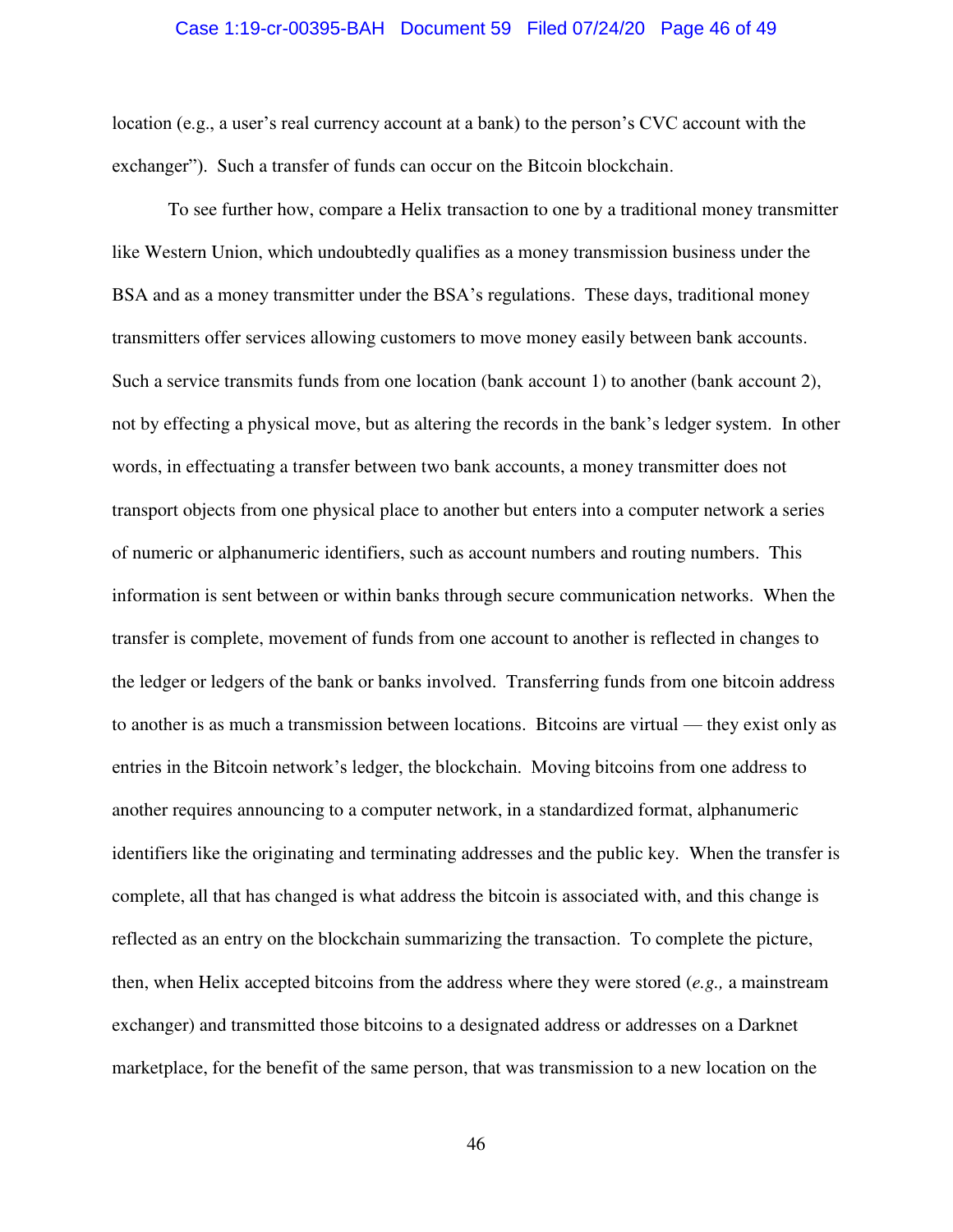# Case 1:19-cr-00395-BAH Document 59 Filed 07/24/20 Page 47 of 49

blockchain hosted by a different entity, just as a traditional money transmitter's acceptance of funds from one bank account to send to another bank account is transmission to a new location. *Compare, e.g.*, *How to send and receive cryptocurrency*, COINBASE,

https://help.coinbase.com/en/coinbase/trading-and-funding/cryptocurrency-trading-pairs/how-tosend-and-receive-cryptocurrency.html, *with*, *e.g.*, *What Information Do I Need To Send Money: Transfer to a Bank Account*, WESTERN UNION, https://wucare.westernunion.com/s/article/Whatdo-I-need-to-send-money?language=en\_US#bankacc.

Defendant claims, vaguely, that this analogy is "inapt" because Bitcoin is decentralized — that is, its peer-to-peer network allows transfers without the need for intermediaries like banks or Western Union. Def.'s Reply at 7. True enough, but defendant never explains why this feature means that the Bitcoin blockchain is a single location rather than a record of all the locations — that is, the unique addresses — at which bitcoins are stored.<sup>18</sup> In any event, although the Bitcoin network can operate entirely peer-to-peer, it does not in practice, as the allegations in this indictment demonstrate. On the Bitcoin network, businesses like tumblers or exchangers facilitate transactions between people and hosts that would be difficult for individual users to do on their own.

This understanding of the Bitcoin network, and of the nature of the blockchain, is reflected in FinCEN guidance dating back to 2013 interpreting the relevant regulations. The 2013 FinCEN Guidance explained that transmission between accounts still qualifies as transfer between locations when one of the accounts is a virtual currency address. As FinCEN explained,

<sup>&</sup>lt;sup>18</sup> Indeed, blocks and transactions on the blockchain share a salient attribute of physical locations: just as physical locations have unique geographic coordinates, blocks appended to the "blockchain (including all of the transactions that were bundled up into that block) are subject to a specific mathematical algorithm that results in a unique 'hash.'" The Blockchain: A Guide for Legal & Business Professionals § 1:2. Defendant recognized as much at the hearing on the motion for release of funds, stating that "each bitcoin is unique" because "there is a unique value for every transaction" of bitcoin "that is confirmed by the network." Rough Release Hr'g Tr. at 10:4–10. "[E]very bitcoin stays unique," he added, so "you can trace it through its history." *Id.* at 10:16–17.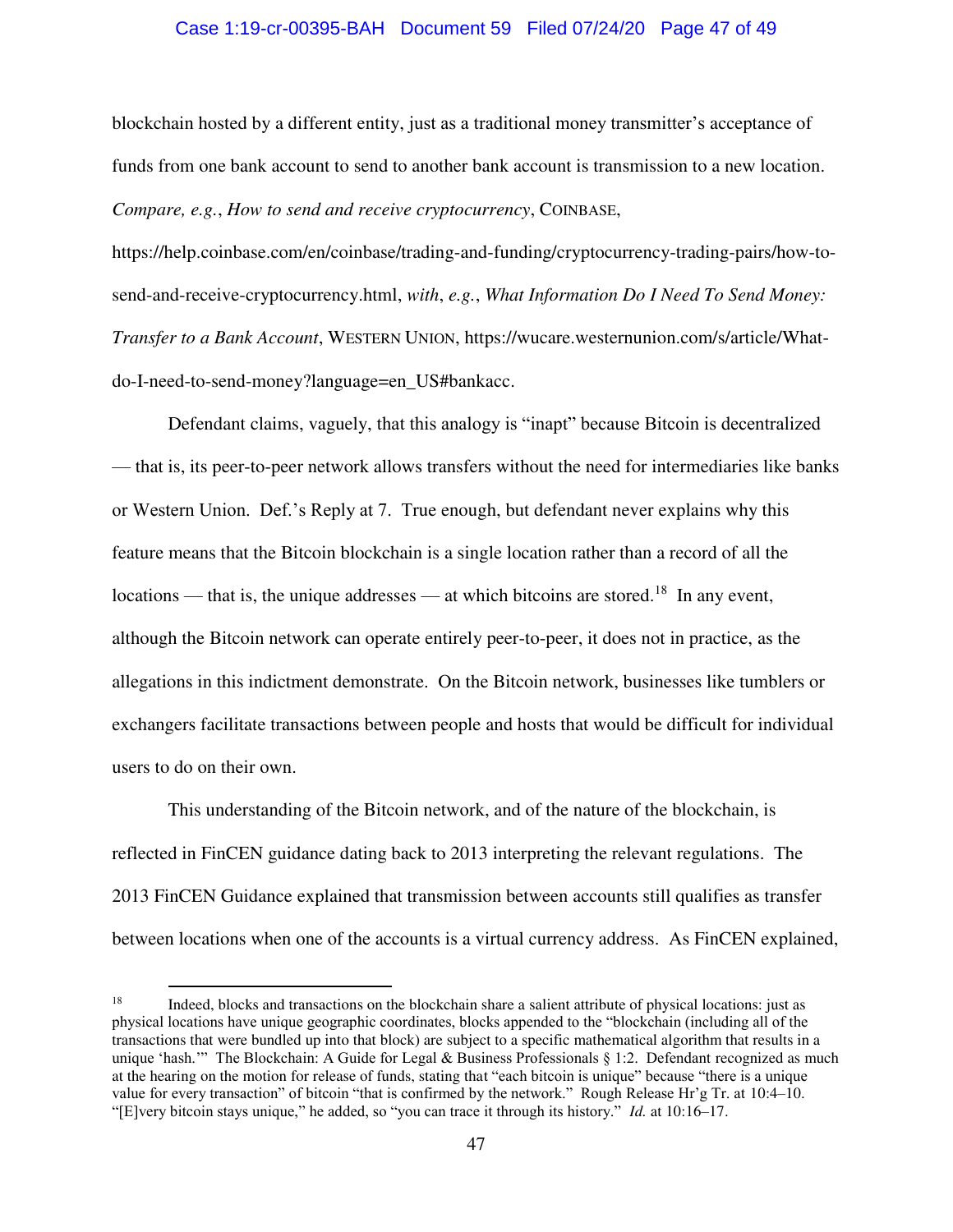# Case 1:19-cr-00395-BAH Document 59 Filed 07/24/20 Page 48 of 49

one form of virtual currency exchanger "accepts real currency or its equivalent from a user . . . and transmits the value of that real currency to fund the user's . . . virtual currency account" hosted by the exchange. 2013 FinCEN Guidance at 4. Over a decade ago, *E-Gold* held that exchangers doing this qualify as money transmitting businesses under  $\S 1960(b)(1)(B)$  because they "transfer funds on behalf of the public." 550 F. Supp. 2d at 97. In the 2013 Guidance, FinCEN further explained this conclusion: "This circumstance," FinCEN wrote, "constitutes transmission to another location, namely from the user's account at one location (e.g., a user's real currency account at a bank) to the user's convertible virtual currency account with the administrator" of the exchange. 2013 FinCEN Guidance at 4. A 2019 FinCEN Guidance reiterated that "transmission to another location occurs when an exchanger selling [virtual currency] accepts real currency or its equivalent from a person and transmits the [virtual currency] equivalent of the real currency to the person's [virtual currency] account with the exchanger." 2019 FinCEN Guidance at 13–14.<sup>19</sup> Just like a virtual currency exchanger, Helix received bitcoin from one location — for example, an account associated with a wallet hosted by AlphaBay — cleaned that bitcoin, and transmitted the cleaned bitcoin to a new location — for example, an account associated with a mainstream bitcoin exchange.

The 2019 Guidance went on to embrace this very comparison, concluding that certain "anonymizing services providers" like "mixers" or "tumblers" qualify as money transmitters for the same reasons. *Id.* at 19. "[A] person that" possesses "anonymity-enhanced" bitcoin and "uses [that] anonymity-enhanced" bitcoin "to pay for goods or services on his or her own behalf

<sup>&</sup>lt;sup>19</sup> Although the 2019 Guidance was published after Helix shut down, the Guidance is nonetheless helpful in interpreting FinCEN's regulatory language and indeed, more generally, the meaning of terms like transmission and transfer in § 5330 of the BSA. As the Guidance notes, it "does not establish any new regulatory expectations or requirements" but instead "consolidates current FinCEN interpretations to other common business models involving [convertible virtual currency] engaging in the same underlying patterns of activity." 2019 Guidance at 1.